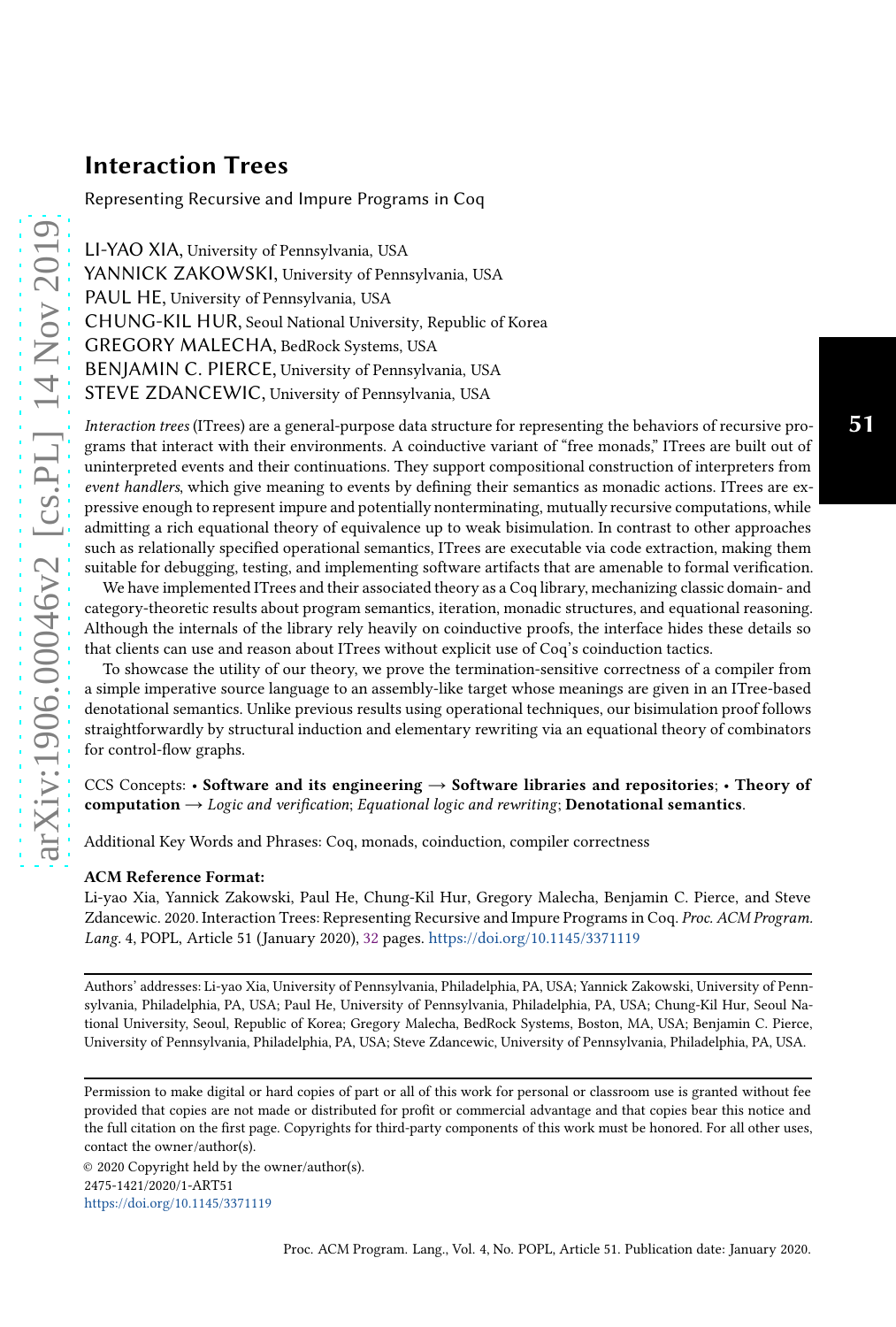### 1 INTRODUCTION

Machine-checked proofs are now feasible at scale, for real systems, in a wide variety of domains, including programming language semantics and compilers [\[Kumar et al. 2014](#page-30-0); [Leroy 2009](#page-30-1), etc.], operating systems [\[Gu et al. 2016](#page-29-0); [Klein et al. 2009,](#page-29-1) etc.], interactive servers [\[Koh et al. 2019,](#page-29-2) etc.], databases [\[Malecha et al. 2010,](#page-30-2) etc.], and distributed systems [\[Hawblitzel et al. 2015;](#page-29-3) [Wilcox et al.](#page-31-1) [2015,](#page-31-1) etc.], among many others. Common to all of these is the need to model and reason about interactive, effectful, and potentially nonterminating computations. For this, most work to date has relied either on operational semantics, represented as (small- or large-step) transition relations defined on syntax, or on trace models, implemented as predicates over lists or streams of observable events. These representations have their advantages: they are expressive, since nearly any semantic feature can be modeled by transition systems or traces when combined with appropriate logical predicates; and they fit smoothly with inductive reasoning principles that are well supported by interactive theorem provers. But they also have significant drawbacks. Operational semantics aren't very compositional, often requiring auxiliary syntactic constructs (such as program counters, substitution functions, or evaluation contexts) to specify desired behavior; such syntactic clutter makes proofs unwieldy and brittle. Moreover, relational specifications are not executable, which precludes running the model, either for testing or as a reference implementation.

We propose a new alternative called *interaction trees* (ITrees), a general-purpose data structure and accompanying theory for modeling recursive, effectful computations that can interact with their environment. ITrees allow us to give denotational semantics for effectful and possibly nonterminating computations in Gallina, the specification language of Coq [\[2018\]](#page-30-3), despite Gallina's strong purity and termination constraints. Such "shallow" representations abstract away many syntactic details and reuse metalanguage features such as function composition and substitution rather than defining them again, making this approach inherently more robust to changes than relational "deep" embeddings. Moreover, ITrees work well with Coq's extraction capabilities, making it compatible with tools such as QuickChick [\[Lampropoulos and Pierce 2018\]](#page-30-4) for testing and allowing us to easily link the extracted code against non-Coq components such as external libraries, so that we can directly execute systems modeled using ITrees. This combination of features makes ITrees a good foundation for formal verification of interactive systems.

The problem of representing effectful programs in pure functional languages is nearly as old as functional programming itself. Our design for interactions trees and their accompanying theory draws heavily on a large body of prior work, ranging from monadic interpreters [\[Moggi 1989;](#page-30-5) [Steele 1994\]](#page-31-2) to free monads [\[Swierstra 2008](#page-31-3)] and algebraic effects [\[Plotkin and Power 2003\]](#page-31-4). Our core data structure, the ITree datatype itself, is a coinductive variant of the free monad. Related structures have been studied previously as the *program monad* in the FreeSpec [\[Letan et al. 2018\]](#page-30-6) system in Coq, I/O-trees [\[Hancock and Setzer 2000](#page-29-4)] and the general monad [\[McBride 2015\]](#page-30-7) in dependent type theory, and the freer monad [\[Kiselyov and Ishii 2015\]](#page-29-5) in Haskell. ITrees are a natural generalization of Capretta's  $[2005]$  delay monad and are an instance of resumption monads [\[Piròg and Gibbons 2014\]](#page-30-8), which have been extensively studied from a category-theoretic point of view. Section [8](#page-22-0) gives a thorough comparison of ITrees with these and other related approaches.

The use of a coinductive rather than an inductive structure represents a significant shift in expressiveness, enabling ITrees to represent nonterminating computations without needing to resort to step-indexed approaches such as fuel. Further, by including a "silent effect" (Tau), ITrees can express silently diverging computations and avoid the non-compositionality of guardedness conditions within Coq. After the fact, we can quotient ITrees by these silent steps, providing a generic definition of weak bisimulation. This also enables us to mechanize classic results from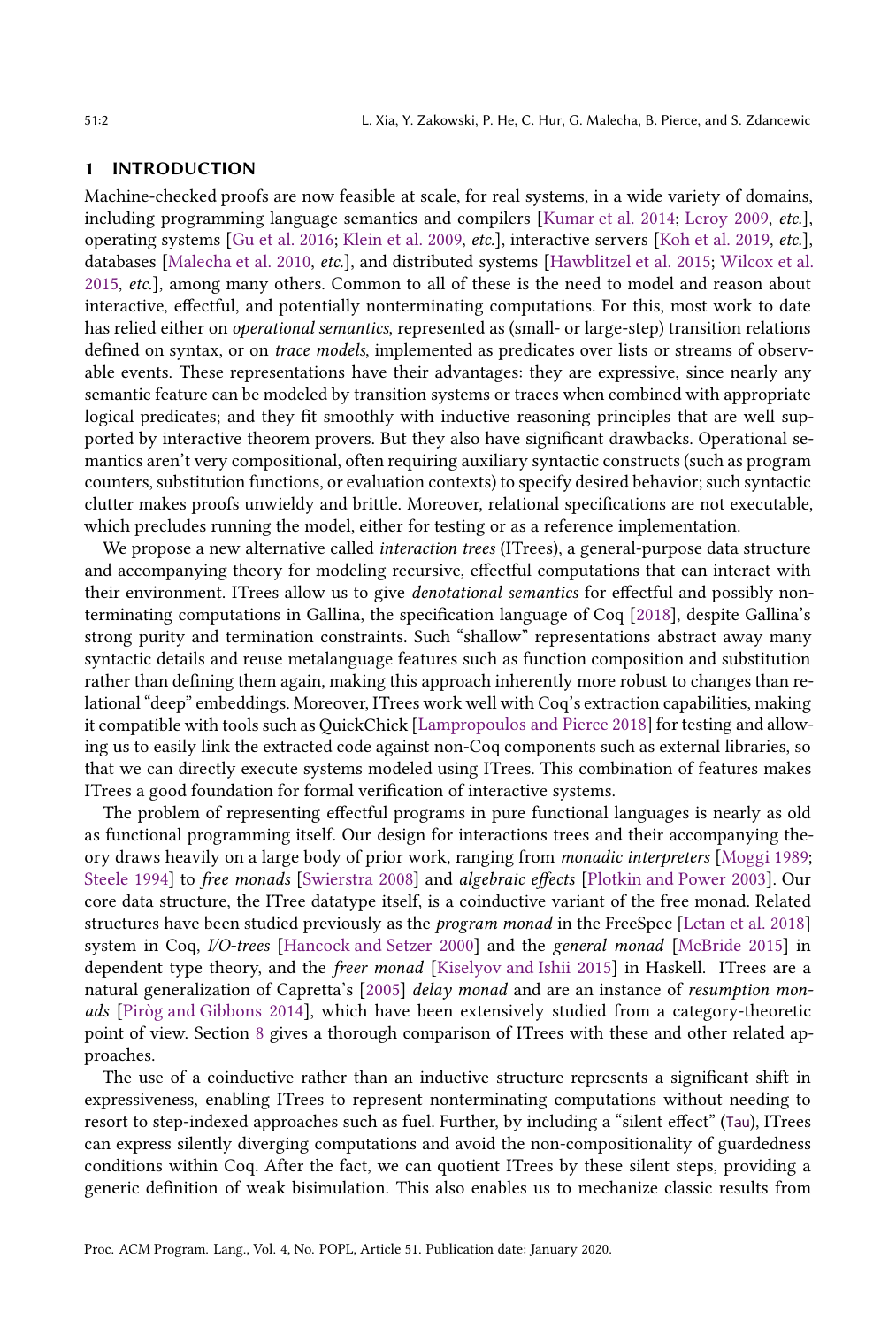the theory of iteration [\[Bloom and Ésik 1993\]](#page-28-1), which, to our knowledge, have not previously been applied in the context of machine-checked formalizations. At a practical level, this means that we can easily define semantics for mutually recursive components of an interactive system and reason about them compositionally.

Using a coinductive structure comes with some practical tradeoffs. In particular, Coq's evaluation of coinductive terms is driven by context, rather than the term itself, which means that proofs must rely on explicit (or tactic-driven) rewriting. Coq's support for coinductive proofs is also notoriously limited [\[Hur et al. 2013](#page-29-6)], but we have gone to some pains to encapsulate the use of coinduction behind the ITrees library interface. Users of the ITrees library should rarely, if ever, need to write their own coinductive proofs.

Contributions. Our main contribution is the design and implementation of a library that enables formal modeling and reasoning about interactive, effectful, and potentially nonterminating computations. Though it rests on a rich body of existing theory, our work is the first to simultaneously address four significant challenges. (1) It focuses on coinductively defined trees whose representation is compatible with program extraction. (2) It offers a powerful equational theory of monadic interpreters. (3) It is realized concretely as a practical Coq library, paying careful attention to proofengineering details that can be glossed over in pen-and-paper proofs. And finally, (4) it comes with a demonstration that the library is usable in practice, in the form of a novel compiler correctness proof. Our open-source development is publicly available,<sup>[1](#page-2-0)</sup> and all of the results claimed here have been formally proved. Our experience suggests that ITrees are an effective way to work with impure and interactive systems in Coq.

The rest of the paper develops these contributions in detail.

Section [2](#page-3-0) introduces interaction trees and establishes that ITrees form a monad with several useful notions of equivalence, including variants of strong and weak bisimulation. It also introduces KTrees ("continuation ITrees"), a point-free representation of functions returning ITrees that is convenient for equational reasoning.

Section [3](#page-8-0) explains how to compositionally give semantics to the events of an ITree via monadic event handlers, starting with the familiar example of interpretation into the state monad. It then describes the rich algebraic structure of events and handlers exposed by the library.

Section [4](#page-11-0) demonstrates how ITrees support recursion and iteration, allowing us to implement a general fixpoint operator, mrec, whose properties are also described equationally.

Section [5](#page-13-0) illustrates the use of ITree-based denotational semantics with an extended case study. We verify the correctness of a compiler from IMP (a simple imperative source language) to Asm (a simple assembly language). In the example we define the semantics of both languages as ITrees by structural recursion on the syntax and the ITree recursion combinators. We then prove the equivalence of the denotations by structural induction on the programs, leveraging the ITree library to completely hide the coinductive nature of the proof. The final result is a termination-sensitive bisimulation.

Section [6](#page-19-0) shows (by example) that ITrees are compatible with Coq's extraction mechanism. Event handlers can easily be written outside of Coq, allowing Coq-generated code to be linked with external libraries for the purposes of debugging, testing, and implementation.

Section [7](#page-20-0) compares ITrees to more familiar trace-based semantics by defining the set of event traces of an ITree and showing that two ITrees are weakly bisimilar iff their sets of traces coincide. This correspondence means that ITree-based developments can easily (and formally) be connected with non-executable models based on small-step operational semantics or similar formalisms.

<span id="page-2-0"></span> $1$ The link to the ITrees GitHub repository is [https://github.com/DeepSpec/InteractionTrees.](https://github.com/DeepSpec/InteractionTrees) The version of the library as of this publication is on the popl20 branch.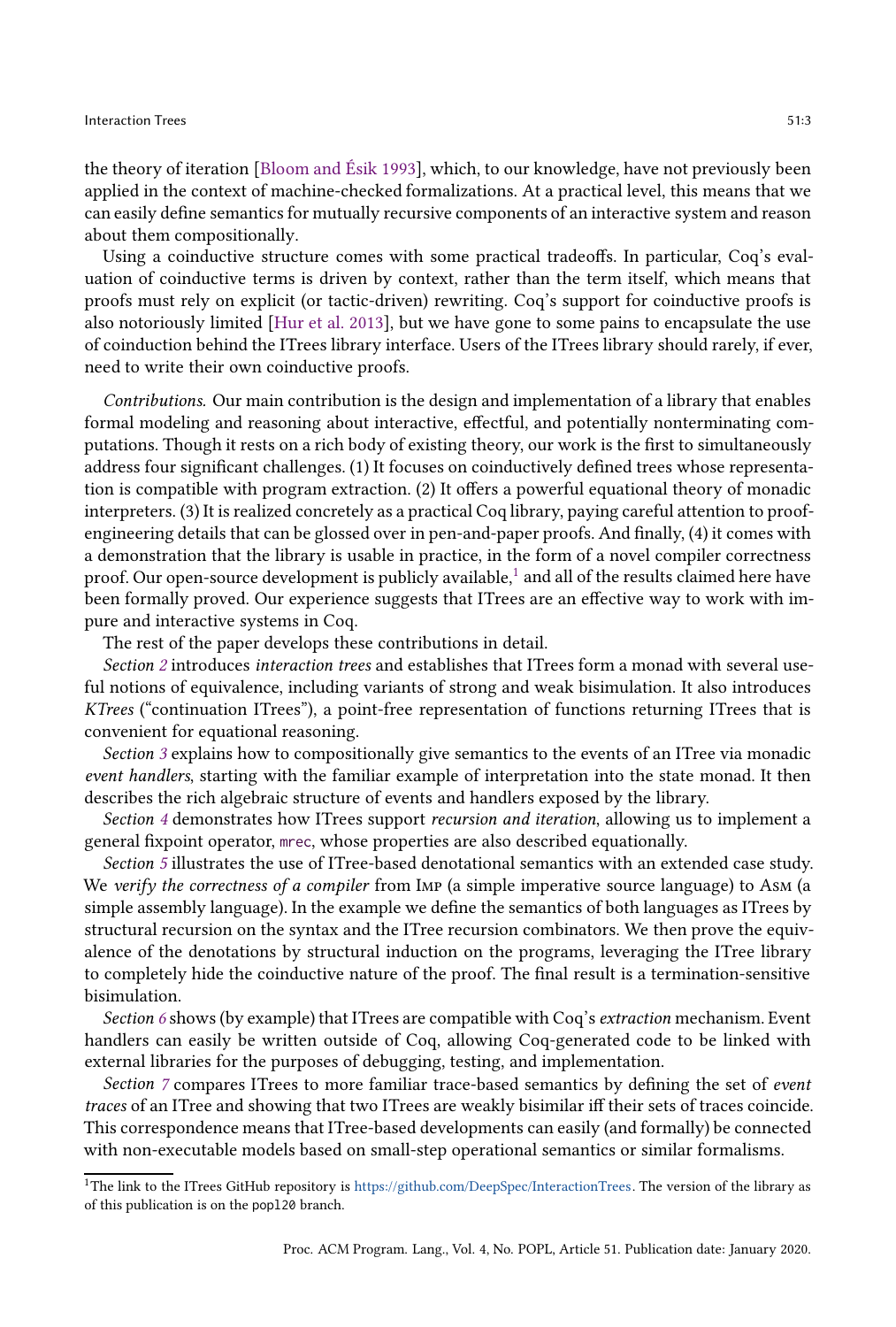```
CoInductive itree (E: Type → Type) (R: Type): Type :=
| Ret (r: R) (* computation terminating with value r *)
| Tau (t: itree E R) (* "silent" tau transition with child t *)
| Vis {A: Type} (e : E A) (k : A → itree E R). (* visible event e yielding an answer in A *)
```

```
Fig. 1. Simplified presentation of interaction trees.
```
Section [8](#page-22-0) situates ITrees with respect to related work, and Section [9](#page-27-0) wraps up with a discussion of limitations and future work.

#### <span id="page-3-0"></span>2 INTERACTION TREES

Interaction trees are a datatype for representing computationsthat can interact with an external environment. We think of such computations as producing a sequence of visible events—interactions each of which might carry a response from the environment back to the computation. The computation may also eventually halt, yielding a final value, or diverge by continuing to compute internally but never producing a visible event.

Figure [1](#page-3-1) shows the definition of the type itree E R. The parameter E : **Type**  $\rightarrow$  **Type** is a type of external interactions: it defines the interface by which a computation interacts with its environment, as we explain below. R is the result type of the computation: if the computation ever halts, it will return a value of type R.

ITrees are defined *coinductively* $^2$  $^2$  so that they can represent potentially infinite sequences of interactions or divergent behaviors. They are built using three constructors. Ret r corresponds to the trivial computation that immediately halts and produces r as its result. Tau t corresponds to a silent step of computation that does something internal, producing no visible events, and then continues as t. Representing silent steps explicitly allows ITrees to represent diverging computations without violating Coq's guardedness condition [\[Chlipala 2017;](#page-28-2) [Giménez 1995\]](#page-29-7).<sup>[3](#page-3-3)</sup>

The final and most interesting way to build an ITree is with the Vis  $A \in K$  constructor (A is often left implicit). Here,  $e : E A$  is a *visible* external event, including any outputs provided by the computation to its environment, and A (for answer) is the type of data that the environment provides in response to the event. The constructor also specifies a continuation,  $k : A \rightarrow \text{itree } E T$ , which produces the rest of the computation given the response from the environment. The treelike nature of interaction trees stems from the Vis constructor, since the continuation k can behave differently for different values of type A. Importantly, the continuation is represented as a metalevel (i.e., Gallina) function, which means both that we can embed computation in an ITree and that the resulting datatype is extractable and contains executable functions.

As a concrete example of external interactions, suppose we choose E to be the following type IO, which represents simple input/output interactions, each carrying a natural number. Then we can define an ITree computation echo that loops forever, echoing each input received to the output:

<span id="page-3-2"></span><sup>&</sup>lt;sup>2</sup>The definition shown here follows Coq's historical style of using *positive coinductive types*, which emphasizes the treelike structure via its constructors. This approach is known to break subject reduction [\[Giménez 1996\]](#page-29-8) and hence may be deprecated in a future Coq version. Our library therefore uses the recommended negative coinductive form [\[Hagino 1989;](#page-29-9) [Coq development team 2019\]](#page-30-9) where, rather than defining a coinductive type by providing its constructors, we instead provide its destructors. We use "smart constructors" for Ret, Tau, and Vis, which have the types shown in this figure, so the distinction is mostly cosmetic (though it does impact the structure of proofs). We suppress these and similar details throughout this paper.

<span id="page-3-3"></span> $3$ The guardedness condition is a syntactic side-condition on cofix bodies in Gallina. It ensures that a finite amount of computation suffices to expose the next constructor of the coinductive type. In practice, it means that the results of corecursive calls must occur under constructors and not be eliminated by pattern matching.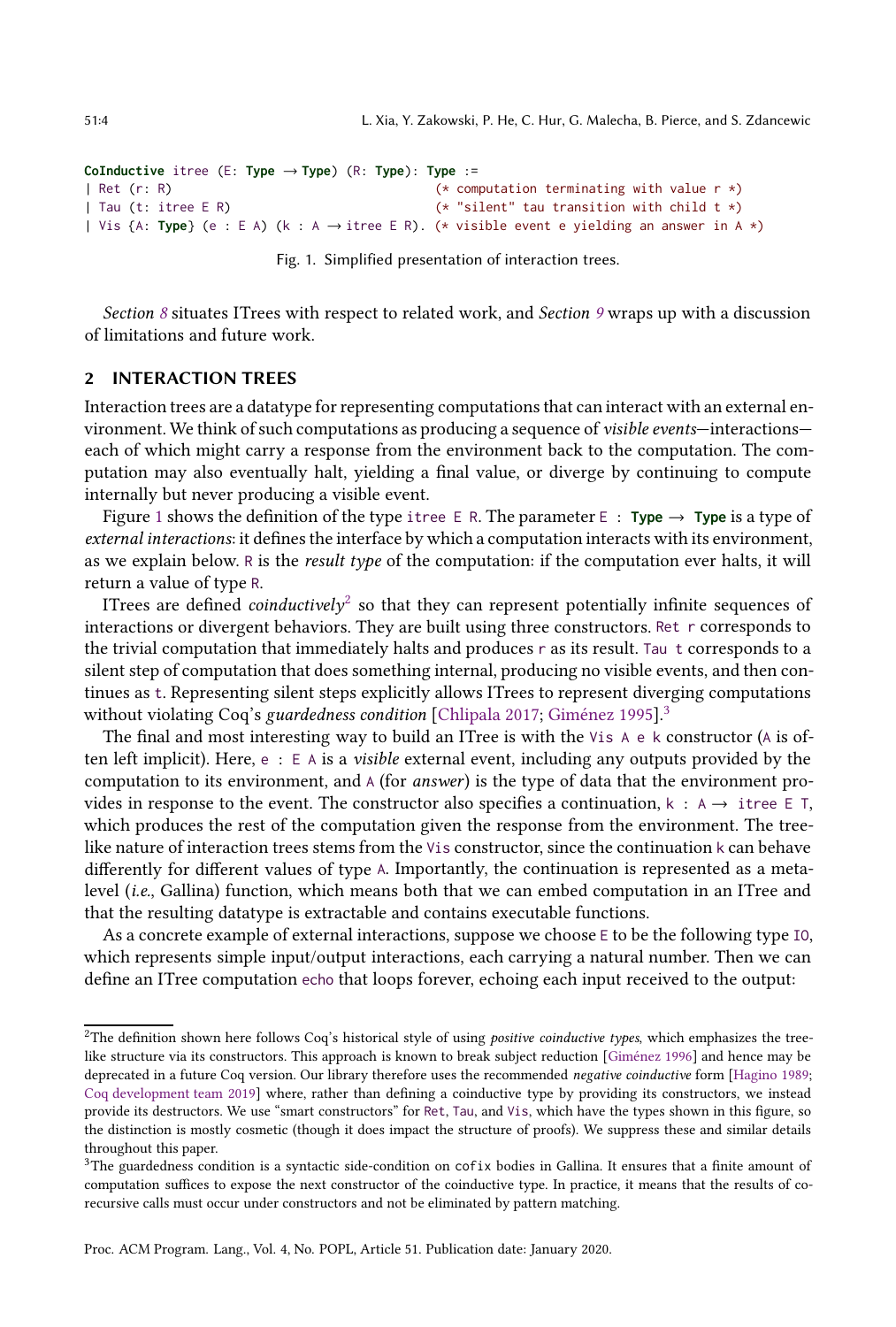```
Inductive IO : Type \rightarrow Type :=
| Input : IO nat
| Output : nat \rightarrow IO unit.
                                        CoFixpoint echo : itree IO void :=
                                          Vis Input (fun x \Rightarrow Vis (Output x) (fun \Rightarrow echo)).
```
Note that IO is indexed by the expected answer type that will be provided by the environment in each interaction. Conversely, its constructors are parameterized by the arguments to be sent to the environment. Hence, an Input event takes no parameter and expects a nat in return, while an Output event takes a nat but expects a non-informative answer, represented by the unit type. The return type of echo is void, the empty type, since the computation never terminates.

Similarly, it is easy to define an ITree that silently diverges, producing no visible outputs and never returning a value:

```
CoFixpoint spin : itree IO void := Tau spin.
```
Or one that probes the environment until it receives 9 for an answer, at which point it terminates (returning tt, the unique value of type unit):

```
CoFixpoint kill9 : itree IO unit :=
  Vis Input (fun x \Rightarrow if x = ? 9 then Ret tt else kill9).
```
The three basic ITree constructors and explicit **CoFixpoint** definitions provide very expressive low-level abstractions, but working with them directly raises several issues. First, Coq's syntactic guardedness check is inherently non-compositional, so it is awkward to construct large, complex systems using it. Second, we need ways of composing multiple kinds of events. Third, we often want to model the behavior of a system by interpreting its events as having effects on the environment. For example, a Write event could update a memory cell that a Read event can later access. Finally, to reason about ITrees and computations built from them as above, we would have to use coinduction explicitly. It is easier to work with loop and recursion combinators that are more structured and satisfy convenient equational reasoning principles that can be expressed and proven once and for all. The ITrees library provides higher-level abstractions that address all three of these concerns. Figure [2](#page-5-0) provides a synopsis of the library; the details are explained below.

Notation. The library makes extensive use of *parametric functions*, which have types of the form  $∀$  (X:**Type**),  $E X \rightarrow F X$ . We write  $E \rightarrow F$  as an abbreviation for such types.

# 2.1 Composing ITree Computations: ITrees are Monads

The type itree E is a monad [\[Moggi 1989;](#page-30-5) [Wadler 1992\]](#page-31-5) for any E, making it convenient to structure effectful computations using the conventions and notations of pure functional programming. Figure [3](#page-5-1) gives the implementation of the monadic bind and ret operations. As shown there, bind t k replaces each Ret r with the new subtree k r. We wrap the Ret constructor as a function ret and introduce the usual sequencing notation  $x \leftarrow e$ ;; k for bind.

We think of the visible events of an ITree as uninterpreted effects. In this sense, it ree  $E$  is closely related to the free monad (but technically distinct: see Section [8\)](#page-22-0) where every event of type E A corresponds to an effectful (monadic) operation that can be "triggered" to yield a value of type A:

**Definition** trigger {E : **Type** → **Type**} {A : **Type**} (e : E A) : itree E A := Vis e ( $fun x \Rightarrow Ret x$ ).

Using trigger, we can rewrite the echo example with less syntactic clutter:

**CoFixpoint** echo2 : itree IO void :=  $x \leftarrow$  (trigger Input) ;; trigger (Output x) ;; Tau echo2.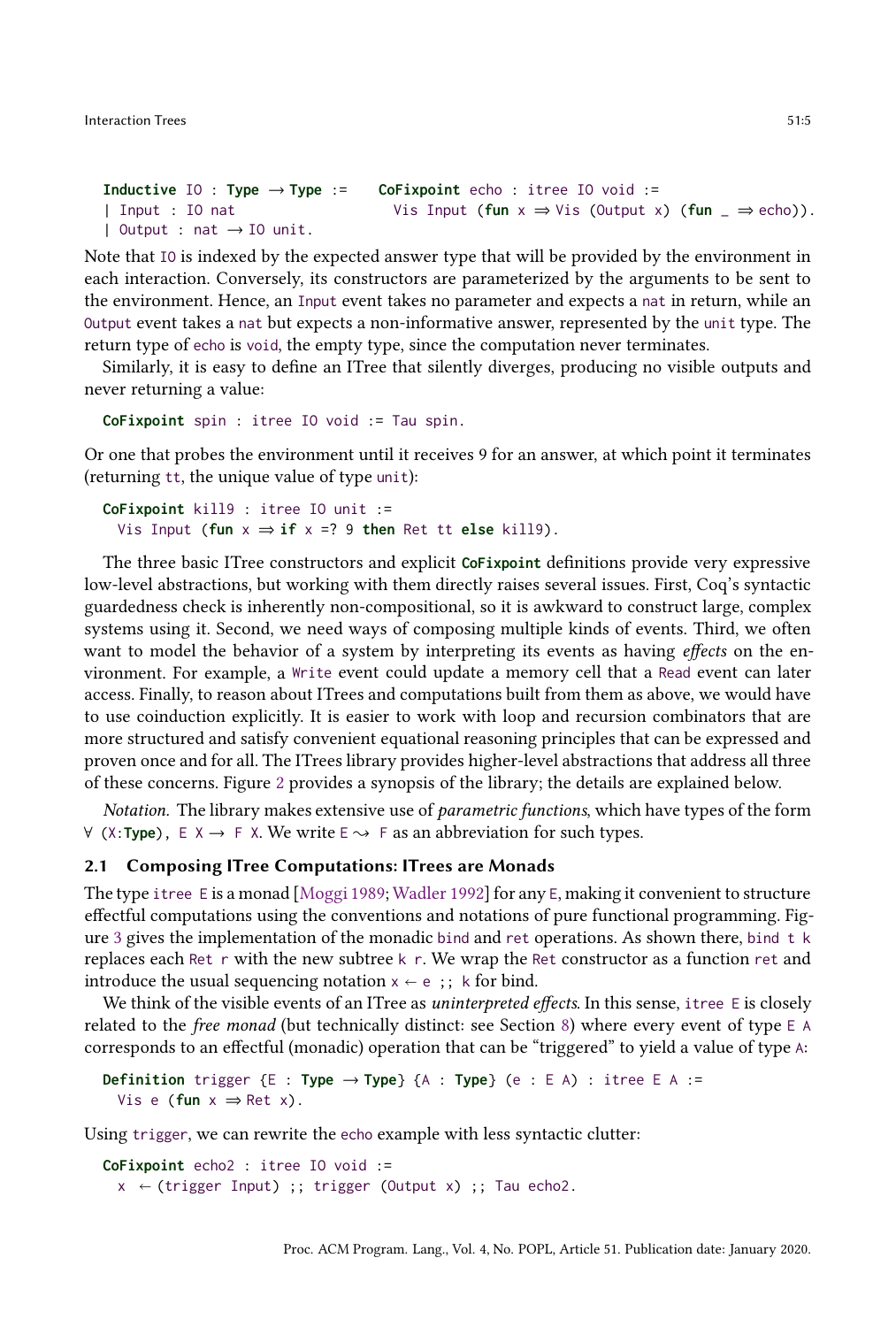```
Interaction tree operations
  itree E A : Type
  Tau : itree E A \rightarrow itree E A
  Ret : A → itree E A
  Vis : \{R\} (E R) \rightarrow (R \rightarrow itree E A) \rightarrow itree E A
  bind : itree E A \rightarrow (A \rightarrow itree E B) \rightarrow itree E B
  trigger : E A → itree E A
Events and subevents
  E, F : Type \rightarrow Type(e : E R) R is the result type of event e
  E +' F disjoint union of events
  Typeclass E \prec F E is a subevent of Ftrigger '{E -< F} : E \rightsquigarrow itree F overloaded trigger
                                                                 Heterogeneous weak bisimulation
                                                                   eutt (r : A \rightarrow B \rightarrow Prop) :
                                                                    itree E A \rightarrow itree E B \rightarrow Prop
                                                                 Strong and weak bisimulation
                                                                   \angle \cong \angle : itree E A \rightarrow itree E A \rightarrow Prop
                                                                    z \approx 2: = eutt eq.
                                                                 Parametric functions
                                                                   E { F := ∀ (X:Type), E X → F X
                                                                 Monadic interpretation
                                                                    ˋ{Monad M} ˋ{MonadIter M}
                                                                   interp : (E \rightsquigarrow M) \rightarrow (itree E \rightsquigarrow M)Standard event types
  name events handler type
  \epsilon emptyE \rightarrow M none \forall M, emptyE \rightarrow M
  stateE S Get Put \qquad \qquad (stateE S) \rightsquigarrow stateT S
 mapDefaultE K V d Insert LookupDefault Remove `{Map K V map} (mapDefaultE K V d) \rightsquigarrow (stateT map)
                    Fig. 2. Main abstractions of the ITrees library (simplified & abridged).
(* Apply the continuation k to the Ret nodes of the itree t \star)
Definition bind {E R S} (t : itree E R) (k : R \rightarrow itree E S) : itree E S :=
  (cofix bind_ u := match u with
                     | Ret r ⇒ k r
                     | Tau t \Rightarrow Tau (bind_ t)
                     | Vis e k ⇒ Vis e (fun x ⇒ bind_ (k x))
                     end) t.
Notation "x \leftarrow t1;; t2" := (bind t1 (fun x \Rightarrow t2)).
```

```
Definition ret x := Ret x.
```
Fig. 3. Monadic bind and ret operators for ITrees.

#### 2.2 ITree Equivalences

Interaction trees admit several useful notions of equivalence even before we ascribe any semantics to the external events. These properties are deceptively simple to state, but the weaknesses of coinduction in Coq make some of them quite difficult to prove.

Strong and Weak Bisimulations. The simplest and finest notion of equivalence is strong bisimu*lation*, written t1  $\cong$  t2, which relates ITrees t1 and t2 when they have exactly the same shape.

The monad laws and many structural congruences hold up to strong bisimulation, but once we introduce loops, recursion, or interpreters, which use Tau to hide internal steps of computation, we need to work with a coarser equivalence. In particular, we want to equate ITrees that agree on their terminal behaviors (they return the same values) and on their interactions with the environment through Vis events, but that might differ in the number of Tau's. This "equivalence up to Tau" is a form of weak bisimulation: it lets us remove any finite number of Tau's when considering whether two trees are the same, while infinite Tau's must be matched on both sides (i.e., this equivalence is termination sensitive). We write  $t \approx u$  when t and u are equivalent up to Tau. For instance, we have the defining equation Tau t  $\approx$  t, which does not hold for strong bisimulation but is crucial for working with general computations modeled as ITrees.

Heterogeneous Bisimulations. Both strong and weak bisimulation can be further relaxed to relate ITrees that have different return types, which is needed for building more general simulations,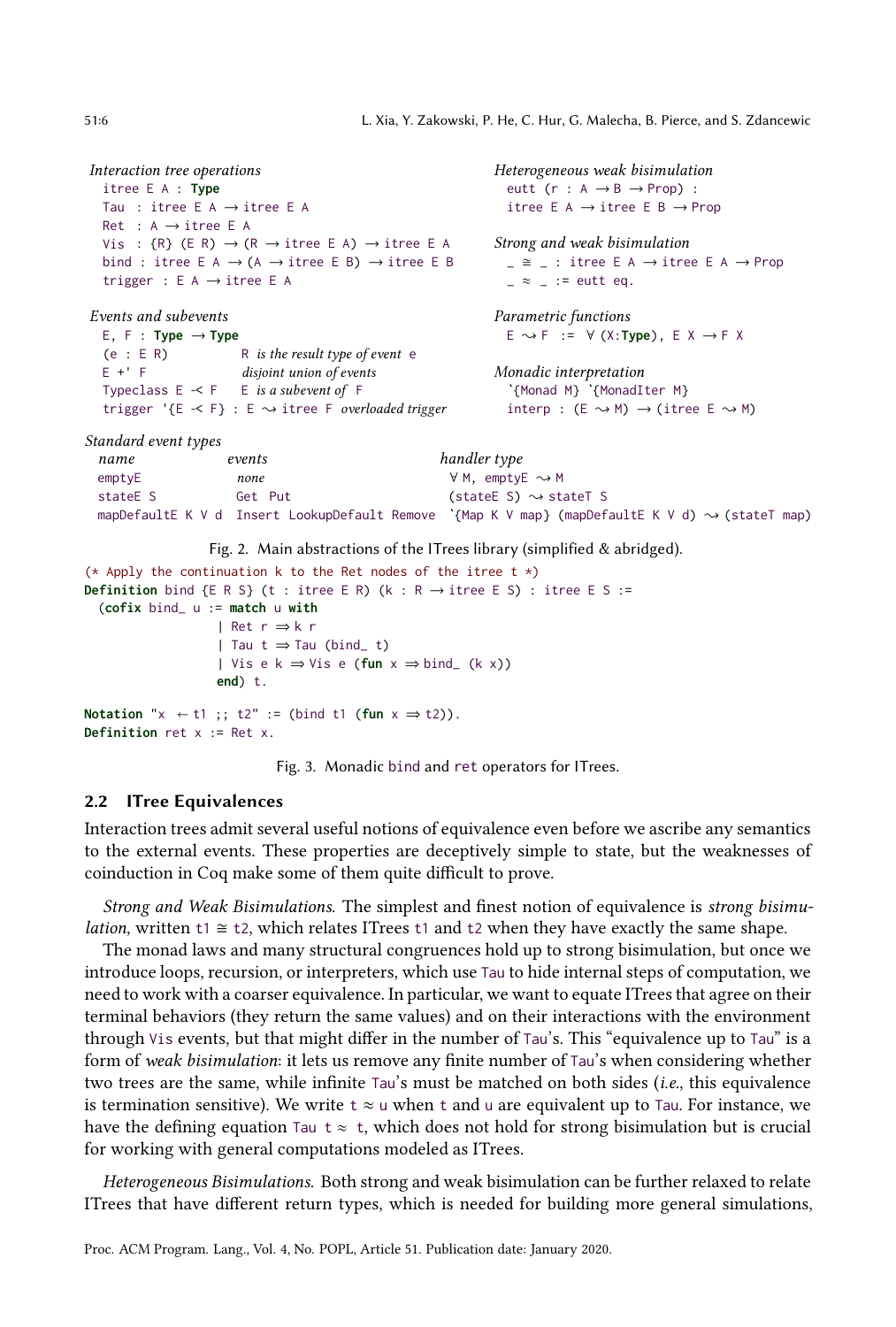```
Context {E : Type \rightarrow Type} {A B : Type} (r : A \rightarrow B \rightarrow Prop).
```

```
Inductive euttF (sim : itree E A \rightarrow itree E B \rightarrow Prop) : itree E A \rightarrow itree E B \rightarrow Prop :=
| EqRet a b (REL: r a b) : euttF sim (Ret a) (Ret b)
| EqVis {R} (e : E R) k1 k2 (REL: ∀v, sim (k1 v) (k2 v)) : euttF sim (Vis e k1) (Vis e k2)
| EqTau t1 t2 (REL: sim t1 t2) : euttF sim (Tau t1) (Tau t2)
| EqTauL t1 ot2 (REL: euttF sim t1 ot2) : euttF sim (Tau t1) ot2
| EqTauR ot1 t2 (REL: euttF sim ot1 t2) : euttF sim ot1 (Tau t2).
```

```
Lemma euttF_monotone t1 t2 sim sim' (IN: euttF sim t1 t2) (LE: sim <2= sim') : euttF sim' t1 t2.
```
**Definition** eutt : itree E A  $\rightarrow$  itree E B  $\rightarrow$  Prop := nu euttF.

Fig. 4. Heterogeneous weak bisimulation for ITrees.

such as the one used in our compiler correctness proof (Section [5\)](#page-13-0). If we have t1 : itree E A and t2 : itree E B and some relation  $r : A \rightarrow B \rightarrow Prop$ , we can define eutt r ("equivalence up to Tau modulo r"), which is the same as  $\approx$  except that two leaves Ret a and Ret b are related iff r a b holds. Intuitively, two such ITrees produce the same external events and yield results related by r. Indeed  $\approx$  is defined as eutt eq, where r is instantiated to the Leibniz equality relation eq. It is straightforward to generalize  $\cong$  in the same way.

Figure [4](#page-6-0) gives the formal definition of eutt r as a nested coinductive–inductive structure. The inner inductive euttF relation is parameterized by sim, a relation on subtrees. It defines a binary relation on nodes of an ITree demanding that Ret a relates to Ret b only when r a b holds. Two Vis nodes are related only if they are labeled with identical events and their continuation subtrees are related by sim for every value the environment could return, i.e., any value of type R. EqTau relates Tau t1 and Tau t2 whenever t1 and t2 are related by sim, while EqTauL and EqTauR allow to strip off asymmetrically one extra Tau on either side. Note that EqTau and EqVis appeal *coinductively* to the sim relation whereas EqTauL and EqTauR appeal *inductively* to euttF. This means that eutt can peel off only a finite number of Tau's from one or both trees before having to align them using sim.

It is easy to show that euttF acts monotonically on relations, which allows us to define eutt as its greatest fixed point using the nu operator. To define nu and to work with coinductive predicates like eutt, we use the paco library [\[Hur et al. 2013\]](#page-29-6), which streamlines working with coinductive proofs in Coq.

Although the definition of heterogeneous weak bisimulation is fairly straightforward to state, some of its properties—for instance, transitivity and congruence with respect to bind—are quite challenging to prove. For these, we need an appropriate strengthening of the coinductive hypothesis that lets us reason about eutt up to closure under transitivity and bind contexts. Our Coq library actually uses a yet more general definition that subsumes both strong and weak bisimulation and builds in such "up-to" reasoning to make proofs smoother; we omit these details here and refer the interested reader to the Coq development itself. The upshot is that we can prove the following:

- $(1) \cong$  is an equivalence relation.
- (2) If  $r$  is an equivalence relation, then so is eutt  $r$ .
- $(3) \approx$  is an equivalence relation (corollary of (2)).
- (4) t1  $\cong$  t2 implies t1  $\approx$  t2.

Equational reasoning. Fortunately, clients of the ITrees library can treat the definition of eutt r and its instances as black boxes—they never need to look at the coinductive machinery beneath this layer of abstraction. Instead, clients should reason equationally about ITrees. Figure [5](#page-7-0) summarizes the most frequently used equations, each of which corresponds to a lemma proved in the library. The monad laws, structural laws, and congruences let us soundly rearrange an ITree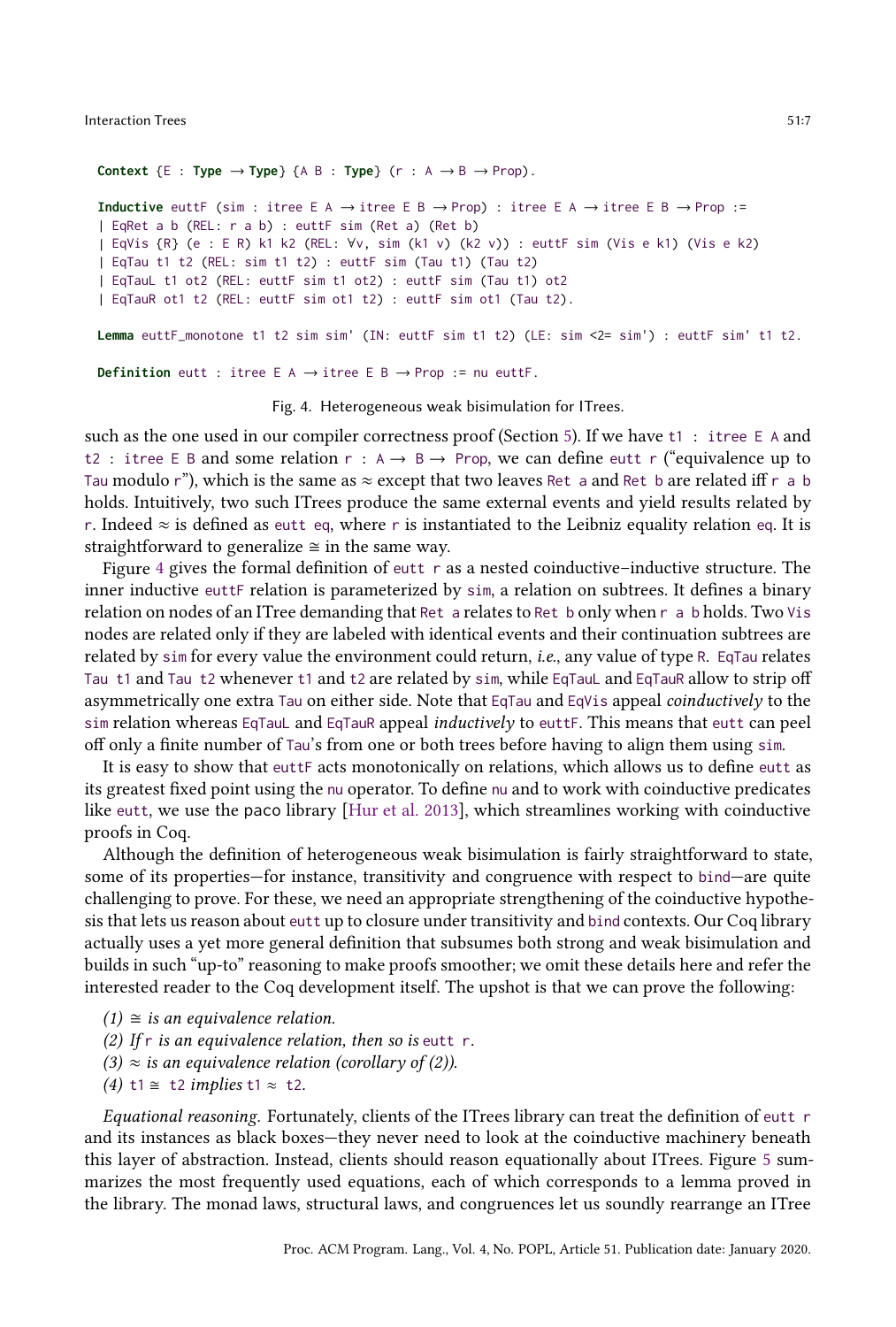<span id="page-7-0"></span>51:8 L. Xia, Y. Zakowski, P. He, C. Hur, G. Malecha, B. Pierce, and S. Zdancewic

| Monad Laws      | $(x \leftarrow \text{ret } v ;; k x) \cong (k v)$<br>$(x \leftarrow t ;; \text{ret } x) \cong t$<br>$(x \leftarrow (y \leftarrow s ;; t) ;; u) \approx (y \leftarrow s ;; x \leftarrow t ;; u)$     |
|-----------------|-----------------------------------------------------------------------------------------------------------------------------------------------------------------------------------------------------|
| Structural Laws | (Tau t) $\approx$ t<br>(x $\leftarrow$ (Tau t) ;; k) $\approx$ Tau (x $\leftarrow$ t ;; k)<br>$(x \leftarrow (Vis e k1) :: k2) \approx$<br>(Vis e (fun $y \Rightarrow (k1 y)$ ; k2))                |
| Congruences     | t1 $\cong$ t2 $\rightarrow$ Tau t1 $\cong$ Tau t2<br>$k1 \approx k2 \rightarrow$ Vise k1 $\approx$ Vise k2<br>t1 $\approx$ t2 $\land$ k1 $\approx$ k2 $\rightarrow$ bind t1 k1 $\approx$ bind t2 k2 |

Fig. 5. Core equational theory of ITrees.

computation—typically to put it into a form where a semantically interesting computation step, such as the interpretation of an event, takes place. Much of the functionality provided by the ITrees library involves lifting this kind of equational reasoning to richer settings, allowing us to work with combinations of different kinds of events and interpretations of their effects.

One pragmatic consideration is that Coq's rewrite and setoid\_rewrite tactics, which let us rewrite using an equivalence (for instance, replacing the term C[t1] with C[t2] when we know that t1  $\approx$  t2), only work if the context is *proper*, meaning that it respects the equivalence. Coq's Proper typeclass registers such contexts with the rewriting tactics. The congruence rules of Figure [5](#page-7-0) establish that the ITree constructors themselves are proper functions. We prove instances of Proper for all of the operations, such as those in Figure [2,](#page-5-0) so that we can rewrite liberally. Even so, definitions written in monadic style make heavy use of anonymous functions, which tend to thwart the setoid\_rewrite tactic's ability to find the correct Proper instances. It is therefore useful to further raise the level of abstraction to simplify rewriting, as we show next.

# <span id="page-7-1"></span>2.3 KTrees: Continuation Trees

To improve equational reasoning principles and leverage known categorical structures for recursion, the ITrees library provides an abstraction for point-free definitions, centered around functions of the form  $\rightarrow$  itree E  $\rightarrow$ . We can think of these as *impure* Coq functions that may generate events from E or possibly diverge. As we will show, they enjoy additional structure that we can exploit to generically derive more ways of composing ITrees computations.

We call types of the form  $A \rightarrow$  itree E B continuation trees, or KTrees for short:

**Definition** ktree (E : **Type**  $\rightarrow$  **Type**) (A B : **Type**) : **Type** := A  $\rightarrow$  itree E B.

```
Definition eq_ktree {E} {A B : Type} : ktree E A B → ktree E A B → Prop
  := fun h1 h2 ⇒ ∀a, h1 a ≈ h2 a.
Infix "\hat{\approx} " := eq_ktree
```
Whereas an itree E R directly produces an outcome (Ret, Tau, or Vis), a KTree k : ktree E A B first expects some input a : A before continuing as an ITree (k a). Equivalence on KTrees, written  $\hat{\approx}$ , is defined by lifting weak bisimulation pointwise to the function space.

Two KTrees h: ktree E A B and k: ktree E B C can be composed using bind; the result is written (h >>> k) : ktree E A C.

```
(* Composition of KTrees *)
Definition cat {E} {A B C : Type}
  : ktree E A B → ktree E B C → ktree E A C := fun h k ⇒ (fun a ⇒ bind (h a) k).
Infix ">>>" := cat
```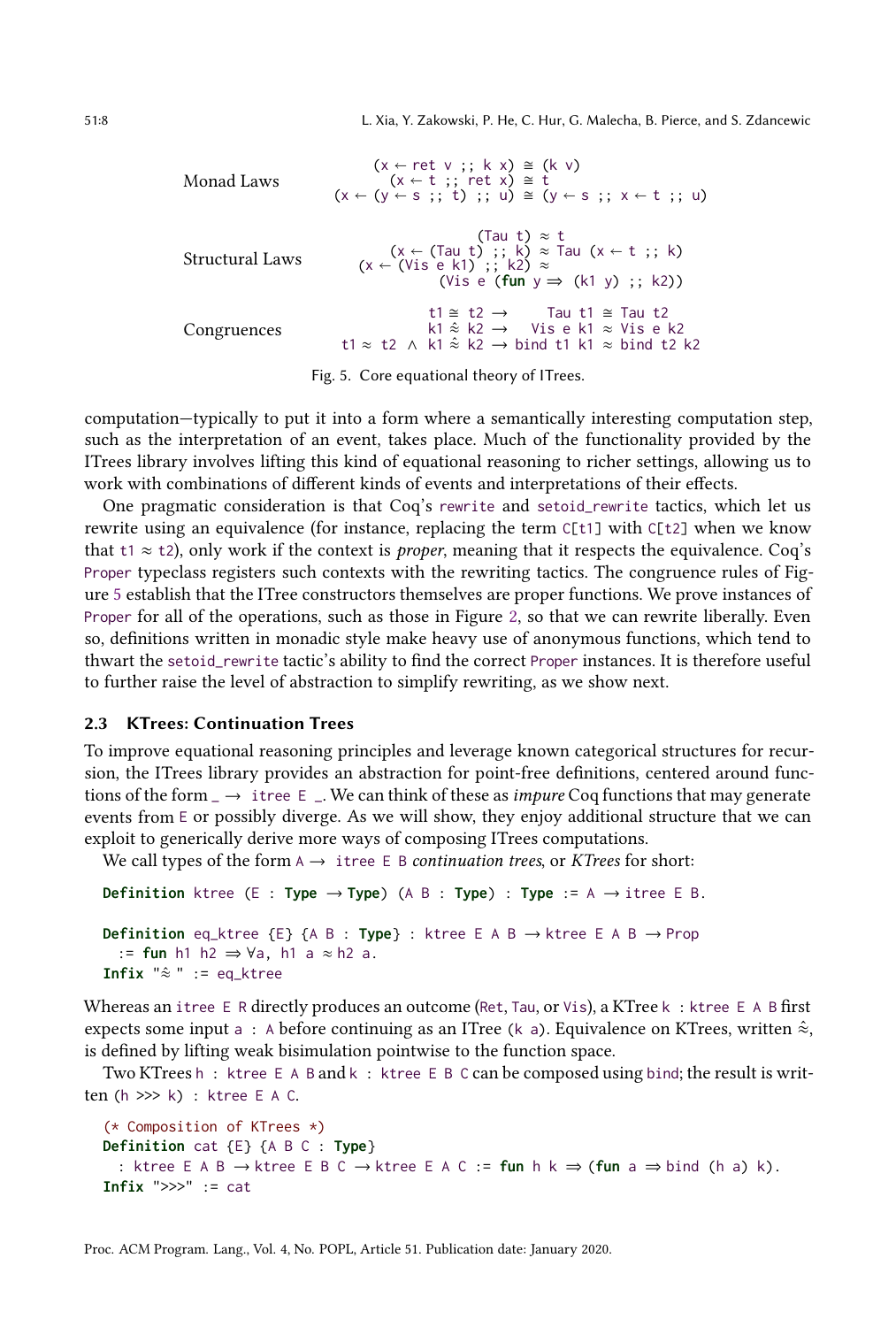```
id_ : A \rightarrow itree E A
cat : (B \rightarrow itree E C) \rightarrow(A \rightarrow itree E B) \rightarrow (A \rightarrow itree E C)
case_+: (A \rightarrow tree E C) \rightarrow(B \rightarrow itree E C) \rightarrow (A + B \rightarrow itree E C)
inl_ : A \rightarrow itree E (A + B)
inv_ : B \rightarrow itree E (A + B)
pure : (A \rightarrow B) \rightarrow (A \rightarrow itree \text{ E } B)
```


```
id >> k \hat{=} kk >>> id_ \hat{\approx} k
     (i \gg j) \gg k \approx i \gg (j \gg k)pure f >>> pure g \hat{\approx} pure (f \circ g)
inl_{-} \gg > case_ h \breve{k} \hat{\approx} \hat{h}inv_ >>> case_ h k \hat{\approx} k
(inl_ >>> f) \hat{\approx} h ∧ (inr_ >>> f) \hat{\approx} k →<br>f \hat{\approx} case_ h k
```

```
Fig. 7. Categorical Laws for KTrees and Handlers
(cat is denoted by ">>>")
```
KTree composition has a (left and right) identity, id\_ (equal to ret), and is associative; the proof follows from the monad laws for itree. Together, these facts mean that KTrees are the morphisms of a category, the Kleisli category of the monad itree E.

This category has more structure that we expose as part of the ITrees library interface. The pure operator lifts a Coq function trivially into an event-free KTree computation. We can also easily define an eliminator for the sums type, case\_ and corresponding left inl\_ and right inr\_ injections (effectful variants of the sum type constructors inl and inr). The names of those operations are suffixed with an underscore so as not to conflict with id, inl, and inr from the standard library, as well as for the visual uniformity of case\_ with inl\_ and inr\_. These operations and their types are summarized in Figure [6.](#page-8-1) They satisfy the equational theory given in Figure [7.](#page-8-1)

The laws relating case\_, inl\_, and inr\_ mean that KTree is a cocartesian category. The Kleisli and cocartesian categorical structures are represented using typeclasses. These structures allow us to derive, generically, other useful operations and equivalences. For example, the following operations bimap and swap are defined from case<sub>-</sub>, inl<sub>-</sub>, and inr<sub>-</sub>. The KTree bimap f g : ktree E (A + B) (C + D) applies the KTree  $f :$  ktree  $E \wedge B$  if its input is an A, or g : ktree  $E \cap D$  if its input is a C; the KTree swap : ktree E  $(A + B)$   $(B + A)$  exchanges the two components of a sum. As we will see below, event handlers also have a cocartesian structure, which lets us re-use the same generic metatheory for them.

Similarly, the KTree category is just one instance of a Kleisli category, which can be defined for any monad M. Monadic event interpreters, introduced next, build on these structures, letting us (generically) lift the equational theory of KTrees to event interpreters too. This compositionality is important for scaling equational reasoning to situations involving many kinds of events.

# <span id="page-8-0"></span>3 SEMANTICS OF EVENTS AND MONADIC INTERPRETERS

To add semantics to the events of an ITree, we define an *event handler*, of type  $\epsilon \rightarrow M$  for some monad M. Intuitively, it defines the meaning of an event of E as a monadic operation in M. An interpreter folds such an event handler over an ITree; a good interpretation of ITrees is one that respects itree E's monadic structure (i.e., it commutes with ret and bind).

Events and handlers enjoy a rich mathematical structure, a situation well known from the literature on algebraic effects (see Section [8\)](#page-22-0). Our library exploits this structure to provide compositional reasoning principles and to lift the base equational theory of ITrees to their effectful interpretations.

# <span id="page-8-2"></span>3.1 Example: Interpreting State Events

Before delving into the general facilities provided by the ITrees library, it is useful to see how things play out in a familiar instance. The code in Figure [8](#page-9-0) demonstrates how to interpret events into a state monad. The event type stateE S defines two events: Get, which yields an answer of state type S, and putE, which takes a new state of type S and yields unit.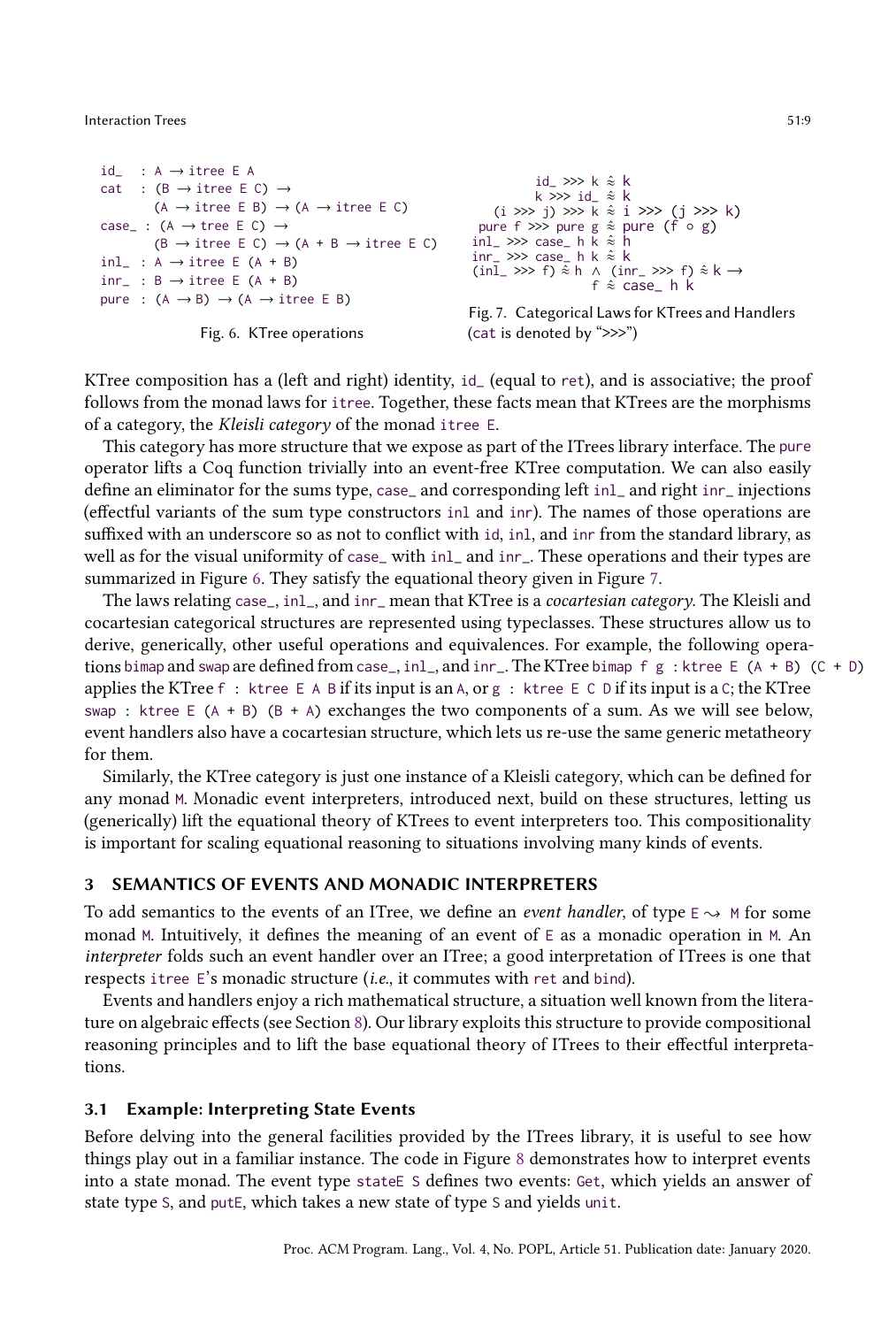```
(* The type of
    state events *)
Variant stateE (S : Type)
 : Type → Type :=
| Get : stateE S S
| Put : S → stateE S unit.
                              (* State monad transformer *)
                            Definition stateT (S:Type) (M:Type → Type) (R:Type) : Type :=
                              S \rightarrow M (S \star R).
                            Definition getT (S:Type) : stateT S M S := fun s \Rightarrow ret (s, s).
                            Definition putT (S:Type) : S → stateT S M unit :=
                               fun s' s \Rightarrow ret (s', tt).
(* Handler for state events *)
Definition h_state (S:Type) {E}
  : (stateE S) \rightsquigarrow stateT S (itree E) :=
  fun _ e ⇒ match e with
            | Get ⇒ getT S
            | Put s ⇒ putT S s
            end.
                                                    (* Interpreter for state events *)
                                                   Definition interp_state {E S}
                                                    : itree (stateE S) \rightsquigarrow stateT S (itree E) :=
                                                    interp h_state.
```
Fig. 8. Interpreting state events

In the figure, the state monad transformer operations getT and putT implement the semantics of reading from and writing to the state in terms of the underlying monad M, using its ret. The function handle\_state is a handler for stateE events: it maps events of type stateE S R into monadic computations of type stateT S (itree E) R, i.e., S  $\rightarrow$  itree E (S  $\star$  R), taking an input state to compute an output state and a result. Given this handler, we define the interp\_state function, which folds the handler across all of the visible events of an ITree of type itree (stateE S) R to produce a semantic function of type stateT S (itree E) R. The definition of interp\_state is an instance of interp (see Section [3.2](#page-9-1) below), specialized to a state monad.

To prove properties about the resulting interpretation, we need to show that interp\_state is a monad morphism, meaning that it respects the ret and bind operations of the ITree monad.

interp\_state (ret x) s  $\approx$  ret (s, x) interp\_state (x  $\leftarrow$  t;; k x) s1  $\approx$  '(s2, x)  $\leftarrow$  interp\_state t s1;; interp\_state (k x) s2

We next prove that handle\_state implements the desired behaviors for the get and put operations, which are short-hands for the trigger of the correponding state events.

interp\_state get s  $\approx$  ret (s,s) interp\_state (put s') s  $\approx$  ret (s',tt)

These equations allow us to use put and get's semantics when reasoning about stateful computations. They are also sufficient to derive useful equations when verifying programs optimizations for instance, we can remove a redundant get as follows:

interp\_state (x  $\leftarrow$  get ;; y  $\leftarrow$  get ;; k x y) s ≈ interp\_state (x  $\leftarrow$  get ;; k x x) s

#### <span id="page-9-1"></span>3.2 Monadic Interpreters

The interp\_state function above is an instance of a general interp function that is defined for any monad M, provided that M supports an *iteration operator*, iter, of type ( $A \rightarrow M (A + B)$ )  $\rightarrow A \rightarrow M B$ . (The first argument is a loop body that takes an A and produces either another A to keep looping with or a final result of type B.) Figure [9](#page-10-0) shows the definition of interp. It takes a handler :  $E \rightarrow M$ and loops over a tree of type itree E R. At every iteration, the next constructor of the tree is interpreted by handler, yielding the remaining tree as a new loop state.

The core properties of interp, summarized in Figure [11,](#page-10-1) are generalizations of the laws for interp\_state. In particular, interp preserves the monadic structure of ITrees, and its action on trigger e is to apply the handler to the event e.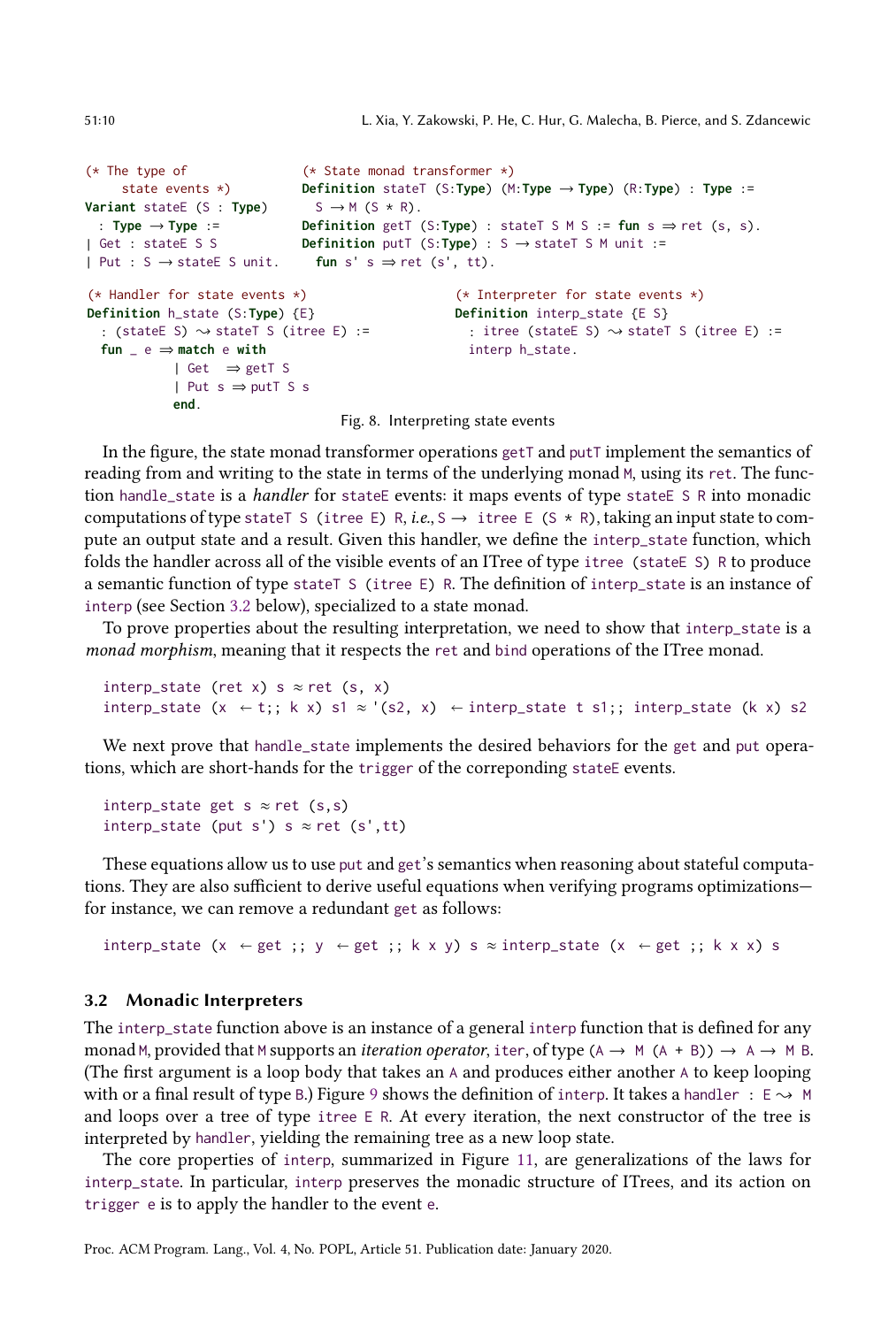```
Definition interp \{E \mid M : \textbf{Type} \rightarrow \textbf{Type}\} '{MonadIter M} \{R : \textbf{Type}\} (handler : E \rightsquigarrow M)
  : itree E R → M R := iter (fun t : itree E R ⇒
                                        match t with
                                        | Ret r \Rightarrow ret (inr r)
                                        | Tau t \Rightarrow ret (inl t)
                                        | Vis e k ⇒ bind (handler _ e) (fun a ⇒ ret (inl (k a)))
                                        end).
```
Fig. 9. Interpreting events via a handler

```
id : E \sim itree E (* trigger *)
cat : (F \rightsquigarrow itree G) \rightarrow (* interp *)
          (E \rightsquigarrow itree F) \rightarrow (E \rightsquigarrow itree G)
case_ : (E \rightsquigarrow itree G) \rightarrow(F \rightsquigarrow itree G) \rightarrow (E +' F \rightsquigarrow itree G)
inl_ : E \sim itree (E +' F)
inv_{-} : F \rightsquigarrow itree (E +' F)
             Fig. 10. Event Handler operations
                                                                      interp h (trigger e) \cong h _e e
                                                                      interp h (Ret r) \approx ret r
                                                                      interp h (x \leftarrow t; ; k x) \approxx \leftarrow (interp h t);; interp h (k x)
                                                                        Fig. 11. Some properties of interp.
                                                                   See also Figure 7 for equations in terms of cat.
```
It remains to show how to instantiate the MonadIter typeclass, which provides the iter combinator used by interp. We defer this discussion to Section [4,](#page-11-0) as it will benefit from a closer look at events and handlers.

#### 3.3 The Algebra of Events and ITree Event Handlers

The handle\_state handler interprets computations with events drawn from the specific type stateE S. More generally, we often want to combine multiple kinds of events in one computation. For instance, we might want both stateE S and IO events, or access to two different types of state at the same time. Fortunately, it is straightforward to define E +' F, the disjoint union of the events E and F. The definition comes with inclusion operations in  $11 : E \rightarrow E +' F$  and inr1  $: F \rightarrow E +' F$ . The emptyE event type, with no events, is the unit of +'.

The corresponding operations on handlers manipulate sums of event types: case\_ combines handlers for different event types into a handler on their sum, while inl\_ and inr\_ are inl1 and inr1 turned into event handlers.

```
Definition case_ {E F M} : (E \rightsquigarrow M) \rightarrow (F \rightsquigarrow M) \rightarrow (E +' F) \rightsquigarrow M
   := fun f g _ e ⇒ match e with
                           | inl1 e1 ⇒ f _ e1
                           | inr1 e2 ⇒ g _ e2
                           end.
Definition inl_ {E F} : E \rightarrow itree (E +' F)
Definition inr<sub>-</sub> {E F} : F \sim itree (E +' F)
```
Recall that the general type of an event handler is  $E \sim M$ . When M has the form itree F, we can think of such a handler as translating the E events into F events. We call handlers of this type ITree event handlers. Like KTrees, event handlers form a cocartesian category where composition of handlers uses interp, and the identity handler is trigger. The interface is summarized in Figure [10.](#page-10-1)

**Definition** cat {E F G} : (E  $\rightsquigarrow$  itree F)  $\rightarrow$  (F  $\rightsquigarrow$  itree G)  $\rightarrow$  (E  $\rightsquigarrow$  itree G) := fun f  $g = e \Rightarrow$  interp  $g (f = e)$ .

**Definition** id\_  $\{E\}$  :  $E \sim$  itree E := @trigger E.

<span id="page-10-2"></span><sup>4</sup>The 1 in inl1 and inr1 reminds us that E and F live in **Type**  $\rightarrow$  **Type**.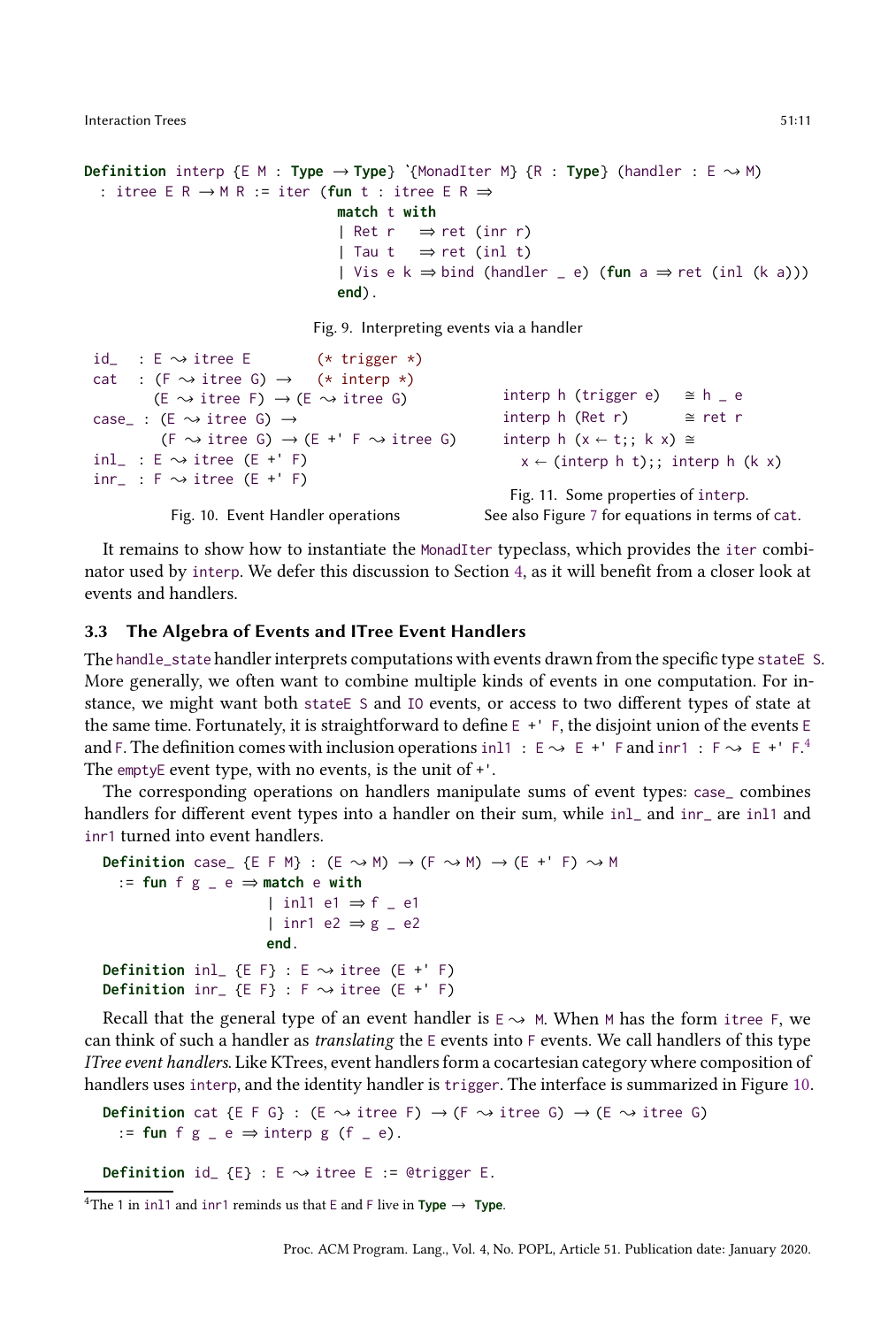```
iter : (A \rightarrow itree E (A + B)) \rightarrow (A \rightarrow itree E B)
loop : (C + A \rightarrow itree \in (C + B)) \rightarrow A \rightarrow itree \in Bmrec : (E \rightsquigarrow itree (E +' F)) \rightarrow (E \rightsquigarrow itree F)
```
Fig. 12. Summary of recursion combinators

```
CoFixpoint iter (body : A → itree E (A + B))
Definition loop (body : C + A → itree E (C + B))
 : A \rightarrow itree E B :=
 fun a \Rightarrow ab \leftarrow body a;
           match ab with
           | inl a ⇒ Tau (iter body a)
           | inr b ⇒ Ret b
           end.
                                                          : A \rightarrow itree E B :=
                                                        fun a ⇒ iter (fun ca ⇒
                                                                    cb \leftarrow body ca;
                                                                    match cb with
                                                                    | inl c \Rightarrow Ret (inl (inl c))
                                                                     | inr b ⇒ Ret (inr b)
                                                                    end) (inr a).
```
Fig. 13. Iteration combinators: iter and loop.

The equivalence relation for handlers h  $\hat{\approx}$  k is defined as  $\forall$  A (e: E A), (h A e)  $\approx$  (g A e), *i.e.*, pointwise weak bisimulation. It admits the same equational theory (and derived constructs) as for KTrees, hence we reuse the same notations for the operations (see Figure [7\)](#page-8-1).

Subevents. When working with ITrees at scale, it is often necessary to connect ITrees with fewer effects to ITrees with more effects. For instance, suppose we have an ITree t : itree IO A and we want to bind it with a continuation k of type  $A \rightarrow$  itree (X +' IO +' Y) B for some event types X and Y. A priori, this isn't possible, since the types of their events don't match. However, since there is a natural structural inclusion inc: IO  $\rightarrow$  X +' IO +' Y (given by inl\_ ◦ inr\_) we can first interpret t using the handler  $fun e \Rightarrow \text{trigger}$  (inc e) and then bind the result with k.

Since the need for such structural inclusions arises fairly often, the ITrees library defines a typeclass, written  $E \le F$ , that can automatically synthesize inclusions such as inc. It generically derives an instance of trigger :  $E \rightarrow$  itree F whenever there is a structural subevent inclusion  $E \rightarrow F$ . We will see in the case study how this flexibility is useful in practice.

### <span id="page-11-0"></span>4 ITERATION AND RECURSION

While Coq does provide support for coinduction and corecursion, its technique for establishing soundness relies on syntactic mechanisms that are not compositional. To make working with ITrees more tractable to clients, our library provides first-class abstractions to express corecursion as well as reasoning principles for these abstractions that hide the brittle nature of Coq's coinduction. From the point of view of a library user, recursive definitions using these combinators need only to typecheck, even when they lead to divergent behaviors.

Our library exports two iteration constructs, iter and loop, and a recursion combinator mrec (Figure [12\)](#page-11-1). They are mutually inter-derivable, but they permit rather distinct styles of recursive definitions.

#### 4.1 Iteration

The first function is a combinator for iteration, iter, whose implementation is shown in Figure [13.](#page-11-2) Given body :  $A \rightarrow$  itree E (A + B) and a starting state a: A, iter body a is a computation that produces either a new state from which to iterate the body again (after a Tau), or a final value to stop the computation. This operator makes no assumption on the shape of the loop body, a marked improvement over the intensional guardedness check required by **cofix**.

Defining fixpoint combinators as functions allows us to prove their general properties once and for all. The equations for iter, given below, imply that continuation trees form an iterative

<span id="page-11-1"></span>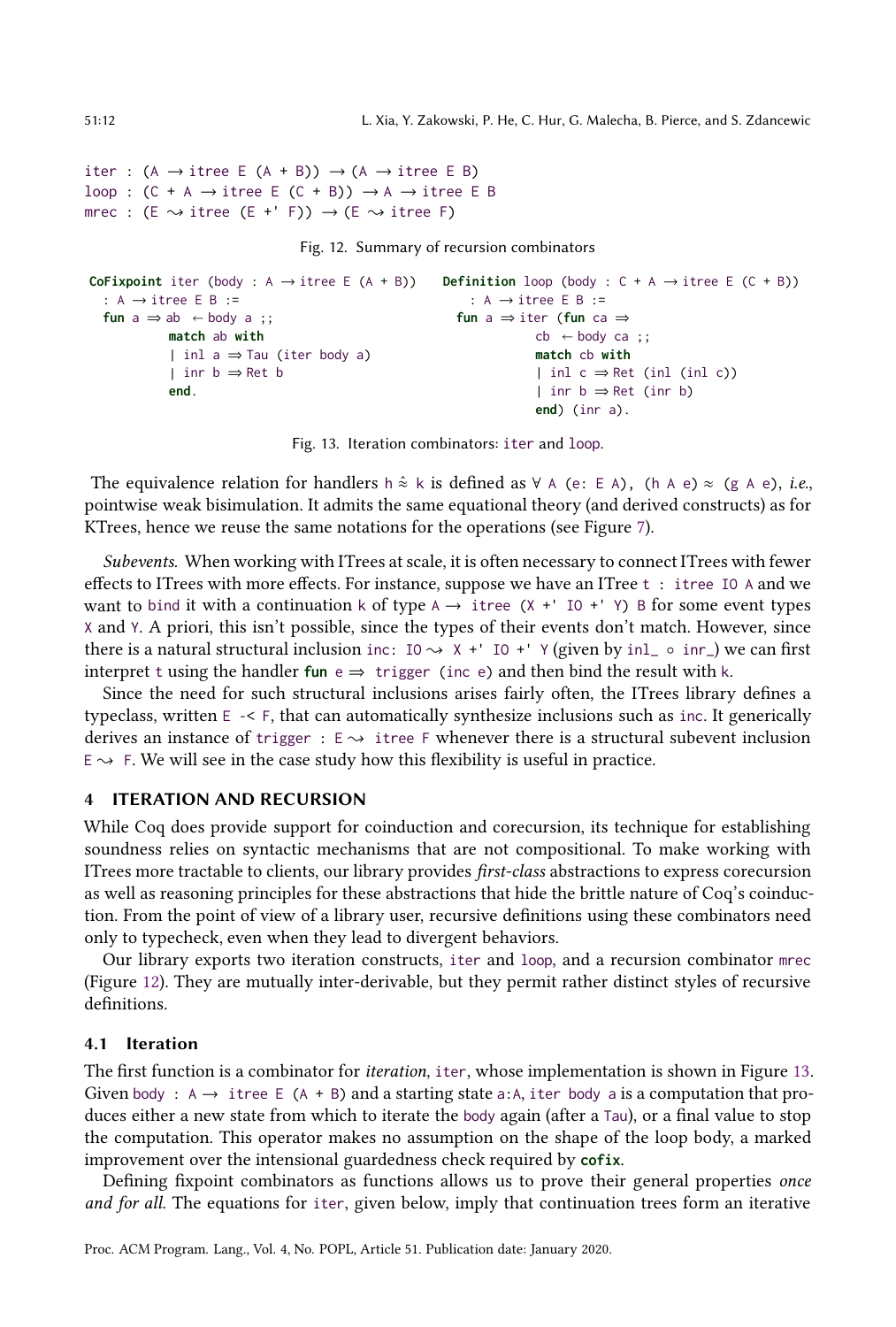category [\[Bloom and Ésik 1993](#page-28-1)]. The fixed point identity unfolds one iteration of the iter loop; the parameter identity equates a loop followed by a computation with a loop where that computation is part of its last iteration; the composition identity equates a loop whose body sequences two computations f, g with a loop sequencing them in reverse order, prefixed by a single iteration of f; and the codiagonal identity merges two nested loops into one.

```
iter f \hat{\approx} f >>> case_ (iter f) id_ (fixed point)
           iter f >>> g \approx iter (f >>> bimap id_ g) (parameter)
iter (f >>> case_ g inr_) \hat{\approx} f >>> case_ (iter (g >>> case_ f inr_)) id_ (composition)
           iter (iter f) \hat{\approx} iter (f >>> case_ inl_ id_) (codiagonal)
```
The proofs of these equations makes nontrivial use of coinductive reasoning for weak bisimulation; carrying them out in a proof assistant is a significant contribution of this work. Nevertheless, that complexity is entirely hidden from users of the library, behind the simple interface exposed by these equations, whose expressiveness we'll demonstrate in our case study in Section [5.](#page-13-0)

The iter implementation shown in Figure [13](#page-11-2) is specialized to the itree E monad. However, we can generalize to other monads and characterize the abstraction using the following typeclass:

**Class** MonadIter (M : **Type** → **Type**) **ˋ**{Monad M} := iter :  $\forall A \ B$ ,  $(A \rightarrow M (A + B)) \rightarrow A \rightarrow M B$ .

Good implementations of the MonadIter interface must satisfy the iterative laws. In a total language such as Coq, this limits the possible implementations. Base instances include ITrees and the predicate monad ( $\rightarrow$  Prop) where we can tie the knot using the impredicative nature of Prop. In addition, we can lift MonadIter through a wide variety of monad transfomers, e.g., stateT S M where M is an instance of MonadIter.

Traced categories. Figure [13](#page-11-2) also shows the loop combinator, an alternative presentation of recursion that is derivable from iter. We can think of the C part of the body's input and output types as input and output "ports" that get patched together with a "back-edge" by iter. We use loop in Section [5](#page-13-0) to model linking of control-flow graphs. This loop combinator equips KTrees with the well-studied structure of a traced monoidal category [\[Hasegawa 1997](#page-29-10); [Joyal et al. 1996\]](#page-29-11).

### 4.2 Recursion

Figure [14](#page-13-1) shows the code for a general mutual-recursion combinator, mrec. The combinator uses a technique developed by [McBride](#page-30-7) [\[2015](#page-30-7)] to represent recursive calls as events. Here, an indexed type  $D : Type \rightarrow Type$  gives the signature of a recursive function, or, using multiple constructors, a block of mutually recursive functions. For example,  $D := \text{ackermannE}$  represents a function with two nat arguments and a result of type nat.

```
Inductive ackermannE : Type → Type :=
| Ackermann : nat → nat → ackermannE nat.
```
A recursive event handler for D is an event handler of type  $D \rightarrow$  itree (D +' E), so it can make recursive calls to itself via D events, and perform other effects via E events. As an example, the handler h\_ackermann pattern-matches on the event Ackermann m n to extract the two arguments of the function, and to refine the result type to nat. The body of the function makes recursive calls by trigger-ing Ackermann events, without any requirement to ensure the well-foundedness of the definition.

```
Definition h_ackermann : ackermannE \sim itree (ackermannE +' emptyE) :=
  fun _ '(Ackermann m n) \Rightarrow if m =? 0 then Ret (n + 1)
                              else if n =? 0 then trigger (inl1 (Ackermann (m-1) 1))
                              else (ack \leftarrow trigger (inl1 (Ackermann m (n-1))) ;;
```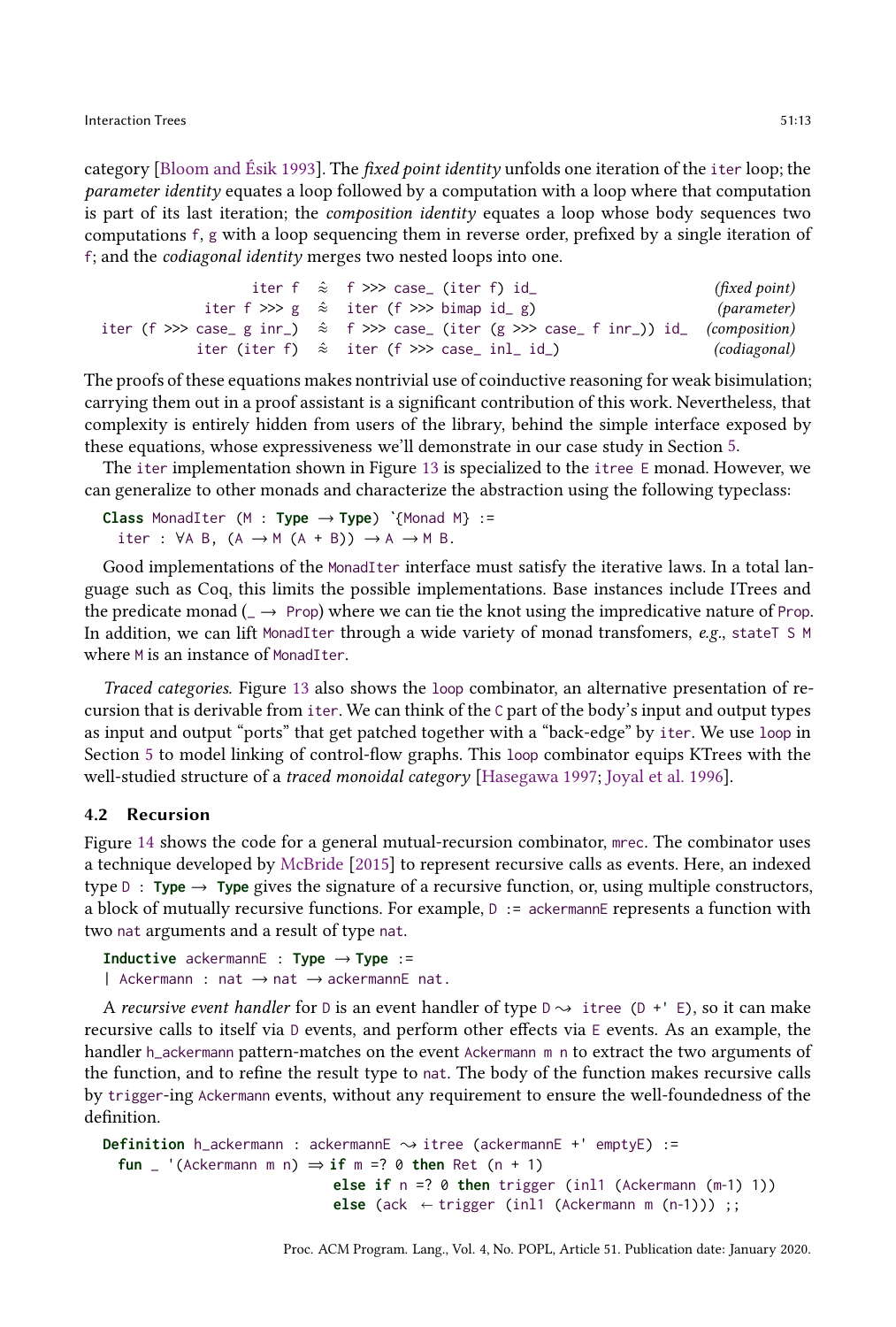```
51:14 L. Xia, Y. Zakowski, P. He, C. Hur, G. Malecha, B. Pierce, and S. Zdancewic
```

```
(* Interpret an itree in the context of a mutually recursive definition (rh) \star)
Definition mrec {D E} (rh : D \rightsquigarrow itree (D +' E)) : D \rightsquigarrow itree E :=
  fun R d \Rightarrow iter (fun t : itree (D +' E) R \Rightarrowmatch t with
                | Ret r ⇒ Ret (inr r)
                | Tau t ⇒ Ret (inl t)
                 | Vis (inl1 d) k \Rightarrow Ret (inl (bind (rh _ d) k))
                 | Vis (inr1 e) k ⇒ bind (trigger e) (fun x ⇒ Ret (inl (k x)))
                end) (rh _ d).
```
Fig. 14. Mutual recursion via events

trigger (inl1 (Ackermann (m-1) ack))).

The mrec combinator ties the knot. Given a recursive handler  $D \rightarrow i$  itree (D +' E), it produces a handler  $D \rightarrow i$  itree E, where all D events have been handled recursively.

**Definition** ackermann : nat  $\rightarrow$  nat  $\rightarrow$  itree emptyE nat := **fun** m n ⇒ mrec h\_ackermann (Ackermann m n).

The implementation of mrec in Figure [14](#page-13-1) works similarly to interp, applying the recursive handler rh to events in D. However, whereas interp directly uses the ITree produced by the handler as output, mrec adds it as a prefix of the ITree to be interpreted recursively: the inl1 d branch returns bind (rh \_ d) k, which will be processed in subsequent steps of the iter loop.

For reasoning, mrec is also characterized as a fixed point by an *unfolding equation*, which applies the recursive handler  $rh : D \rightarrow itree$  (D + ' E) once, and interprets the resulting ITree with interp, where D events are passed to mrec again, and E events are passed to the identity handler, i.e., trigger, which keeps events uninterpreted.

mrec rh  $d \approx$  interp (case\_ (mrec rh) id\_) (rh d)

In fact, mrec is an analogue of iter, equipping event handlers themselves with the structure of an iterative category. It satisfies the same equations as iter, relating event handlers instead of KTrees.

# <span id="page-13-0"></span>5 CASE STUDY: VERIFIED COMPILATION OF IMP TO ASM

To demonstrate the compositionality of ITree-based semantics and the usability of our Coq library, we use ITrees to formalize and verify a compiler from a variant of the Imp language from Software Foundations [\[Pierce et al. 2018\]](#page-30-10) to a simple assembly language, called Asm.

We begin by explaining the denotational semantics of IMP (Section [5.1\)](#page-14-0) and Asm (Section [5.2\)](#page-15-0). It is convenient to define the semantics in stages, each of which justifies a different notion of program equivalence. The first stage maps syntax into ITrees, thereby providing meaning to the control-flow constructs of the language, but not ascribing any particular meaning to the events corresponding to interactions with the memory. The second stage interprets those events as effects that manipulate (a representation of) the actual program state.

We then give a *purely inductive* proof of the correctness of the compiler (Sections [5.3](#page-16-0) and [5.4\)](#page-18-0). The denotational model enables us to state a termination-sensitive bisimulation and prove it purely equationally in a manner not much different from traditional compilers for terminating languages with simpler denotational semantics [\[Pierce et al. 2018\]](#page-30-10). The correctness proof relates the semantics of Imp to the semantics of Asm after their events have been appropriately interpreted into state monads (a necessity, since compilation introduces new events that correspond to reading and writing intermediate values). Since Imp programs manipulate one kind of state (global variables) and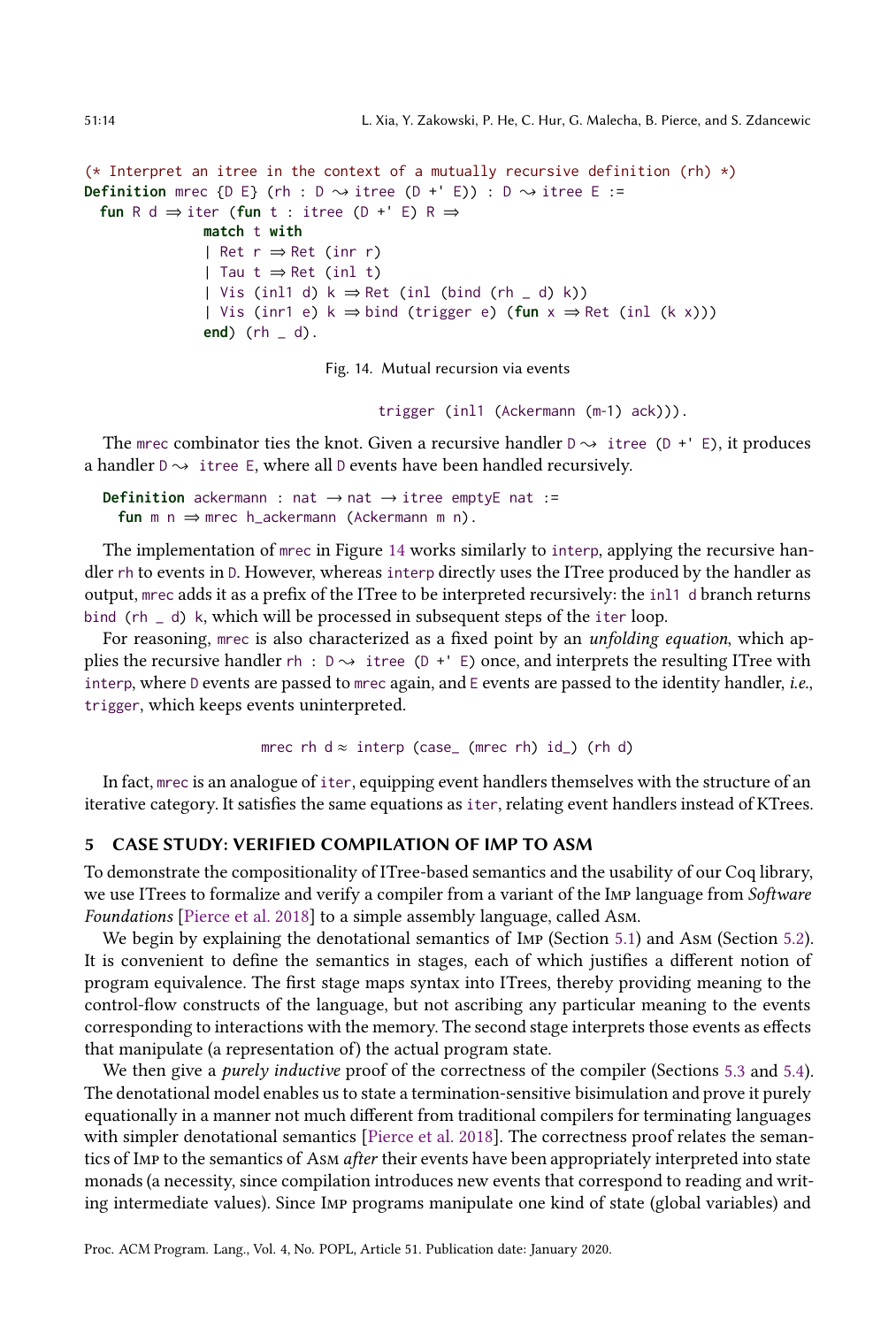```
(* Imp Syntax --------- - - - - - - - - - - - - - - - - - - - - - - - - - - - *)
Inductive expr : Set := ... (* omitted *)
Inductive imp : Set :=
| Assign (x : var) (e : expr)
| Seq (a b : imp)
| If (i : expr) (t e : imp)
| While (t : expr) (b : imp)
| Skip.
(* Imp Events --------- - - - - - - - - - - - - - - - - - - - - - - - - - - - *)
Variant ImpState : Type → Type :=
| GetVar (x : var) : ImpState value
| SetVar (x : var) (v : value) : ImpState unit.
Context {E : Type → Type} ˋ{ImpState -< E}.
(* Imp Denotational semantics ----------------- - - - *)
(* ITree representing an expression *)
Fixpoint denote_expr (e:expr) : itree E value :=
match e with
 | Var v ⇒ trigger (GetVar v)
| Lit n ⇒ ret n
| Plus a b \Rightarrow 1 \leftarrow denote_expr a ;;
              r \leftarrow denote_expr b ;; ret (1 + r)| ...
end.
                                                          (* Imp Denotational semantics cont'd --------------------- - - *)
                                                           (* ITree representing an Imp statement *)
                                                           Fixpoint denote_imp (s : imp) : itree E unit :=
                                                            match s with
                                                             | Assign x e ⇒ v  denote_expr e ;; trigger (SetVar x v)
                                                              | Seq a b   ⇒ denote_imp a ;; denote_imp b<br>| If i t e   ⇒ v ← denote_expr i ;;
                                                                 if is_true v then denote_imp t else denote_imp e
                                                             | While t b ⇒
                                                                 iter (fun \_\Rightarrow v \leftarrow denote\_expr t;;
                                                                                 if is_true v
                                                                                  then denote_imp b ;; ret (inl tt)
                                                                                  else ret (inr tt))
                                                            | Skip ⇒ ret tt
                                                             end.
                                                           (* Imp state monad semantics ----------------- - - - - - - - - - - - - - - *)
                                                         (* Translate ImpState events into mapE events *)
                                                           Definition h_imp_state {F: Type → Type} ˋ{mapE var 0 -< F}
                                                          : ImpState \rightsquigarrow itree F := ...(* omitted *)
                                                           (* Interpret ImpState into (stateT env (itree F)) monad *)
                                                          Definition interp_imp {F A} (t : itree (ImpState +' F) A)
                                                              : stateT env (itree F) A :=
let t' := interp (bimap h_imp_state id_) t in
                                                              interp_map t'.
```
Fig. 15. Syntax and denotational semantics of Imp. The While case uses iter; GetVar and SetVar events are interpreted into the monad stateT env (itree E), where env is a finite map from var to value.

Asm programs manipulate two kinds of state (registers and the heap), the proof involves building an appropriate simulation relation between Imp states and Asm states.

To streamline, we identify Imp global variables with Asm heap addresses and assume that Imp and Asm programs manipulate the same kinds of dynamic values. Neither assumption is critical.

#### <span id="page-14-0"></span>5.1 A Denotational Semantics for Imp

The syntax and the semantics for Imp is given in Figure [15.](#page-14-1) In the absence of while, a denotational semantics could be defined, by structural recursion on statements, as a function from an initial environment to a final environment; the denotation function would have type imp  $\rightarrow$  env  $\rightarrow$  (env  $*$  unit). However, it is not possible to give a semantics to while using this naïve denotation because Gallina's function space is total. The usual solution is to revamp the semantics dramatically,  $e.g.,$  by moving to a relational, small-step operational semantics (Section [8.5](#page-26-0) discusses other approaches). With ITrees, the denotation type becomes imp  $\rightarrow$  stateT env (itree F) unit, or, equivalently, imp  $\rightarrow$  env  $\rightarrow$  i which allows for nontermination. It is also more flexible, since the semantics can be defined generically with respect to an event type parameter F, which can later be refined if new effects are added to the language or if we want to compose ITrees generated as denotations of Imp programs with ITrees obtained in some other way.

Figure [15](#page-14-1) shows how the IMP semantics are structured. We first define denote\_expr and denote\_imp, which result in trees of type itree E unit. The typeclass constraint ImpState  $-\epsilon$  E indicates that E permits ImpState actions, a refinement of stateE that provides events for reading and writing individual variables; we would follow the same strategy to add other events such as IO. The meanings of expressions and most statements are straightforward, except for While. This relies on the iter combinator (see Section [4\)](#page-11-0) to first run the guard expression, then either continue to loop (by returning inl tt to the iter combinator) or signal that it is time to stop (by returning inr tt).

The second stage of the semantics is interp\_imp, which takes ITrees containing ImpState events and produces a computation in the state monad. It first invokes a handler for ImpState, h\_imp\_state,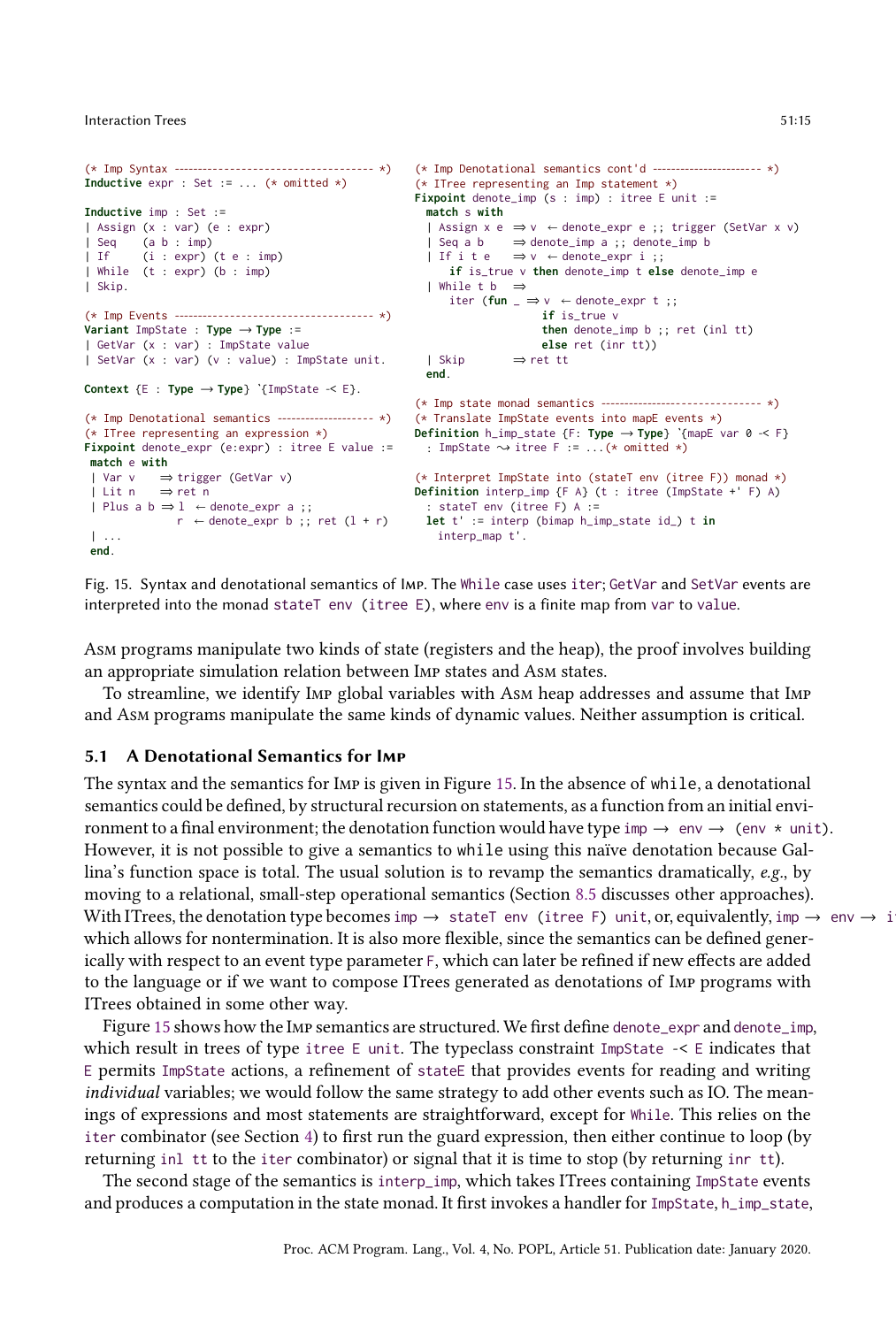```
(* Asm syntax --------- - - - - - - - - - - - - - - - - - - - - - - - - - - - - - *)
Variant instr : Set := ... (* omitted *)
Variant branch {label : Type} : Type :=
| Bjmp (_ : label) (* jump to label *)
| Bbrz (_ : reg) (yes no : label) (* cond. jump *)
| Bhalt.
Inductive block (label : Type) : Type :=
| bbi (_ : instr) (_ : block) (* instruction *)
| bbb (_ : branch label). (* final branch *)
Definition bks A B := fin A \rightarrow block (fin B).
(* Control-flow subgraph: entries A and exits B. *)
Record asm (A B : nat) : Type :=
{ internal : nat
; code : bks (internal + A) (internal + B) }.
(* Asm events --------- - - - - - - - - - - - - - - - - - - - - - - - - - - - - - *)
Definition den_asm {A B}:asm A B → ktree E (fin A) (fin B)
Variant Reg : Type → Type :=
| GetReg (x : reg) : Reg value
| SetReg (x : reg) (v : value) : Reg unit.
Inductive Memory : Type → Type :=
| Load (a : addr) : Memory value
| Store (a : addr) (v : value) : Memory unit.
Context {E : Type → Type}.
Context ˋ{Reg -< E} ˋ{Memory -< E}.
(* Asm denotational semantics ----------------- - - - - - *)
Definition denote_instr (i:instr) : itree E unit
  := ... (* omitted *)
                                                          (* Asm denotational semantics cont'd --------------------- - - - - *)
                                                          Definition denote_br (b:branch (fin B)):itree E (fin B) :=
                                                            match b with
                                                            | Bjmp l ⇒ ret l
                                                           | Bbrz v y n ⇒
                                                              val \leftarrow trigger (GetReg v);
                                                                if val ?= 0 then ret y else ret n
                                                            | Bhalt ⇒ exit
                                                            end.
                                                          Fixpoint denote_bk {L} (b : block L) : itree E L :=
                                                            match b with
                                                            | bbi i b ⇒ denote_instr i ;; denote_bk b
                                                           I bbb b \Rightarrow denote br b
                                                           end.
                                                          Definition denote_bks (bs:bks A B):ktree E (fin A) (fin B)
                                                           := fun a ⇒ denote_bk (bs a).
                                                           := fun s ⇒ loop (denote_bks (code s)).
                                                          (* Asm state monad semantics ----------------- - - - - - - - - - - - - - - - - *)
                                                        Definition h_reg {F: Type → Type} ˋ{mapE reg 0 -< F}
                                                           : Reg \rightsquigarrow itree F := (* omitted *)
                                                          Definition h_mem {F: Type → Type} ˋ{mapE addr 0 -< F}
                                                           : Memory \rightsquigarrow itree F := (* omitted *)
                                                          Definition interp_asm {F A} (t:itree (Reg+'Memory+'F) A)
                                                            : memory → registers → itree F (memory*(registers*A)) :=
                                                            let h := bimap h_reg (bimap h_mem id_) in
                                                            let t' := interp h t in
                                                            fun mem regs ⇒ interp_map (interp_map t' regs) mem.
```
Fig. 16. Syntax and semantics of Asm

to translate the Imp-specific GetVar and SetVar events into the general-purpose mapE events provided by the ITrees library (the bimap operator propagates other events untouched). It then uses interp\_map to define their meaning in terms of actual lookup and set operations on the type env, a simple finite map from var to value. The final semantics of an IMP statement s is obtained simply by composing the two functions: interp\_imp (denote\_imp s).

Factoring the semantics this way is useful for proofs. For instance, to prove the soundness of a syntactic program transformation from s to s' it suffices to show that denote\_imp s  $\approx$  denote\_imp s'; we need not necessarily consider the impact of interp\_imp. We will exploit this semantic factoring in the compiler proof below by reasoning about syntactic "linking" of Asm code before its state-transformer semantics is considered.

This style of denotational semantics avoids defining a syntactic representation of machines, which often comes with a number of administrative reduction rules. Instead, we represent these administrative reductions using Gallina functions and Tau transitions in the semantics (though these are hidden by iter). As we will see in Section [5.4,](#page-18-0) this uniform representation will allow us to reason up to Tau and completely ignore these steps in our proofs.

### <span id="page-15-0"></span>5.2 A Denotational Semantics for Asm

The target of our compiler is Asm, a simple assembly language that represents computations as collections of basic blocks linked by conditional or unconditional jumps. Figure [16](#page-15-1) gives the core syntax for the language, which is split into two levels: basic blocks and control-flow subgraphs.

<span id="page-15-1"></span>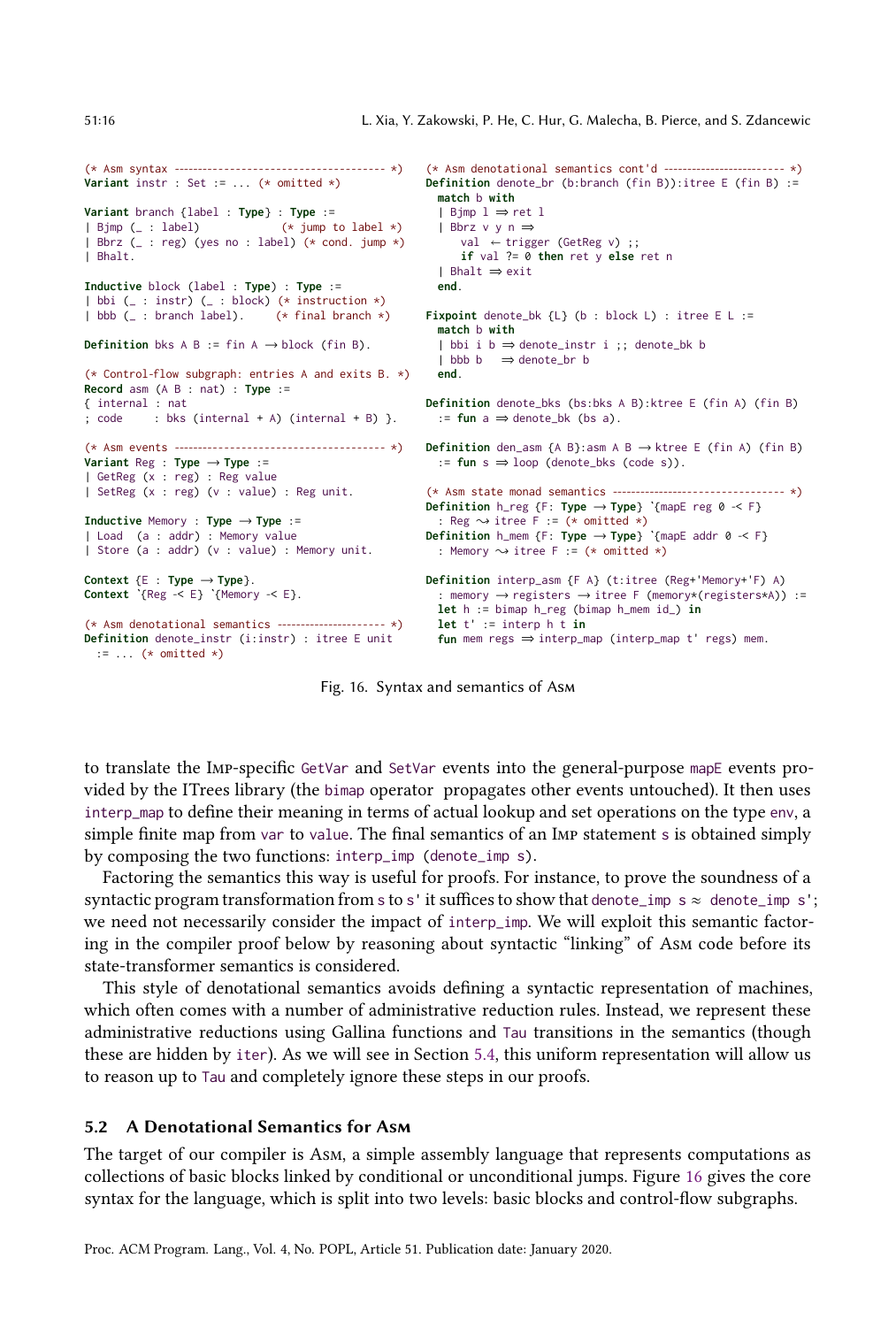A basic block (block) is a sequence of straight-line instructions followed by a branch that transfers control to another block indicated by a label. As with Imp expressions, the denotation of instructions is mostly uninteresting, so we omit them.

A control-flow subgraph, or "sub-CFG," (asm in Figure [16\)](#page-15-1) represents the control flow of a computation. These are open program fragments, represented as sets of labeled basic blocks. The labels in a sub-CFG are separated into three groups: entry labels, from which the code in a sub-CFG can start executing, exit labels, where the control flow leaves the sub-CFG, and internal labels, which are invisible outside of the subgraph. A sub-CFG has a block of code for every entry and internal label; control leaves the subgraph by jumping to an exit label. Labels are drawn from finite domains, e.g., fin A and fin B where A and B are nats, as seen in bks.<sup>[5](#page-16-1)</sup>

Figure [16](#page-15-1) presents the denotation of Asm programs, which factors into two parts, just as we saw for Imp. The GetReg and SetReg events represent accesses of register state, and Load and Store accesses of memory. $6$  Once again, we give meaning to the control-flow constructs of the syntax independently of the state events. The result of denote\_bks is a ktree that maps each entry label of type fin A to an itree that returns the label of the next block to jump to. The den\_asm function first computes the denotation of each basic block and then wires the blocks together using loop, hiding the internal labels in the process.

The stateful semantics of Asm programs is given by interp\_asm, which, like interp\_imp, realizes the register and memory as finite maps using interp\_map. As a result of this nesting, the "intermediate state" of an Asm computation is a value of type memory  $\star$  (register  $\star$  A). Because they are built compositionally from interpreters, it is very easy to prove that both interp\_imp and interp\_asm are monad morphisms in the sense that they commute (up to Tau) with ret and bind, a fact that enables proofs by rewriting.

# <span id="page-16-0"></span>5.3 Linking of Control-Flow Subgraphs

We now turn to the compilation of IMP to AsM. The compiler and its proof are each split into two components. The first phase handles reasoning about control flow by embedding sub-CFGs into KTrees. In the second phase, we perform the actual compilation and establish its functional correctness by reasoning about the quotienting of the local events.

For the first phase, we first implement a collection of reusable combinators for linking sub-CFGs. These combinators correspond to the operations on KTrees described in Section [2.3,](#page-7-1) which can be seen in this context as presenting a theory of graph linking at the denotational level. Here are the signatures of the four essential ones (their implementations are straightforward):

```
Definition app_asm (ab : asm A B) (cd : asm C D) : asm (A + C) (B + D).
Definition loop\_asm (ab_ : asm (I + A) (I + B)) : asm A B.
Definition pure_asm (f : A \rightarrow B) : asm A B.
Definition relabel_asm (f : A \rightarrow B) (g : C \rightarrow D) (bc : asm B C) : asm A D.
```
Two sub-CFGs can be placed beside one another while preserving their labels, via app\_asm. Linking of compilation units is performed by loop\_asm: it connects a subset of the exit labels I as back edges to the imported labels, also named I, and internalizes them. Visible labels can be renamed with relabel\_asm. Finally, pure\_asm creates, for every label a : A, a block that jumps immediately to f a. Together, relabel\_asm and pure\_asm provide the plumbing required to use the combinators app\_asm and loop\_asm effectively.

<span id="page-16-1"></span><sup>5</sup>The finiteness of labels is useful for Asm program transformations and is faithful to "real" assembly code, but this restriction is not actually necessary. The correctness proof is independent of this choice, so we sweep the details under the rug.

<span id="page-16-2"></span><sup>6</sup> An additional Done event (not shown) represents halting the whole program for blocks terminated by a Bhalt instruction via exit, but we omit it for the purposes of this exposition.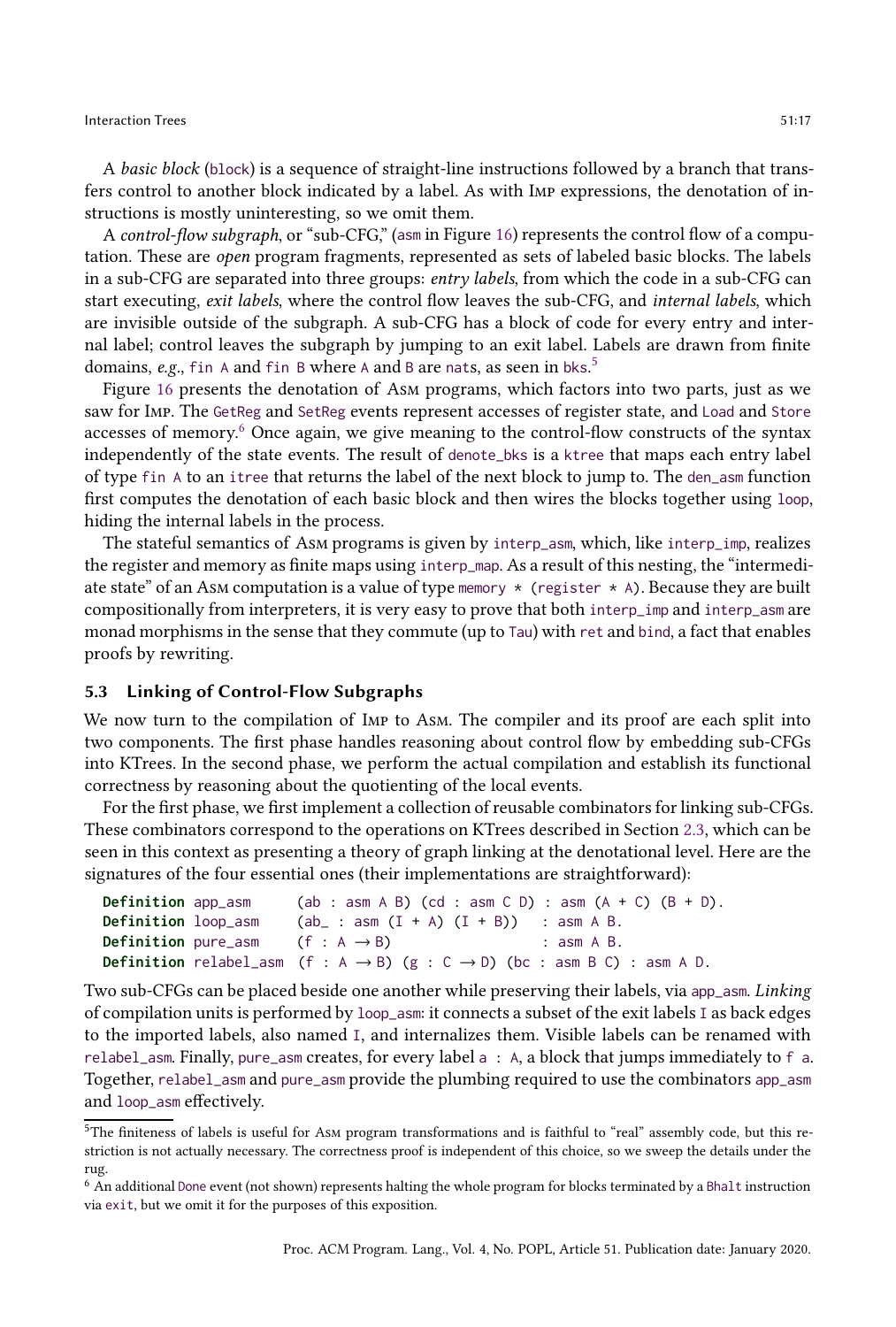<span id="page-17-0"></span>

Fig. 17. High-level control flow in Asm

The correspondence between these core Asm combinators and operations on KTrees is given by the following equations, which commute the denotation function inside the combinator.

|                                                         |  | den_asm (app_asm ab cd) $\hat{\approx}$ bimap (den_asm ab) (den_asm cd) |
|---------------------------------------------------------|--|-------------------------------------------------------------------------|
| den_asm (loop_asm ab) $\hat{\approx}$ loop (den_asm ab) |  |                                                                         |
|                                                         |  |                                                                         |
| den_asm (pure_asm f) $\approx$ pure_ktree f             |  |                                                                         |

Equipped with these primitives, building more complex control-flow graphs becomes a diagrammatic game. Figure [17](#page-17-0) shows how to use the primitives to build linking operations for sub-CFGs that mimic the control-flow operations provided by Imp. For instance, sequential composition of asm A B with asm B C places them in parallel, swaps their entry labels to get a sub-CFG of type asm (B+A) (B+C), and then internalizes the intermediate label B via loop\_asm.

We emphasize that while these control-flow graphs are specific to Imp, their definitions do not depend on Imp's or even Asm's state-transformer semantics. We can reason about control-flow independently of other events. For instance, the denotation of the seq\_asm combinator is indeed the sequential composition of denotations of its arguments (up to Tau):

```
Lemma seq_asm_correct {A B C} (ab : asm A B) (bc : asm B C) :
  (den_asm (seq_asm ab cd)) \hat{\approx} (den_asm ab >>> den_asm bc).
```
The while\_asm combinator is, naturally, more involved. As illustrated in Figure [17,](#page-17-0) it constructs the control-flow graph of a while loop given the list of instructions for the test condition and the compilation unit corresponding to the body of the loop. The type of p represents a compilation unit with a single imported label (the target to jump to when the loop body finishes) and a single exported label (the entry label for the top of the loop body). The correctness of the combinator establishes that its denotation can be viewed as an entry point that runs the body if a variable tmp\_if is non-zero after evaluating the expression e. This is expressed at the level of KTrees via the loop operator. In the code below, label\_case l analyzes the shape of the label l, and l1 and l2 are two distinct label constants corresponding to the loop entry or exit, respectively.

```
Lemma while_asm_correct (e : list instr) (p : asm 1 1)
 : denote_asm (while_asm e p)
 ≈ˆ loop (fun l:fin (1 + 1) ⇒
      match label_case l with
      | inl _ \Rightarrow denote_list e ;; v \leftarrow trigger (GetReg tmp_if) ;;
                  if (v:value) then Ret l2 else (denote_asm p l1;; Ret l1)
      | inr _ ⇒ Ret l1
```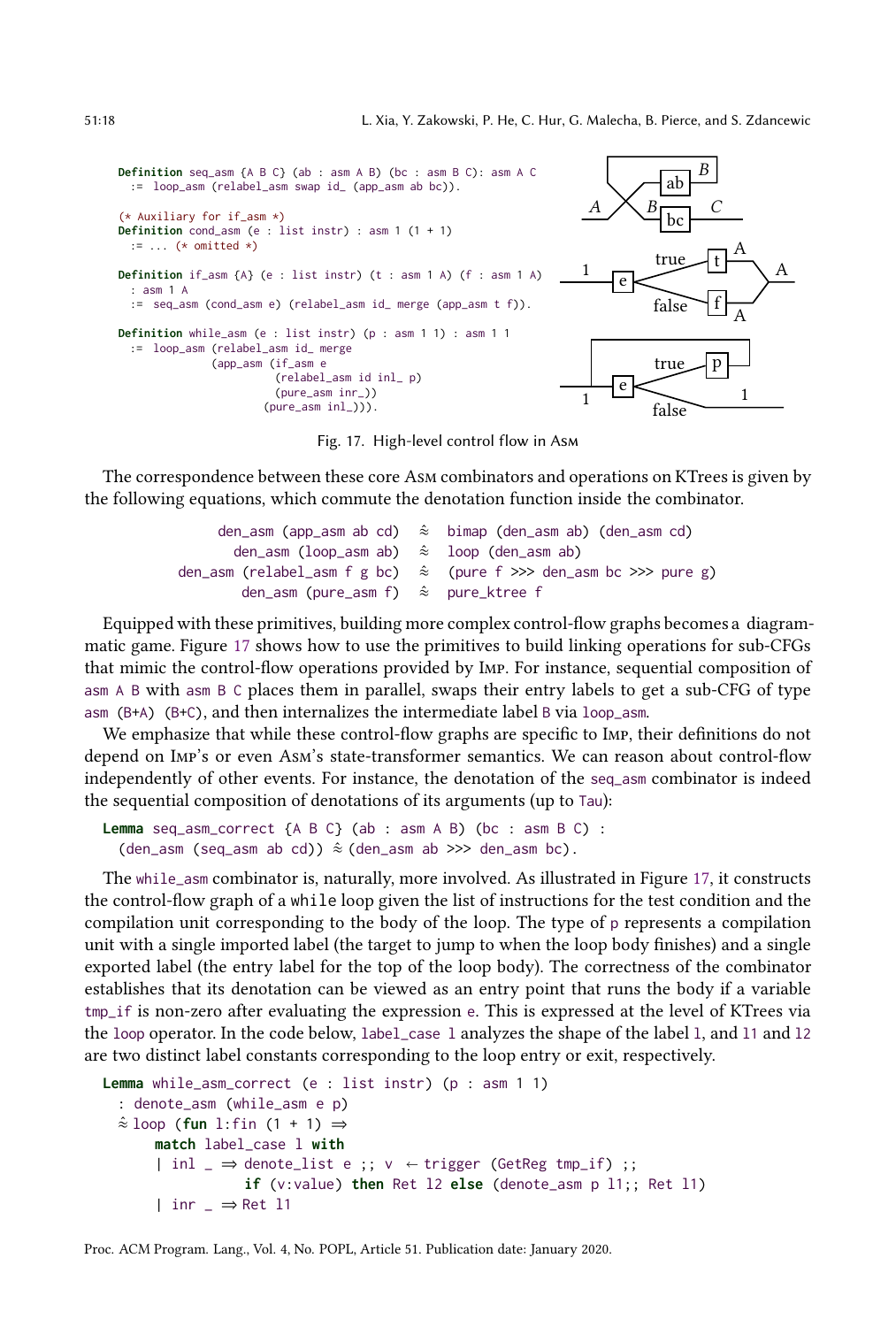**end**).

Most importantly, the proof of while\_asm\_correct is again purely equational, relying solely on the theory of KTrees and correctness equations of the low-level linking combinators (app\_asm\_correct, seq\_asm\_correct, etc.).

### <span id="page-18-0"></span>5.4 Compiler Correctness

The compiler itself is entirely straightforward. It compiles Imp statements using the linking combinators along with compile\_assign and compile\_expr, both of which are simple (and omitted). We pass to compile\_expr the name of a target register (here, just 0), into which the value of the expression will be computed; it stores intermediate results in additional Asm registers as needed.

```
Fixpoint compile (s : stmt) {struct s} : asm 1 1 :=
 match s with
 | Skip ⇒ id_asm
 | Assign x e ⇒ raw_asm_block (after (compile_assign x e) (Bjmp l1))
 | Seq l r ⇒ seq_asm (compile l) (compile r)
 | If e l r ⇒ if_asm (compile_expr 0 e) (compile l) (compile r)
 | While e b \Rightarrow while_asm (compile_expr 0 e) (compile b)
 end.
```
The top-level compiler correctness theorem is phrased as a bisimulation between the Imp program and the corresponding Asm program, which simply requires them to have "equivalent" behavior.

```
Theorem compile_correct (s : stmt) : equivalent s (compile s).
```
Figure [18](#page-19-1) unpacks the definition of equivalent, which requires the ITree denotations of s and its compilation to be bisimilar. Two ITrees t1 and t2, representing Imp and Asm computations respectively, of types itree (ImpState +' E) A and itree (Reg +' Memory +' E) B, are bisimilar if, when run in Renv-related initial states, they produce computations that are equivalent up to Tau and both terminate in states related by state\_invariant TT. The relation Renv formalizes the assumption that the Imp environment and Asm memory have the same contents when viewed as maps from Imp variables / Asm addresses to values, and it is implied by state\_invariant. Here, TT is the trivial relation on the output label of Asm, since a statement has a unique exit point; in general the RAB relation parameter in state\_invariant is used to ensure that both computations jump to the same label, which is needed to prove that loops preserve the state invariant.

Since the compiler introduces temporary variables, the bisimulation does not hold over the uninterpreted ITrees. To prove that expressions are compiled correctly, we need to explain how reads and writes of Asm registers relate to the computations done at the Imp level. The relation sim\_rel establishes the needed invariants, which ensure that the code generated by the compiler (1) doesn't corrupt the Asm memory, (2) uses registers in a "stack discipline," and (3) computes the Imp intermediate result v into the target register n. These properties are used to prove the correctness of compile\_expr.

Crucially, despite correctness being termination sensitive, the proofs follow by structural induction on the Imp terms: all coinductive reasoning is hidden in the library. As in the first phase, the reasoning here follows by rewriting, this time using the bisimilarity relation and equations about interp\_imp and interp\_asm that are induced by virtue of being compositionally defined from interp\_state.

Setting aside the usual design of the simulation relation, the resulting proofs are slightly verbose, but extremely elementary. They mostly consist in successive rewrites to commute the denotation with the various combinators, and some elementary semantic reasoning where events are reached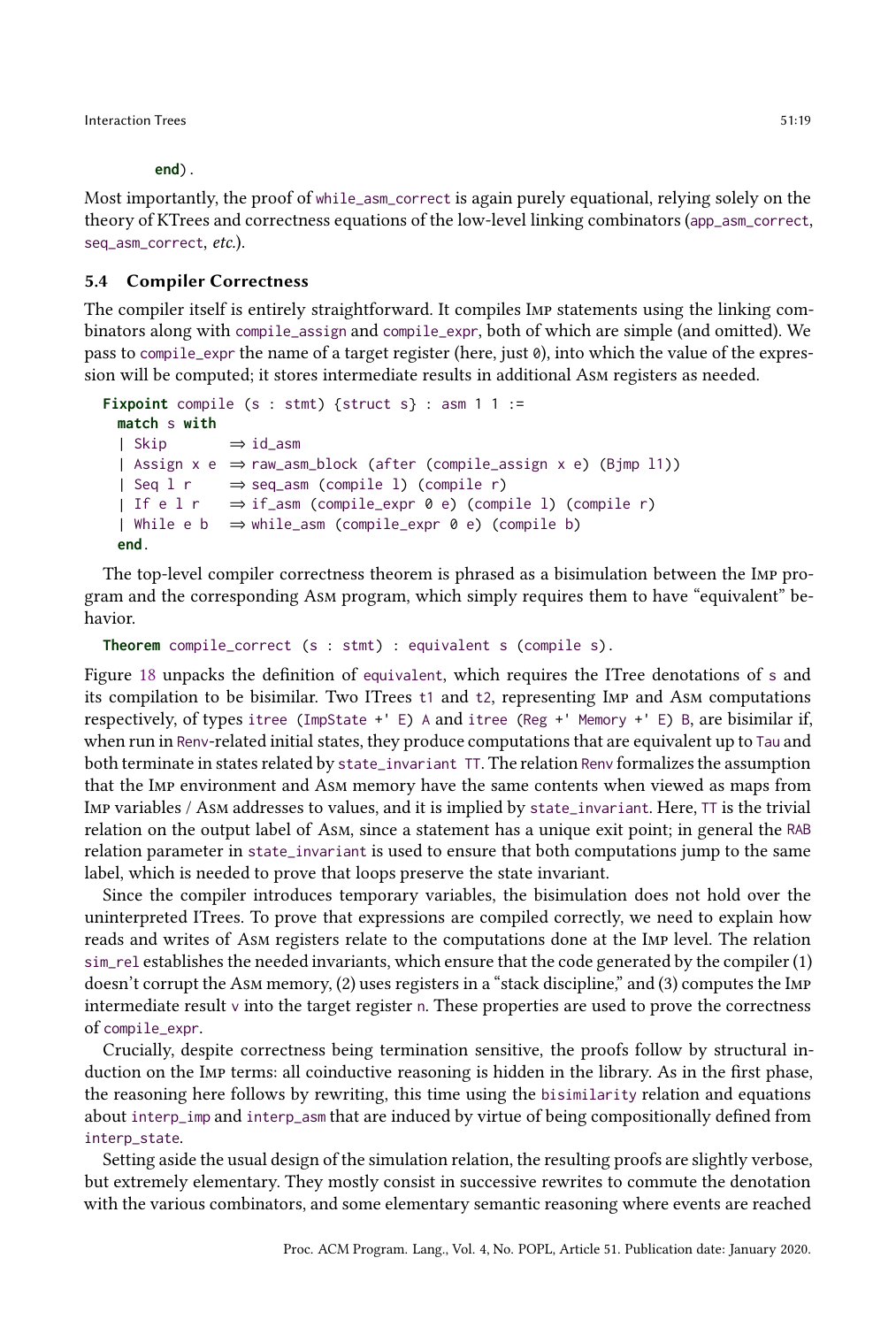```
(* Relate an Imp env to an Asm memory *)
Definition Renv (g_imp : Imp.env) (g_asm : Asm.memory) : Prop :=
 ∀ k v, alist_In k g_imp v ↔ alist_In k g_asm v.
Definition sim_rel l_asm n: (Imp.env * value) \rightarrow (Asm.memory * (Asm.registers * unit)) \rightarrow Prop :=
   fun '(g_imp', v) '(g_asm', (l_asm', _)) ⇒
     Renv g_imp' g_asm' ∧ (* we don't corrupt any of the Imp state *)
     alist_In n l_asm' v \wedge (* we get the right value in register n *)
      (\forall m, m < n \rightarrow \forall v, \text{alist\_In } m \text{ l\_asm } v \leftrightarrow \text{alist\_In } m \text{ l\_asm'} v).(* we don't mess with anything on the "stack" *)Context {A B : Type}. (* Imp / Asm intermediate result types *)
Context (RAB : A \rightarrow B \rightarrow Prop). (* Parameter that relates intermediate results *)
(* Relate Imp to Asm intermediate states. *)
Definition state_invariant (a : Imp.env * A) (b : Asm.memory * (Asm.registers * B)) :=
   Renv (fst a) (fst b) \land (RAB (snd a) (snd (snd b))).
Definition bisimilar {E} (t1 : itree (ImpState +' E) A) (t2 : itree (Reg +' Memory +' E) B) :=
   ∀ g_asm g_imp l, Renv g_imp g_asm
    \rightarrow eutt (state_invariant RAB) (interp_imp t1 g_imp) (interp_asm t2 g_asm l).
(* Imp / Asm program equivalence *)
Definition TT : unit \rightarrow fin 1 \rightarrow Prop := fun _ _ \rightarrow True.
Definition equivalent (s:stmt) (t:asm 1 1) : Prop := bisimilar TT (denote_stmt s) (den_asm t f1).
```
Fig. 18. The simulation relations for the compiler correctness proof.

to prove that the simulation relation is preserved. We believe that these kind of equational proofs can be automated to a large degree, a perspective we would like to explore in further works.

### <span id="page-19-0"></span>6 EXTRACTING ITREES

One of the big benefits of ITrees is that they work well with Coq's extraction facilities. If we extract the echo definition from Section [2,](#page-3-0) we obtain the code shown at the top of Figure  $19<sup>7</sup>$  $19<sup>7</sup>$  $19<sup>7</sup>$  The itree type extracts as a lazy datatype and observe forces its evaluation.

To actually run the represented computation, we provide a driver that traverses the itree, forcing all of its computation and providing handlers for any visible events that remain in the tree. The OCaml function run does exactly that, where, for the sake of this example, we interpret each Input event as a call to OCaml's read\_int command and each 0utput event as a call to print\_int.<sup>[8](#page-19-3)</sup> This kind of simple event handling already suffices to add basic IO and "printf debugging" to Coq programs, which can be extremely handy in practice. We can, of course, implement more sophisticated event handlers, using the full power of OCaml.

ITrees extractability has played a key role in several different parts of an ongoing research project that seeks to use Coq for Deep Specifications.<sup>[9](#page-19-4)</sup> In particular, our re-implementation of the Vellvm<sup>[10](#page-19-5)</sup> formalization of LLVM, which aims to give a formal semantics for the LLVM IR in Coq, heavily uses ITrees exactly as proposed in this paper to build a denotational semantics for LLVM IR code. The Vellvm semantics has many layers of events and handlers (for global data, local data, interactions with the memory model, internal and external functions calls, etc.), and the LLVM

 $7$ For simplicity, here we also extract Coq's nat type as OCaml's int type.

<span id="page-19-3"></span><span id="page-19-2"></span> $8$  Thanks to its dependent type, the OCaml extraction of Vis uses OCaml's 0bj. t as the domain of the embedded continuations, so handlers should be written with care, otherwise type-safety could be jeopardized.

<sup>9</sup>[http://www.deepspec.org.](http://www.deepspec.org)

<span id="page-19-5"></span><span id="page-19-4"></span><sup>10</sup><https://github.com/vellvm/vellvm>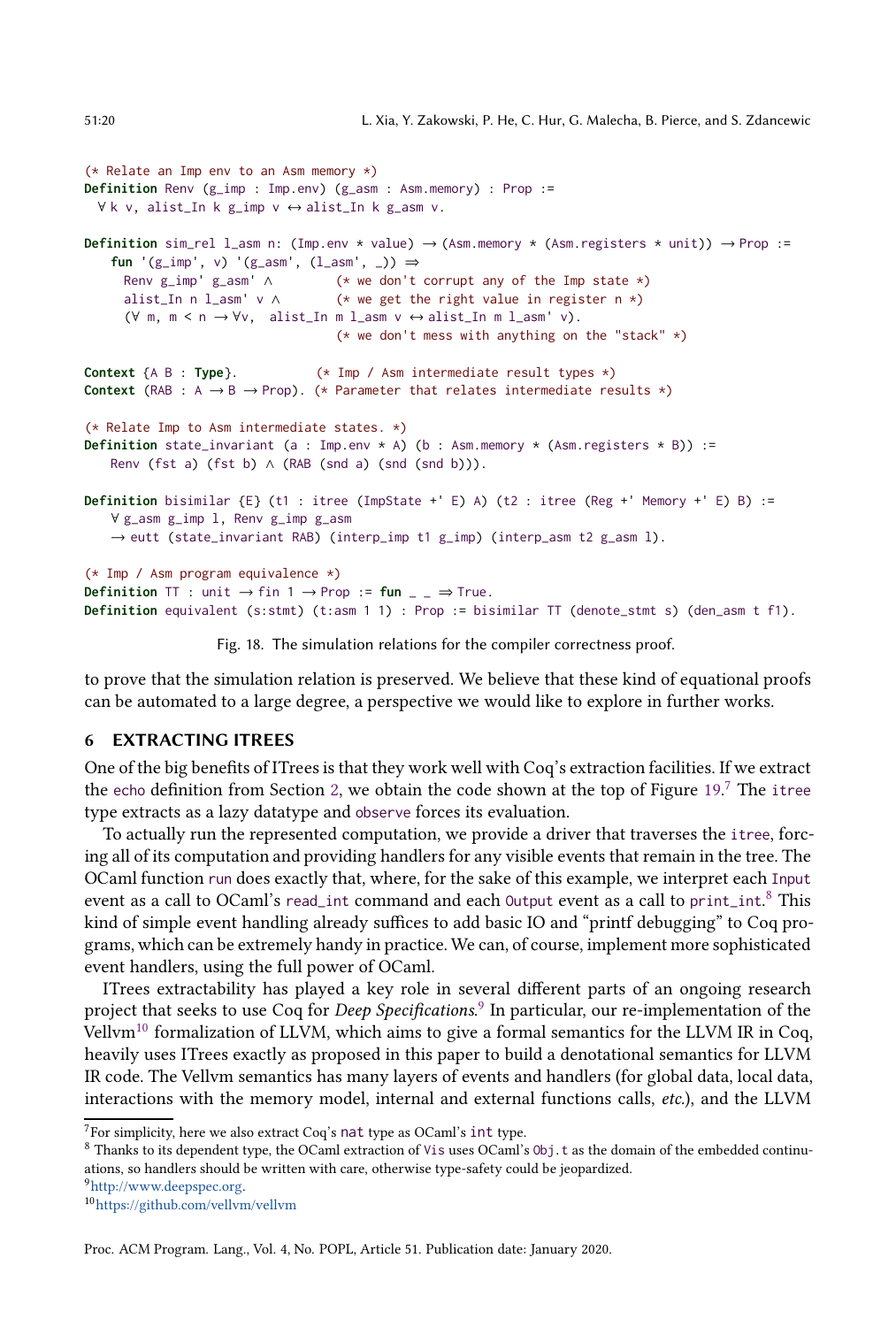```
let Go observe0 = Lazy.force i in observe0
type 'x iO =
let handle_input k = k (Obj.magic (read_int ()))
let handle_output x k = print_int x ; k (Obj.magic ())
(* Driver *)
let rec run t =
 match observe t with
 | RetF r -> r
  | TauF t -> run t
  | VisF (Input, k) -> handle_input (fun x -> run (k x))
  | VisF ((Output x), k) -> handle_output x (fun x -> run (k x))
```
Fig. 19. OCaml extracted from the echo example (top); OCaml handler and "driver" loop (bottom).

IR control-flow graphs are a richer version of the Asm language (Section [5.2\)](#page-15-0). The flexibility of using ITree-based interpreters means that Vellvm can define a relational specification that accounts for nondeterministic features of the LLVM (such as undef) but that can also be refined into an implementation. We are able to extract an executable interpreter that performs well enough to test small- to medium-sized LLVM code samples (including recursion, loops, etc.). All but the outermost run driver are extracted from Coq, as in the echo example.

We are also using ITrees as executable specifications to model the semantics of web servers [\[Koh et al. 2019](#page-29-2)]. The ITree representation serves two purposes: (1) ITrees model the interactive operations of the web server in a way that can be connected via Princeton's VST framework [\[Appel](#page-28-3) [2011,](#page-28-3) [2014\]](#page-28-4) to a C implementation, and (2) the model can also be used for property-based testing with QuickChick [\[Lampropoulos and Pierce 2018\]](#page-30-4). The ability to link against handlers written in OCaml means that the testing framework can be used to test real web servers like Apache across the network, in addition to linking against our own web servers. Here again, the performance of the extracted executable has been good enough that we have felt no need to do any optimization on the ITree representation.

# <span id="page-20-0"></span>7 RELATING ITREES AND TRACE SEMANTICS

We have shown that ITrees provide a way to define denotational semantics for possibly diverging, effectful programs in Coq. In this approach, we use monadic interpreters that produce ITrees as a semantic representation of program behaviors, which we can then reason about equationally.

A more common approach to defining language semantics in Coq (and in other proof assistants) is via a *deep embedding*, in which the program's operational semantics are specified relationally. For example, the CompCert project [\[Leroy 2009\]](#page-30-1) takes this approach, where the fundamental transition relation is given by step : state  $\rightarrow$  event  $\rightarrow$  state  $\rightarrow$  Prop. Here, a state is a representation of the current program state, and the event type contains information about both the outputs to the environment and the inputs that the program might receive from the environment. The proposition step s1 e s2 holds when it is possible for the system to transition from state s1 to state s2 while producing the observable event e. The meaning of a complete program is given by the set of all finite sequences of events, called traces, generated by the transitive closure of the step relation.

An important distinction in trace semantics is that the step relation *quantifies* over possible inputs that it might receive from the environment. Unlike ITrees, whose Vis e k constructors expose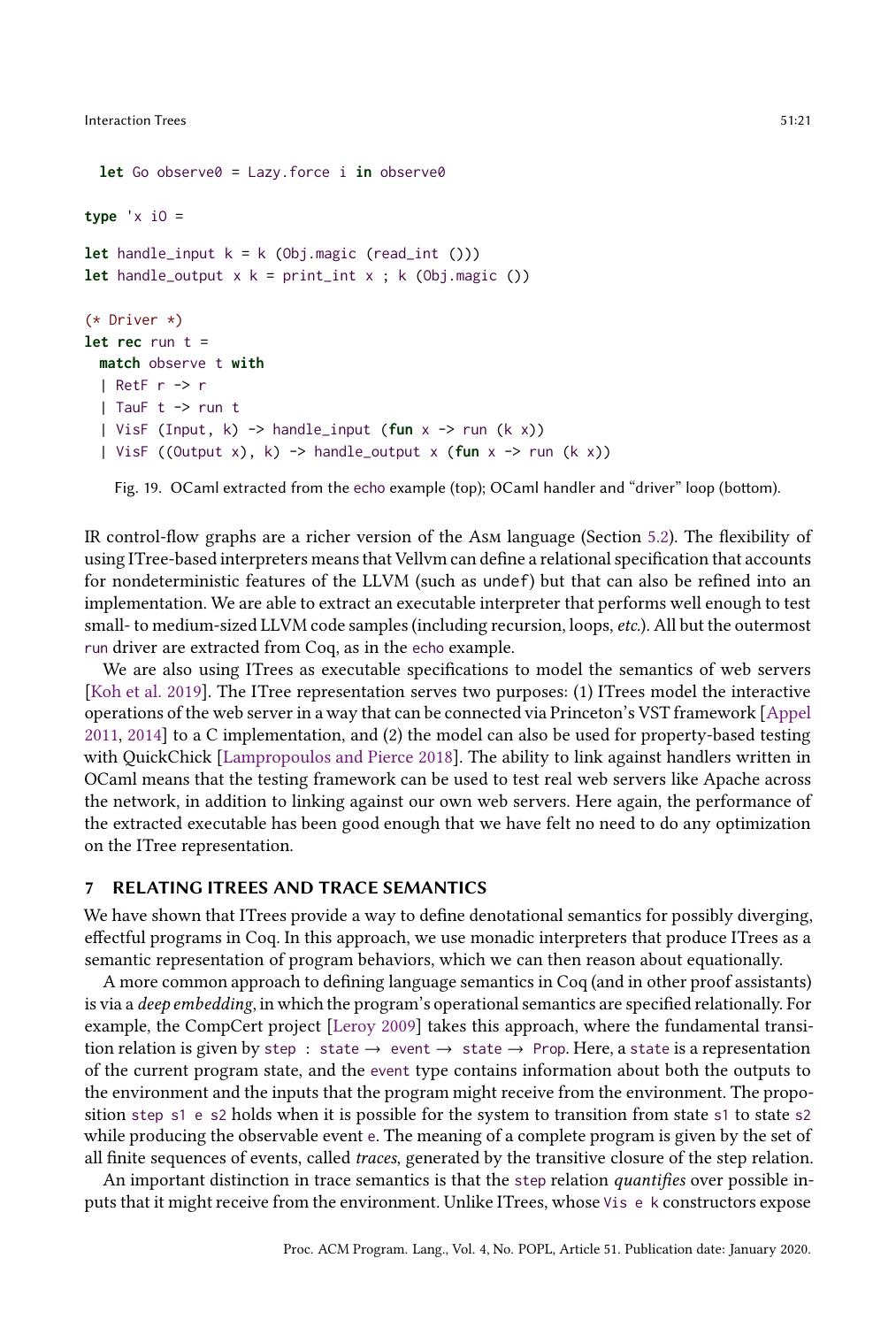```
Inductive trace (E : Type → Type) (R : Type) : Type :=
| TEnd : trace E R
| TRet : R \rightarrow trace E R
| TEventEnd : ∀{X}, E X → trace E R
| TEventResponse : \forall {\X}, E X \rightarrow X \rightarrow trace E R \rightarrow trace E R.
Inductive is_trace_of {E : Type → Type} {R : Type} :
 itree E R \rightarrow trace E R \rightarrow Prop :=
| TraceEmpty : ∀t, is_trace_of t TEnd
| TraceRet : ∀r, is_trace_of (Ret r) (TRet r)
| TraceTau : ∀t tr, is_trace_of t tr → is_trace_of (Tau t) tr
| TraceVisEnd : ∀X (e : E X) k, is_trace_of (Vis e k) (TEventEnd e)
| TraceVisContinue : ∀X (e : E X) (x : X) k tr,
    is_trace_of (k x) tr \rightarrow is_trace_of (Vis e k) (TEventResponse e x tr).
```
Fig. 20. ITree traces: is\_trace\_of t tr means that tr is a possible trace of ITree t.

the continuation k as a *function*, relational semantics with input events are fundamentally not executable, because of that universal quantification. If we try to shoehorn ITrees into a small-step transition relation in this style, the Vis case becomes:

```
Inductive step \{E \in R\} : (itree E R) \rightarrow \{X \& E \times X \times X\} \rightarrow (itree E R) \rightarrow Prop :=
| step_vis : ∀X e (x:X) k, step (Vis e k) (existT _ X (e, x)) (k x).
```
We instantiate the event type as an existential package containing a pair of the event  $e : E \times$ and a response  $x : X$ , which is universally quantified—the step can take place for any x of type X provided by the environment. This propositional encoding of inputs means that operational semantics developed in this style cannot be extracted from Coq. Consequently, such semantic definitions cannot easily be used as implementations or executable tests. The CompCert project goes to some pains to implement a separate interpreter that corresponds to their small-step semantics to aid with debugging.

On the other hand, traces are sometimes convenient, particularly when there is inherent nondeterminism in the specification of a system's behaviors. Rather than defining a trace of an ITree using a small-step semantics, like CompCert, it is more natural to think of an ITree as directly denoting a set of possible traces—finite prefixes of paths through the tree that record Vis events and corresponding responses from the environment. This definition is shown in Figure [20.](#page-21-0)

The trace datatype is intuitively a list of events. TEnd marks a partial trace; it corresponds to spin or ⊥ (we cannot distinguish the two, a problem of using finite traces). TRet r denotes a computation that finished, producing the value r. TEventResponse e x t corresponds to a Vis event e to which the environment responded with the answer x, then continues with trace t, and TEventEnd e corresponds to a situation in which the ITree is waiting for a response from the environment (perhaps one that will never come, i.e., if it has an event of type E void).

The is\_trace\_of predicate leads to a natural notion of trace refinement, and thus a different characterization of ITree equivalence.

Definition 1 (Trace Refinement). t ⊑ u iff ∀ tr, is\_trace\_of t tr → is\_trace\_of u tr.

*Definition 2 (Trace Equivalence).*  $t \equiv u$  iff  $t \sqsubseteq u$  and  $u \sqsubseteq t$ .

Using these definitions, we can show that trace equivalence coincides with weak bisimulation, i.e., that t1  $\approx$  t2  $\iff$  t1  $\equiv$  t2.

Trace refinement shows that spin ⊑ t. Since all events in the ITree are visible in the trace, if u ⊑ t, then t can be obtained from u by replacing silently diverging behaviors with some visible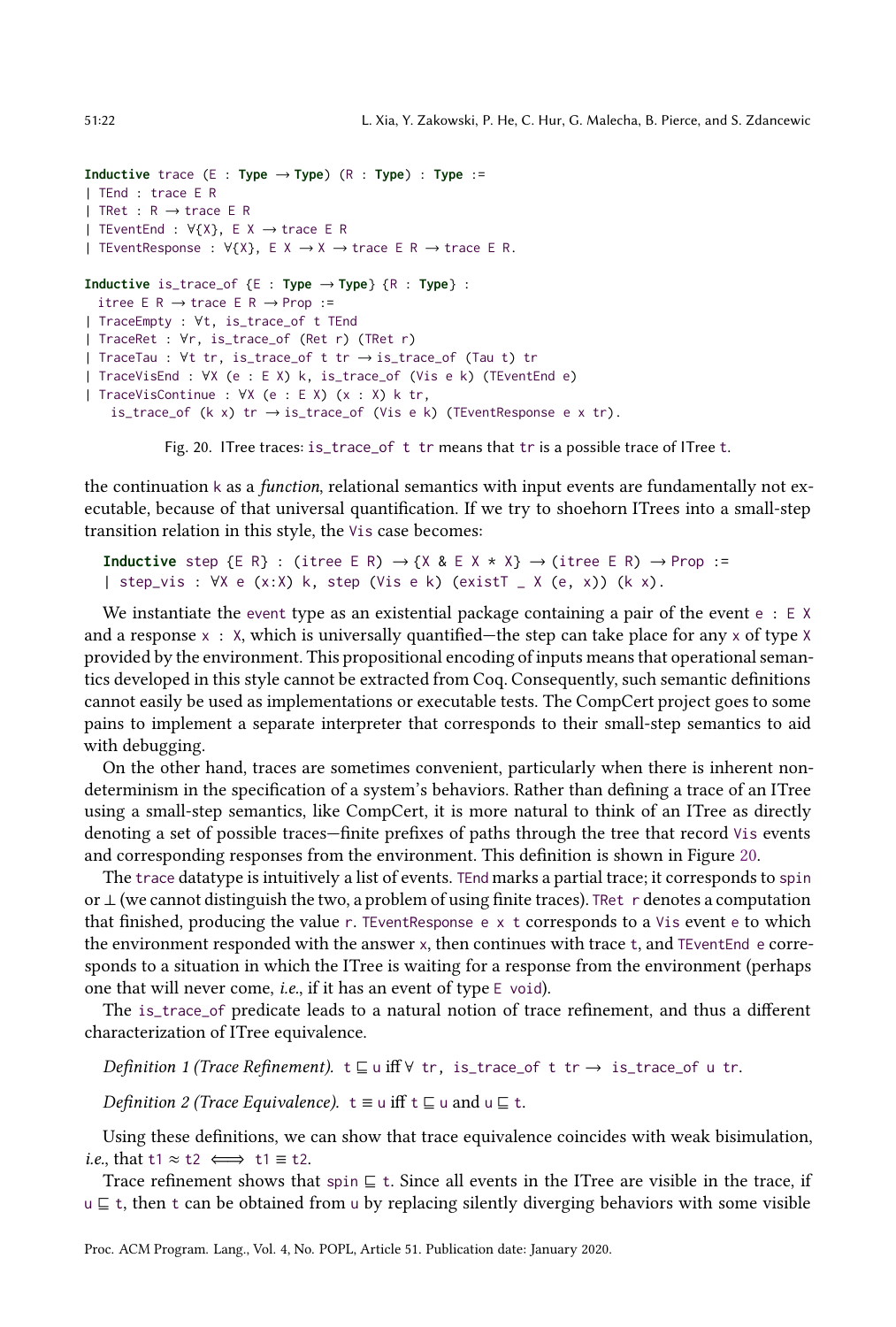events, or otherwise inserting/removing a finite number of Taus into/from u. In many cases, different notions of refinement may be more useful. For instance, one may want nondeterministic behavior to be refined by possible deterministic behaviors. One way to do this is to directly allow the is\_trace\_of predicate to allow a choice of possible refinements, effectively interpreting away some events in the refinement definition. A second option is to introduce a more sophisticated version of refinement that uses both the definition above and an event interpreter as described in Section [3.2—](#page-9-1)the resulting relations should be quite similar to those studied by [Johann et al.](#page-29-12) [\[2010\]](#page-29-12).

# <span id="page-22-0"></span>8 RELATED WORK

The problem of accommodating effectful programming in purely functional settings is an old one, and a variety of approaches have been explored, monads and algebraic effects being two of the most prominent. We concentrate on these two techniques, beginning with general background and then focusing on the closest related work.

# 8.1 Monads, Monad Transformers, and Free Monads

Moggi's seminal paper [\[1989\]](#page-30-5) introduced monads as one way to give meaning to imperative features in purely functional programs. Monads were subsequently popularized by [Wadler](#page-31-5) [\[1992\]](#page-31-5) and [Peyton Jones and Wadler](#page-30-11) [\[1993\]](#page-30-11) and have had huge impact, especially in Haskell. However, it was soon recognized that composing monads to combine multiple effects was not straightforward. Monad transformers [\[Moggi 1990\]](#page-30-12) are one way to obtain more compositionality; for example, [Liang et al.](#page-30-13) [\[1995\]](#page-30-13) showed how they can be used to build interpreters in a modular way. The interp\_state function from Section [3](#page-8-0) is an example of building an event interpreter using a monad transformer in this style. In our case, not all monads are suitable targets for interpretation: we require them to support recursion in the sense that their Kleisli category is iterative. Correspondingly, not all monad transformers can therefore be used to build interpreters.

Sweirstra's Datatypes à la Carte [\[2008\]](#page-31-3) showed how to use a free monad to define monad instances modularly. Transporting his definition to our setting, we would obtain the following:

```
CoInductive Free (E : Type → Type) (R:Type) :=
| Ret : R → Free E R
| Vis : E (Free E R) \rightarrow Free E R.
```
This version of the Vis constructor directly applies the functor  $E$  to the coinductively defined type Free E R itself. However, this type violates the strict positivity condition enforced by Coq: certain choices of E would allow one to construct an infinite loop.

Subsequent work by Apfelmus [2010], Kiselyov et al. [2013] and Kiselyov and Ishii [2015] showed how free monads can be made more liberal by exposing the continuation in the Vis constructor. The resulting "freer" monad (called FFree in their work) is essentially identical to our ITrees-the difference being that, because they work in Haskell, which admits nontermination by default, it needs no Tau constructor.

When considered up to strong bisimulation, ITrees form the free *completely iterative monad* [\[Aczel et al.](#page-28-6) [2003\]](#page-28-6) with respect to a functor of the form **fun**  $X \Rightarrow F X + X$ , where the second component corre-sponds to Tau nodes. Quotiented by weak bisimulation, ITrees define a free pointed monad [\[Uustalu and Veltri](#page-31-6) [2017\]](#page-31-6). There is a rich literature on the theory of iteration [\[Bloom and Ésik 1993;](#page-28-1) [Goncharov et al.](#page-29-14) [2017;](#page-29-14) [Milius 2005](#page-30-14)], studying the properties of operators such as mrec in yet more general categorytheoretic settings. The ITrees library makes such results concretely applicable to formally verified systems.

ITrees are a form of resumptions, which originated from concurrency theory [\[Milner 1975\]](#page-30-15). More precisely, ITrees can be obtained by applying a coinductive resumption monad transformer [Cenciarelli and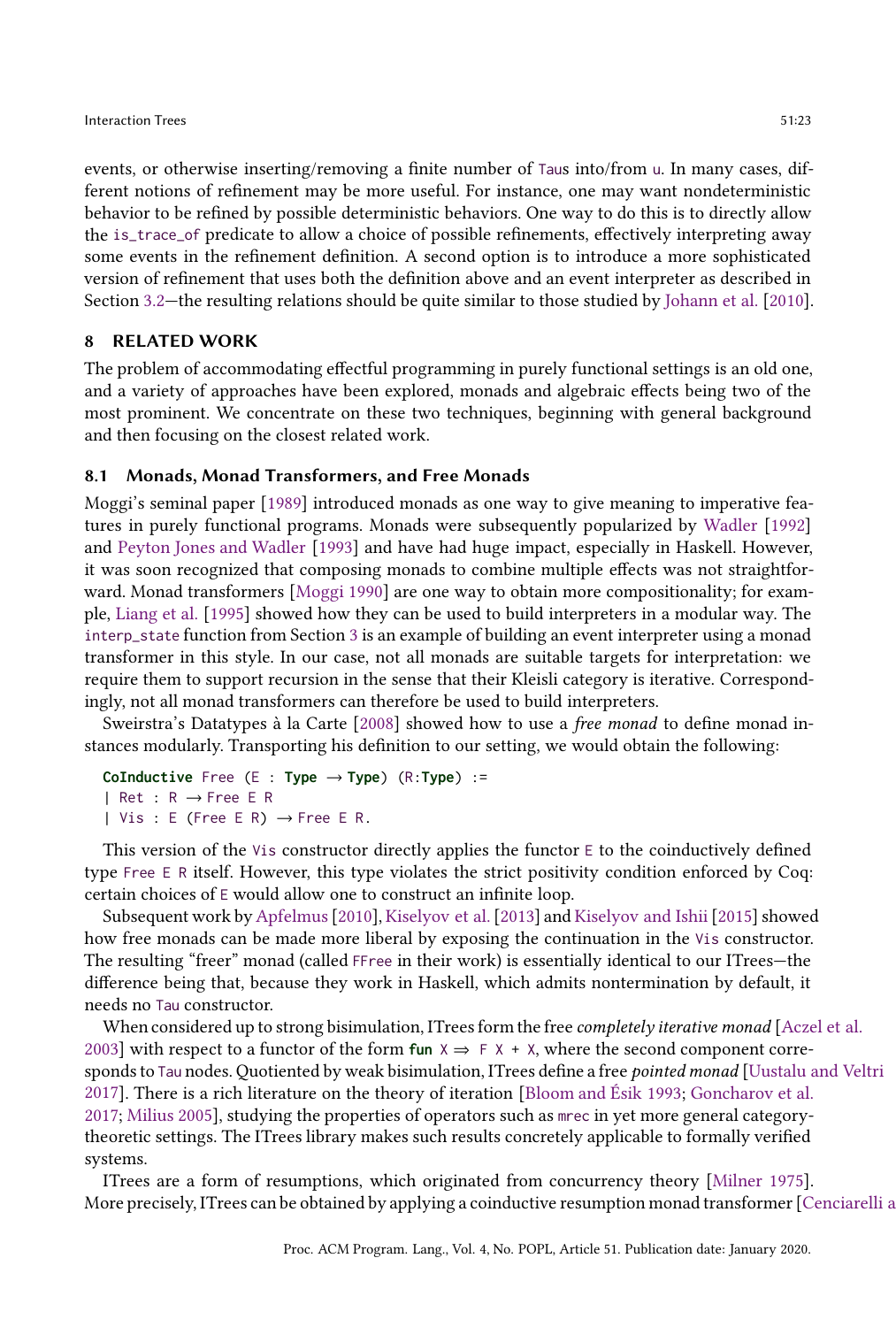[1993](#page-28-7); [Piròg and Gibbons 2014](#page-30-8)] to the delay monad of [Capretta](#page-28-0) [\[2005\]](#page-28-0). Other variations of the resumption monad transformer have been used to model effectful and concurrent programs [Goncharov and Sch [2011;](#page-29-15) [Nakata and Uustalu 2010\]](#page-30-16). In particular, [Nakata and Uustalu](#page-30-16) [\[2010](#page-30-16)] also used coinductive resumptions in Coq to define the semantics of Imp augmented with input-output operations. They also defined termination-sensitive weak bisimilarity ("equivalence up to taus") using mixed inductioncoinduction. However, their semantics was defined as an explicitly coinductive relation, with judicious introductions of Tau. Their Coq development was specialized to Imp's global state and was not intended to be used as a general-purpose library. In contrast, our semantics are functional (denotational, definitional) interpreters, and we encapsulate nontermination (Tau is an internal implementation detail) using recursion operators that are compatible with Coq's extraction mechanisms.

# 8.2 Algebraic Effects and Handlers

Algebraic effects are a formalism for expressing the semantics of effectful computations based on the insight by Plotkin and Power that many computational effects are naturally described by algebraic theories [\[2001](#page-30-17); [2002](#page-30-18); [2003\]](#page-31-4). The idea is to define the semantics of effects equationally, with respect to the term model generated by operations op  $\in \Sigma$ , the signature of an algebra. When combined with the notion of an effect handler, an idea originally introduced by [Cartwright and Felleisen](#page-28-8) [\[1994\]](#page-28-8) and later investigated by [Plotkin and Pretnar](#page-31-7) [\[2013\]](#page-31-7), algebraic effects generalize to more complex control effects yet still justify equational reasoning. The monoidal structure of algebraic effects is well known [\[Hyland et al. 2006](#page-29-16)]; more recent work has studied the relationship between monad transformers and modular algebraic effects [\[Schrijvers et al. 2016](#page-31-8)].

In our setting, an event interface such as state [Figure [8\)](#page-9-0) defines an effect signature Σ, and its constructors Get and Put s define the operations. [Plotkin and Pretnar](#page-31-7) used the notation  $op(x)$ : X. M), corresponding to the ITrees Vis op (**fun**  $x: X \Rightarrow M$ ) construct, and called it "operation application". They axiomatized the intended semantics of effects via equations on operation applications for example, the fact that two get operations can get collapsed into one was expressed by the equation get(x: S. get(y: S. kxy)) = get(x: S. kxx). For ITrees, we prove such equations relative to an interpretation of the events, as in Section [3.1.](#page-8-2)

The handlers of algebraic effects specify the data needed to construct an interpretation of the effect; they have the form handler{return  $x \mapsto f(x)$ ,  $(\text{op}(y; \kappa) \mapsto h(y, \kappa))_{\text{op}\in \Sigma}$ }. In terms of our notation, the return component of the handler specifies the Ret case of an interpreter, and the sum over operation interpretations is written using a dependent type. Here,  $h$  corresponds to the most general elimination form for the ITree Vis constructor, which is a function of type  $\forall$  X, E X → (X → itree E R) → M R for M an iterative monad. However, Coq prevents us from creating a general-purpose interpeter parameterized by such a type—it needs to see the definition of the handler's body to verify the syntactic guardedness conditions.

In a language such as Eff [\[Bauer and Pretnar 2015](#page-28-9)], which supports algebraic effects natively, the operational semantics plumbs together the continuations with the appropriate handlers, scoping them according to the dynamic semantics of the language. In our case, we must explicitly invoke functions like interp\_state as needed, possibly after massaging the structure of events so that they have the right form.

[Johann et al.](#page-29-12) [\[2010](#page-29-12)] studied the contextual equivalences induced by interpretations of standard effects. Most saliently, their paper developed its theory in terms of observations of "computation trees," which are "incompletely known" ITrees—they are inductively defined, and hence finite, but may also include ⊥ leaves that denote (potential) divergence. [Johann et al.](#page-29-12) showed how to endow the set of computation trees with a CPO structure based on approximation ( $\bot \sqsubseteq t$  for any tree t) and use that notion to study contextual equivalences induced by various interpreters. The techniques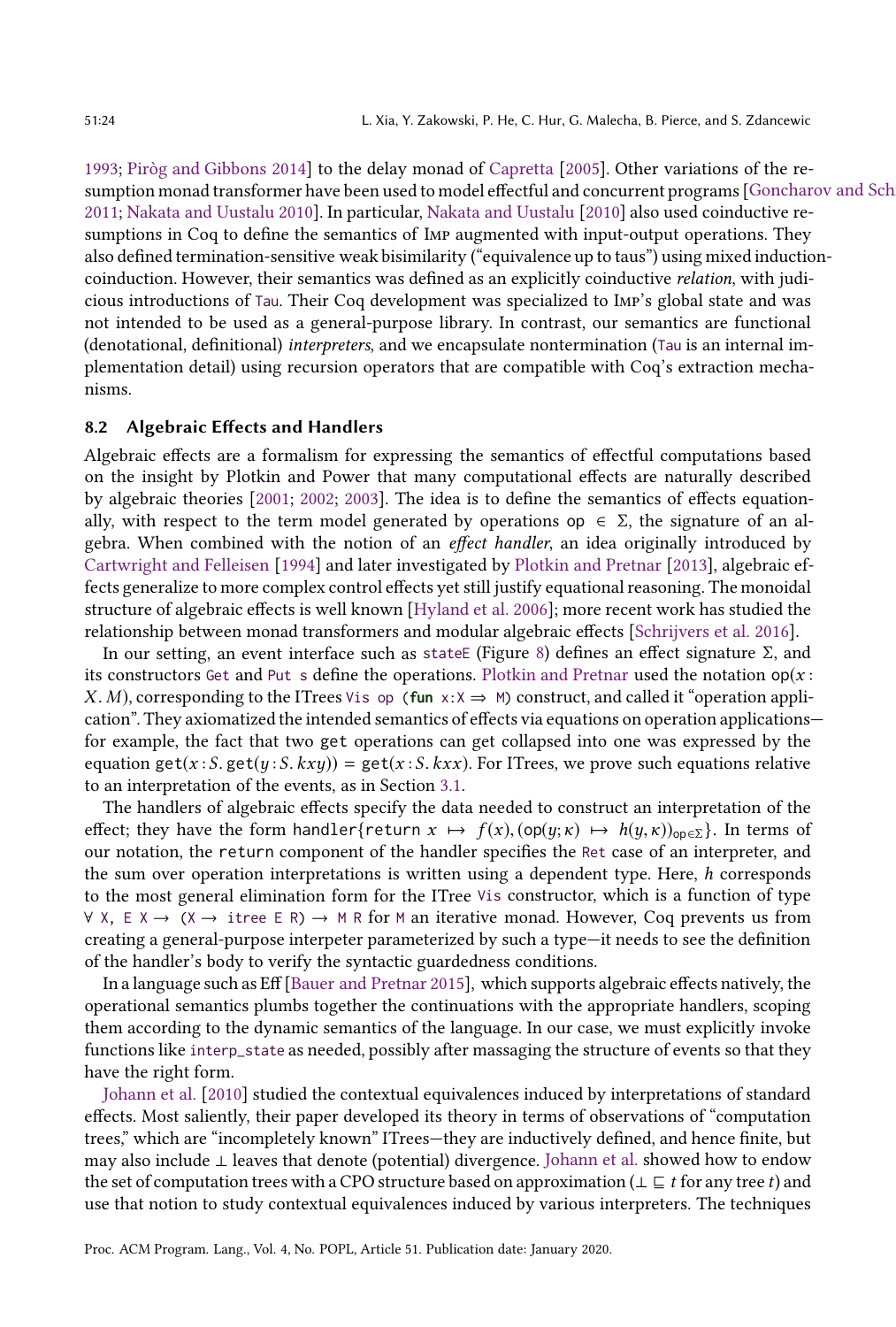proposed there should be adaptable to our setting: instead of working with observational partial orders, we might choose to work more directly with the ITree structures themselves.

#### 8.3 Effects in Type Theory

Most of the work discussed above was done either in the context of programming languages with support for general recursion or in a theoretical "pen and paper" setting, rendering these approaches fundamentally different to the ITree library which is formalized in a total language. Work more closely related to ITrees is that undertaken in the context of dependent type theory.

The earliest work on mixing effects with type theory was done by [Hancock and Setzer](#page-29-4) [\[2000\]](#page-29-4), followed by Hancock's dissertation [\[Hancock 2000](#page-29-17)]. This line of work, inspired by monads and especially Haskell's IO monad, showed how to encode such constructs in Martin-Löf type theory. Those theories, in contrast to ITrees, do not allow silent steps of computation, instead integrating guarded or sized coinductive types as part of a strong discipline of total functional programming. The benefit of this is that strong bisimilarity is the only meaningful notion of equivalence; the drawback is that they cannot handle general recursion. Later work on object encodings [\[Setzer](#page-31-9) [2006\]](#page-31-9) did consider recursive computations, though it did not study their equational theory or the general case of implementing interpreters within the type theory, as we have done. More recently, [Abel et al.](#page-28-10) [\[2017\]](#page-28-10) have demonstrated the applicability of these ideas in Agda. Although their paper includes a proof of the correctness of a stack object (among other examples), they do not focus on the general equational theory of such computations.

As mentioned previously, Capretta proposed using the "delay monad" to encode general recursion in a type theory, as we do here, though his paper used strong bisimulation as the notion of equivalence. The delay monad can be seen as either an ITree without the Vis constructor or, isomorphically, an ITree of type itree emptyE R. The main theoretical contribution of that paper was showing that the monad laws hold and that the resulting system is expressive enough to be Turing complete. Subsequent work explored the use of the delay monad for defining operational semantics [\[Danielsson 2012](#page-28-11)] and studied how to use quotient types [\[Chapman et al. 2015\]](#page-28-12) or higher inductive types [\[Altenkirch et al. 2017\]](#page-28-13) to define equivalence up to Tau, which we take as the basis for most of our equational theory. Because we are working in Coq, which does not have quotient or higher inductive types, we must explicitly use setoid rewriting, requiring us to prove that all morphisms respect the appropriate equivalences.

[McBride](#page-30-7) [\[2015\]](#page-30-7), building on Hancock's earlier work, used what he called the "general monad" to implement effects in Agda. His monad variant is defined inductively as shown below.

```
Inductive General (S:Set) (T : S \rightarrow Set) (X : Set) : Set :=
| RetG (x : X)
| VisG (s:S) (k : T s \rightarrow General S T X).
```
Its interface replaces our single  $E : Type \rightarrow Type$  parameter with S : **Type** and a type family S  $\rightarrow$  **Type** to calculate the result type of the event. McBride proposed encoding recursion as an (uninterpreted) effect, as we present in Section [4.](#page-11-0) In particular, he shows how to give a semantics to recursion using first a "fuel"-based (a.k.a. step-indexed) model and then by translation into Capretta's delay monad. The latter can be seen as a version of our interp\_mrec, but one in which all of the effects must be handled. Our coinductively defined interaction trees also support a general fixpoint combinator directly, which is impossible for the General monad.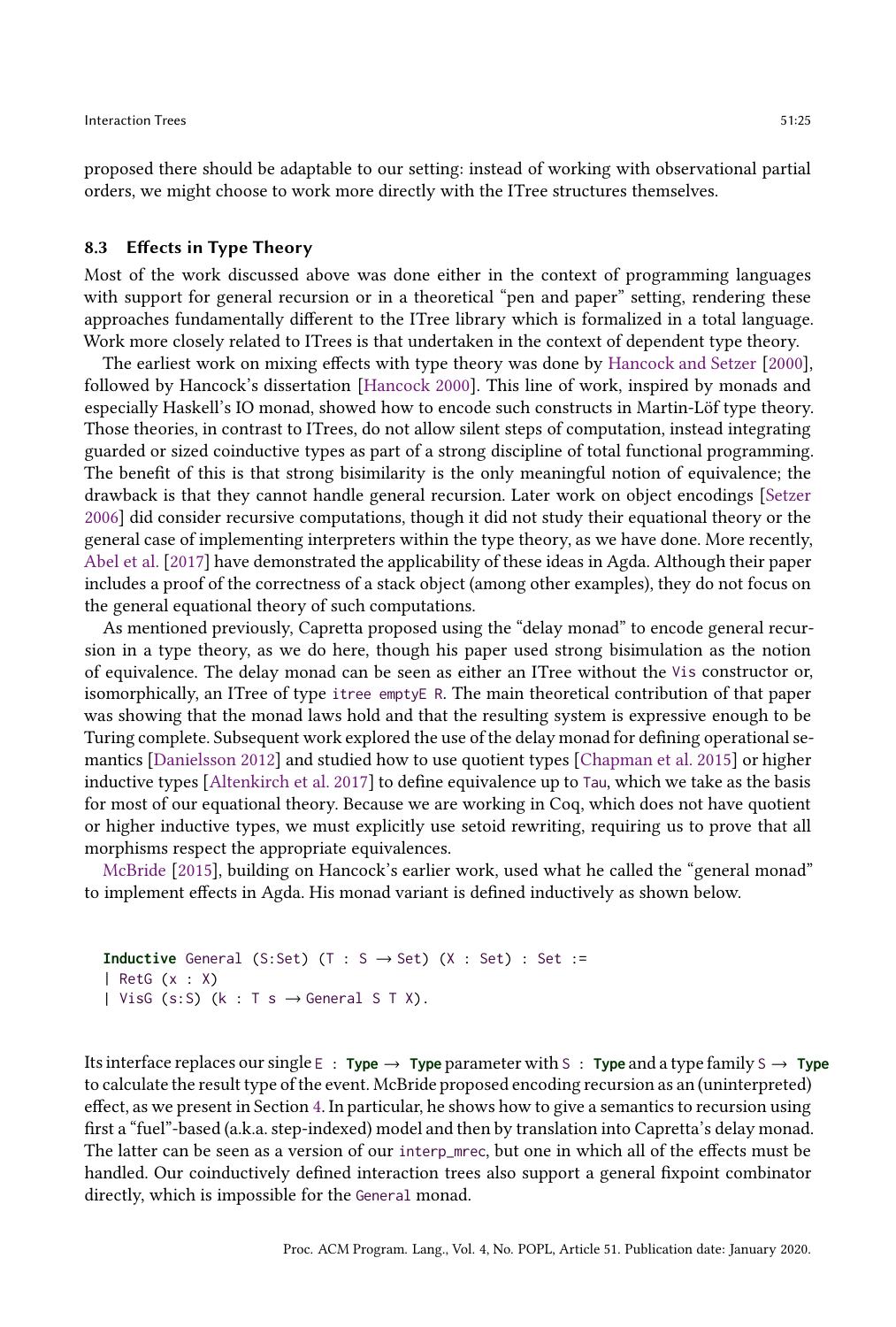The FreeSpec Coq library, implemented by [Letan et al.](#page-30-6) [\[2018](#page-30-6)], uses a "program monad" to model components of complex computing systems. The program monad is essentially an inductive ver-sion of itree<sup>[11](#page-25-0)</sup> (without Tau). What we call "events," the FreeSpec project calls "interfaces." The FreeSpec project is primarily concerned with modeling first-order, low-level devices for which general recursion is probably not needed. Its library offers various composition operators, including a form of concurrent composition, and it includes a specification logic that helps prove (and automate proofs of) properties about the systems being modeled. However, due to FreeSpec's use of the inductive definition, such systems must be structured as acyclic graphs. Nevertheless, FreeSpec doesn't eschew coinduction altogether—as we explain below, it, like CompCert, defines the environment in which the program runs coinductively. FreeSpec's handlers are thus capable of expressing diverging computations, but it does not support the equational reasoning principles that we propose.

#### 8.4 Composition with the Environment

An idea that is found in several of the works discussed above is the need to characterize properties of the program's environment. Recall the kill9 program from earlier, which halts when the input is 9 but continues otherwise. One might wish to prove that, if the environment never supplies the input 9, the program goes on forever. In a more realistic setting like CompCert, one might wish to make assertions about externally supplied functions, such as OS calls, malloc or memcpy, or to reason about the accumulated output on some channel such as the terminal.

The behavior of the environment is, in a sense, *dual* to the behavior of the program. CompCert, for example, formulates the environment as a coinductively defined "world," whose definition is (a richer version of) the following:

```
CoInductive world : Type :=
  World (io : string \rightarrow list eventval \rightarrow option (eventval * world))
```
Here the string and list of eventvals are the *outputs* of the event (they are provided by the program), and the result (if any) is a returned value and a new world. The environment's state is captured in the closure of the io function. Transliterating this type to our setting we arrive at:

```
CoInductive world E : Type := World (io : V{A:Type}, E A \rightarrow option (A * world E)).
```
[Letan et al.](#page-30-6) [\[2018\]](#page-30-6) use a definition very close to this (without the option) to define a notion of "semantics" for the program monad. Given such a definition, one can define a world that satisfies a certain property (for example, one that never produces 9 as an answer) and use it to constrain the inputs given to the program, by "running" the program under consideration in the given world. CompCert defines "running" via a predicate called possible\_trace that matches the answers provided by the io function to the events of the program trace.

The CertiKOS project [\[Gu et al. 2015,](#page-29-18) [2018](#page-29-19)] takes the idea of composing a program with its environment even further. Their Concurrent Certified Abstraction Layers (CCAL) framework also uses a trace-based formulation of semantics. In their context, traces are called logs and (concurrent) components are given semantics in terms of sets of traces. Each component (e.g., a thread) can be separately given a specification in terms of its interface to (valid) external environments, which encode information about the scheduler and assumptions about other components in the context. A layer interface can "focus" on subsets of its concurrently executing components; when it is focused on a single, sequential thread, the interface is a deterministic function from environment interactions (as represented by the log) to its next action. The parallel layer composition operation links

<span id="page-25-0"></span> $^{11}{\rm The}$  original version of FreeSpec also included a b1nd constructor, but, following our ITrees development, it was removed in favor of defining bind.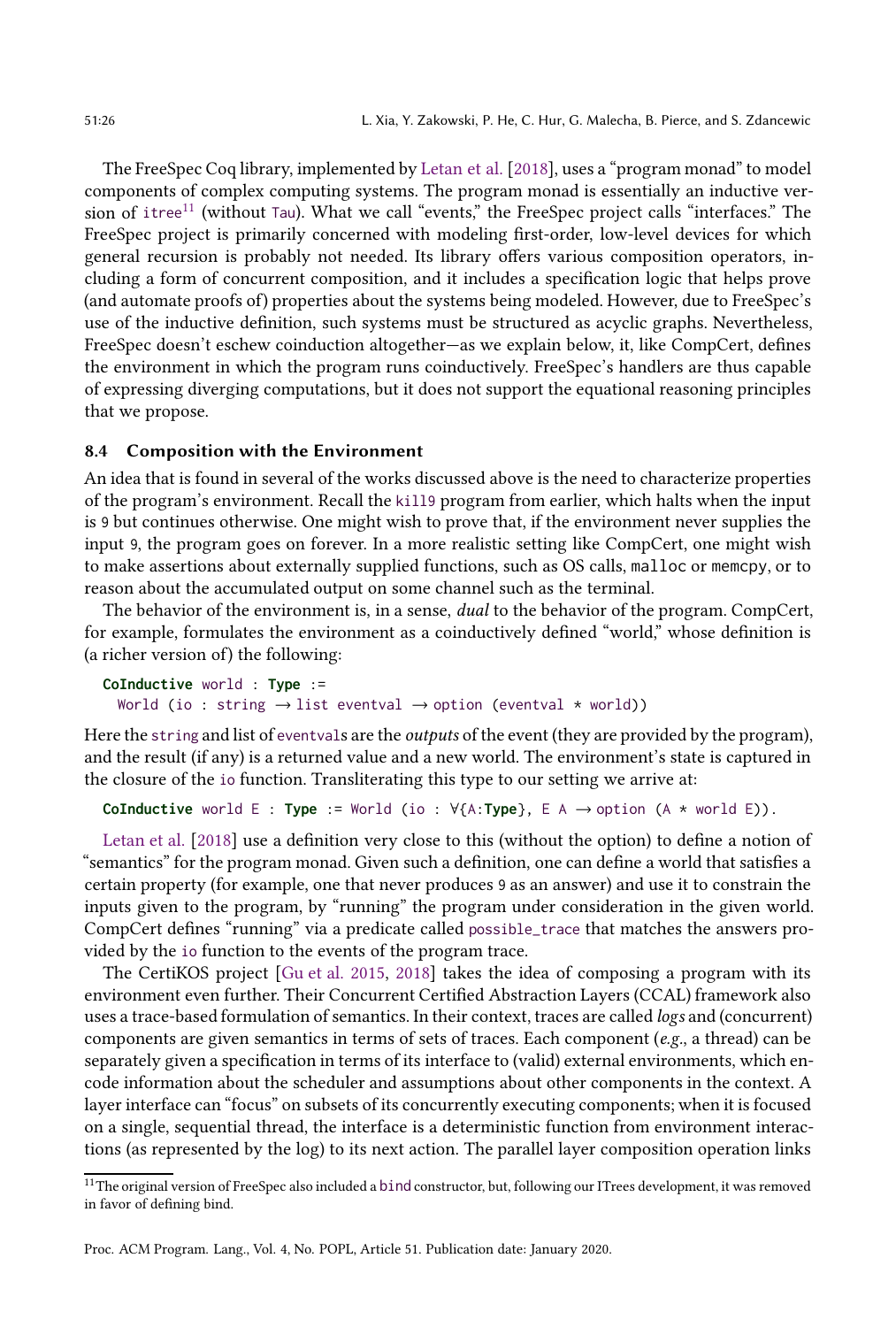two compatible layers by "running" them together (as above) according to the schedule (inputs to one component can be provided by outputs of the other). In this case, one thread's behaviors influence another thread's environment. They formulate such interactions in terms of concepts from game semantics, which gives rise to a notion of refinements between layer specifications. Layers have the symmetric monoidal structure familiar from algebraic effects.

We conjecture that the sequential behavior of the CCAL system could be expressed in terms of ITrees and that the concurrent composition operations of the framework could be defined on top of that. Our KTree combinators already offer a rich notion of composition, including general, mutually recursive linking, which is similar to that offered by CCAL. Moreover, we can define similar "running" operations directly on ITrees, rather than on traces, coordinating multiple ITrees via an executable scheduler. This means that, besides proving properties of the resulting system, we can extract executable test cases [\[Koh et al. 2019](#page-29-2)].

#### <span id="page-26-0"></span>8.5 Formal Semantics

There are a plethora of techniques used to describe the semantics of programming languages within proof assistants. In evaluating these techniques, we need to consider both the simplicity of the definitions and their robustness to language extensions. The former is important because complex models are difficult to reason about, while the latter is important because seemingly small changes sometimes cascade through a language, invalidating previous work.

Denotational semantics translate the object language  $(e.g., \text{Imp or AsM})$  into the meta-language (e.g., Gallina), seeking to leverage the existing power of the proof assistant. [Chlipala](#page-28-14) [\[2007\]](#page-28-14) also uses denotational semantics to verify a compiler, but in a simpler setting with a normalizing source language, and with models individually tailored to the intermediate languages. In contrast, ITrees serve as a common foundation for both semantics in our case-study compiler, and an equational theory enabling the verification of a termination-sensitive theorem. As we saw in Section [5.1,](#page-14-0) impure features such as nontermination can make this difficult, as proof assistants often include only a total function space. One way to circumvent this limitation is via a "fuel"-based semantics, where computations are approximated to some finite amount of unwinding. [Owens et al.](#page-30-19) [\[2016](#page-30-19)] use this approach to develop functional big-step semantics. To reason about nonterminating executions, [Owens et al.](#page-30-19) [\[2016\]](#page-30-19) leverages the classical nature of the HOL logic to assert that, if no amount of fuel is sufficient for termination, then the computation diverges. They further show how oracle semantics [\[Hobor 2008\]](#page-29-20) can be used to enrich this language with both IO and nondeterminism. In practice, the approach is quite similar to ITrees, except that we can omit the fuel and instead directly construct the infinite computation tree. With ITrees, events encode oracle queries and Taus represent internal steps, which may lead to divergence. Though, as we showed in Section [5,](#page-13-0) users of ITrees are mostly insulated from Taus when using the combinators from Section [4.](#page-11-0)

The approach of [Owens et al.](#page-30-19) [\[2016\]](#page-30-19) is reminiscent of traditional step indexing [\[Ahmed 2004\]](#page-28-15), in which the meaning of a program is described by a set of increasingly accurate approximations. Coinductive interaction trees enable us to describe an entire, possibly infinite, computation once and for all. Post-facto, ITrees can be easily approximated by a collection of trees or traces (Section [7\)](#page-20-0), providing a means to recover step-indexed reasoning if desired.

Formalizations of more classic domain-theoretic denotational models exist [\[Benton et al. 2010](#page-28-16), [2009\]](#page-28-17). Unfortunately, the learning curve for this style of denotational semantics was widely considered to be quite steep. The complexity of domain theoretic models prompted exploring more operational approaches to formalizing semantics [\[Plotkin 2004a](#page-31-10)[,b\]](#page-31-11). Big-step operational semantics share a similar flavor to denotational semantics as they both connect terms directly to their meaning. Unfortunately, interpreting big-step semantics inductively prevents them from representing divergent computations. Some works [\[Chlipala 2010](#page-28-18); [Delaware et al. 2013](#page-28-19)] avoid the issue of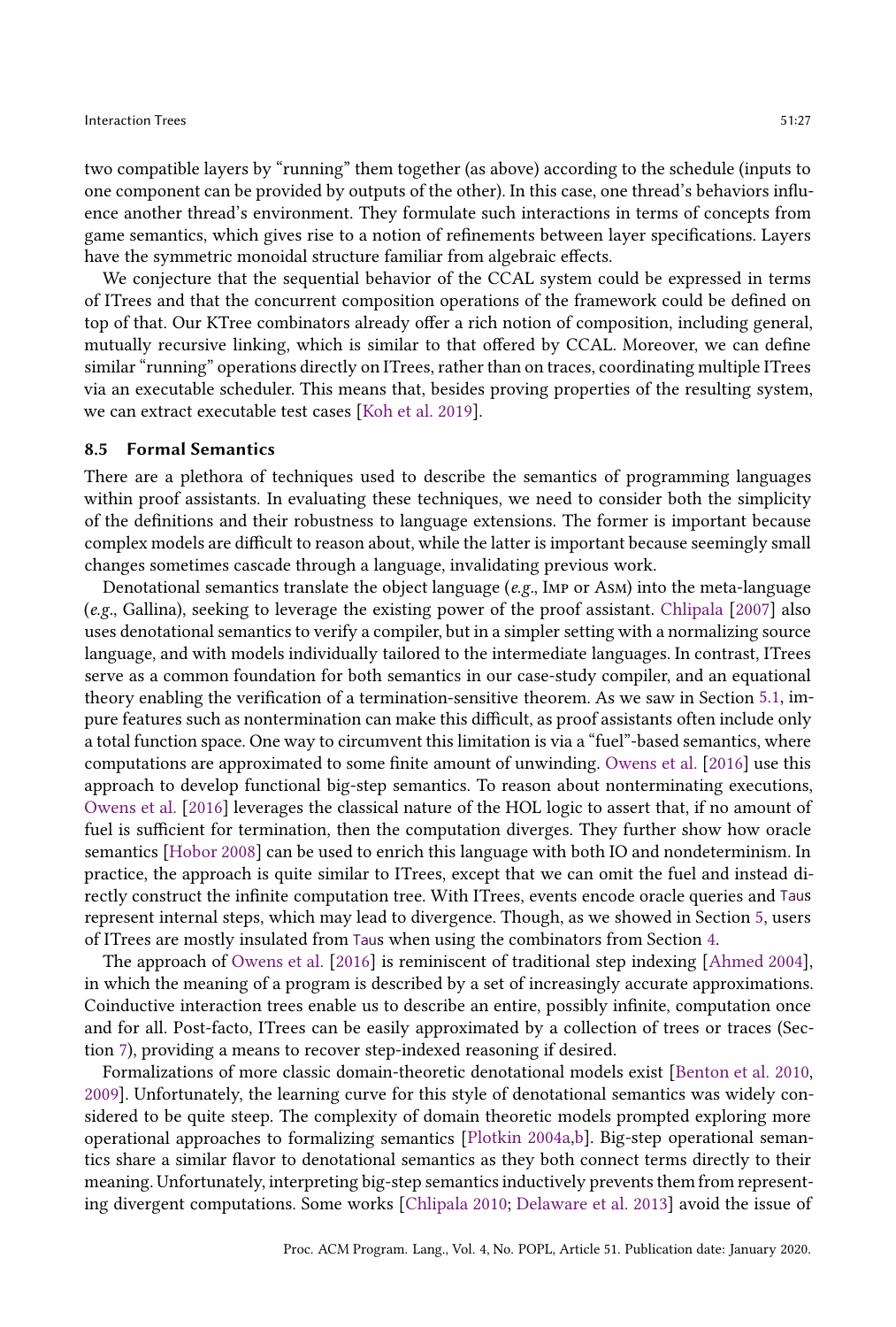nontermination entirely, ascribing semantics only to terminating executions. [Charguéraud](#page-28-20) [\[2013\]](#page-28-20) provides a technique for avoiding the problem by duplicating the semantics both inductively and coinductively. They argue that such duplication can be automated and therefore should not be overly burdensome. The functional style of this "pretty big step" semantics is quite similar to functional denotational semantics, and thus bears a resemblance to ITrees. ITrees avoid the need to duplicate the semantics by giving a data representation rather than a propositional representation.

[Leroy and Grall](#page-30-20) [\[2009](#page-30-20)] give an in-depth discussion relating inductive and coinductive semantic styles, providing an inductive judgment for "terminates in a value (and a trace)" and a coinductive judgment for "diverges (with an infinite trace)." Relating these semantics can be difficult, and the proofs sometimes rely on classical logic.

# <span id="page-27-0"></span>9 CONCLUSION

Interaction trees are a promising basis on which to build denotational semantics for impure and recursive computations in theorem provers like Coq. We have established a solid theoretical foundation and demonstrated a usable realization of the theory in Coq, as well as its practical use via a demonstrative verified compiler example.

A natural question concerns the ease of transferring this work to other proof assistants. While the theory does not depend on Coq, adapting the choices made through the conception of the library to other languages for formal verification may require some non-trivial work.

We leverage mainly three features of Coq: extraction, coinductive types, and higher-order types. While extraction (or, alternatively, executability) is available in most popular modern proof systems, the two other characteristics can raise challenges in adapting this work. More specifically, Lean [\[de Moura et al. 2015\]](#page-28-21) lacks coinductive types, making it seemingly inadequate to the task. Isabelle/HOL [\[Nipkow et al. 2002](#page-30-21)] lacks higher-order types, which appears to be a serious obstacle to a faithful translation of our work. An expert might find a way to encode the ITree generic event types, but we are unsure about the feasibility of the task: this might be a stumbling block. Finally, Agda [\[Norell 2007\]](#page-30-22) would be perfectly suitable, and some related work of a similar structure, discussed in Section [8,](#page-22-0) actually enjoy a formalization in this proof assistant.

Many directions for further exploration remain. Other kind of effects, such as nondeterminism and concurrency, are instrumental in the modeling of some systems: developing simulations and reasoning principles for those represent a valuable challenge. We are accumulating empirical evidence that ITrees are both expressive enough to be adequate in various targets for formalization, while also being very convenient to work with. Their compositional and modular nature seems to lead to better proofs than traditional approaches, notably when it comes to reasoning about control flow. Building formal bridges and comparisons to related approaches such as domain theoretic denotations, operational semantics, step-indexed-based approaches, or game semantics models would be a great opportunity to attempt to ground this empirical evidence. Finally, the versatility of ITrees make them a potential fit in many contexts. Stress-testing their viability and scalability is a major avenue we are beginning to explore.

#### Acknowledgements

This work was funded by the National Science Foundation's Expedition in Computing The Science of Deep Specification under the awards 1521602 (Appel), 1521539 (Weirich, Zdancewic, Pierce) with additional support by the NSF projects Verified High Performance Data Structure Implementations, Random Testing for Language Design, award 1421243(Pierce), ONR grant REVOLVER award N00014- 17-1-2930, and by the Basic Science Research Program through the National Research Foundation of Korea (NRF) funded by the Ministry of Science and ICT (2017R1A2B2007512).We are especially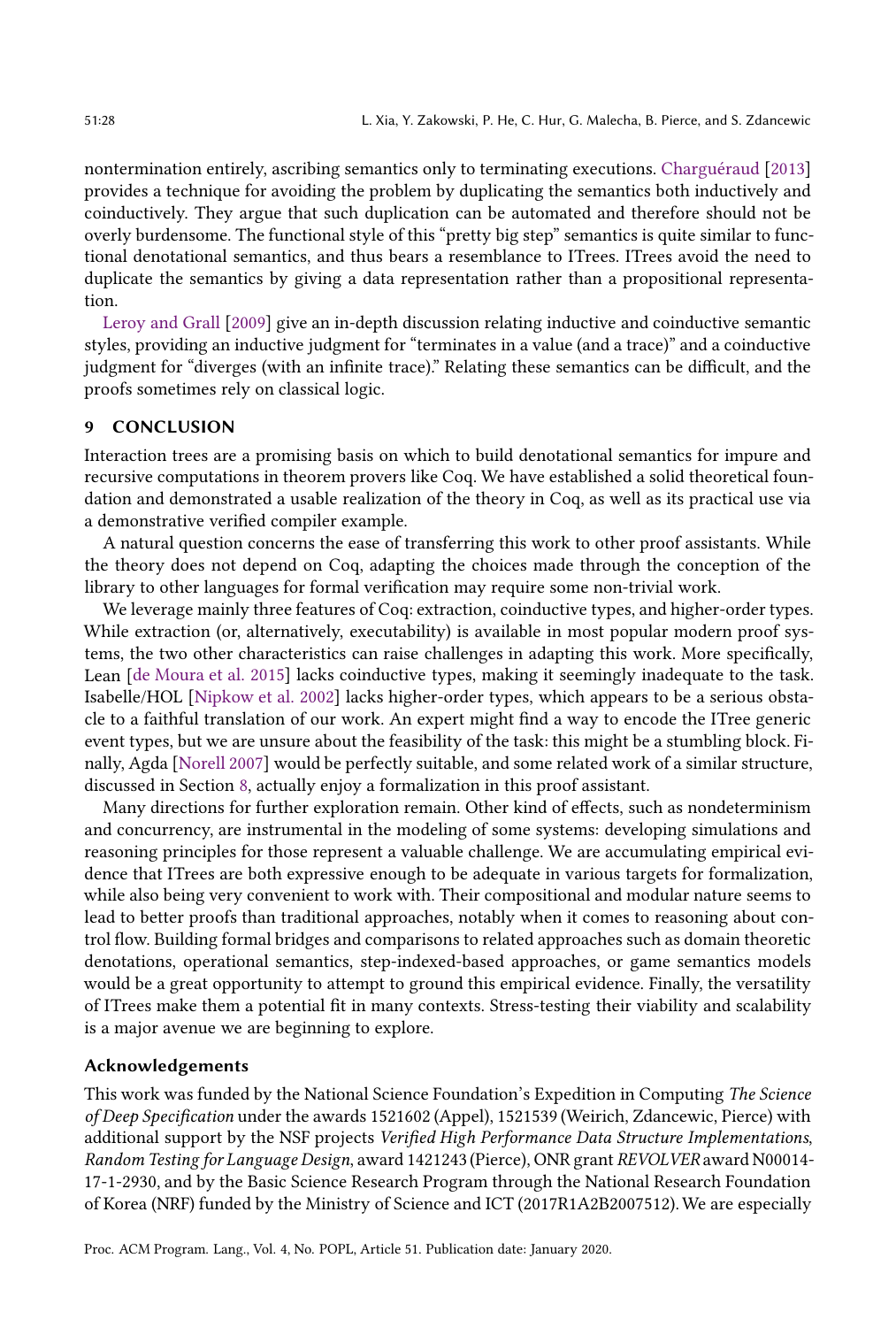thankful to Joachim Breitner and Dmitri Garbuzov for early contributions to this work. We are grateful to all the members of the DeepSpec project for their collaboration and feedback, and we greatly appreciate the the reviewers' comments and suggestions.

### **REFERENCES**

- <span id="page-28-10"></span>Andreas Abel, Stephan Adelsberger, and Anton Setzer. 2017. Interactive programming in Agda–Objects and graphical user interfaces. Journal of Functional Programming 27 (2017).
- <span id="page-28-6"></span>Peter Aczel, Jirí Adámek, Stefan Milius, and Jiri Velebil. 2003. Infinite trees and completely iterative theories: a coalgebraic view. Theor. Comput. Sci. 300, 1-3 (2003), 1–45. [https://doi.org/10.1016/S0304-3975\(02\)00728-4](https://doi.org/10.1016/S0304-3975(02)00728-4)
- <span id="page-28-15"></span>Amal Jamil Ahmed. 2004. Semantics of Types for Mutable State. Ph.D. Dissertation. Princeton University. <http://www.cs.indiana.edu/~amal/ahmedsthesis.pdf>
- <span id="page-28-13"></span>Thorsten Altenkirch, Nils Anders Danielsson, and Nicolai Kraus. 2017. Partiality, Revisited. In Foundations of Software Science and Computation Structures, Javier Esparza and Andrzej S. Murawski (Eds.). Springer Berlin Heidelberg, Berlin, Heidelberg, 534–549.
- <span id="page-28-5"></span>Heinrich Apfelmus. 2010. The Operational Monad Tutorial. The Monad.Reader Issue 15 (2010).
- <span id="page-28-3"></span>Andrew W. Appel. 2011. Verified Software Toolchain. In Proceedings of the 20th European Conference on Programming Languages and Systems: Part of the Joint European Conferences on Theory and Practice of Software (ESOP'11/ETAPS'11). Springer-Verlag, Berlin, Heidelberg, 1–17. <http://dl.acm.org/citation.cfm?id=1987211.1987212>
- <span id="page-28-4"></span>Andrew W. Appel. 2014. Program Logics - for Certified Compilers. Cambridge University Press. http://www.cambridge.org/de/academic/subjects/computer-science/programming-languages-and-applied-logic/program-logics-cert
- <span id="page-28-9"></span>Andrej Bauer and Matija Pretnar. 2015. Programming with algebraic effects and handlers. Journal of Logical and Algebraic Methods in Programming 84, 1 (Jan 2015), 108–123.
- <span id="page-28-16"></span>Nick Benton, Lars Birkedal, Andrew Kennedy, and Carsten Varming. 2010. Formalizing Domains, Ultrametric Spaces and Semantics of Programming Languages. (July 2010). <https://www.microsoft.com/en-us/research/publication/formalizing-domains-ultrametric-spaces-and-semantics-of-programming-languages/>
- <span id="page-28-17"></span>Nick Benton, Andrew Kennedy, and Carsten Varming. 2009. Some Domain Theory and Denotational Semantics in Coq. In Theorem Proving in Higher Order Logics, Stefan Berghofer, Tobias Nipkow, Christian Urban, and Makarius Wenzel (Eds.). Springer Berlin Heidelberg, Berlin, Heidelberg, 115–130.
- <span id="page-28-1"></span>Stephen L. Bloom and Zoltán Ésik. 1993. Iteration Theories - The Equational Logic of Iterative Processes. Springer. <https://doi.org/10.1007/978-3-642-78034-9>
- <span id="page-28-0"></span>Venanzio Capretta. 2005. General Recursion via Coinductive Types. Logical Methods in Computer Science 1, 2 (2005), 1–18. [https://doi.org/10.2168/LMCS-1\(2:1\)2005](https://doi.org/10.2168/LMCS-1(2:1)2005)
- <span id="page-28-8"></span>Robert Cartwright and Matthias Felleisen. 1994. Extensible Denotational Language Specifications. In Symposium on Theoretical Aspects of Computer Software, Vol. LNCS. Springer-Verlag, 244–272.
- <span id="page-28-7"></span>Pietro Cenciarelli and Eugenio Moggi. 1993. A Syntactic Approach to Modularity in Denotational Semantics. Technical Report. In Proceedings of the Conference on Category Theory and Computer Science.
- <span id="page-28-12"></span>James Chapman, Tarmo Uustalu, and Niccolò Veltri. 2015. Quotienting the Delay Monad by Weak Bisimilarity. In Theoretical Aspects of Computing - ICTAC 2015, Martin Leucker, Camilo Rueda, and Frank D. Valencia (Eds.). Springer International Publishing, Cham, 110–125.
- <span id="page-28-20"></span>Arthur Charguéraud. 2013. Pretty-Big-Step Semantics. In Proceedings of the 22Nd European Conference on Programming Languages and Systems (ESOP'13). Springer-Verlag, Berlin, Heidelberg, 41–60. [https://doi.org/10.1007/978-3-642-37036-6\\_3](https://doi.org/10.1007/978-3-642-37036-6_3)
- <span id="page-28-14"></span>Adam Chlipala. 2007. A Certified Type-preserving Compiler from Lambda Calculus to Assembly Language. In Proceedings of the 28th ACM SIGPLAN Conference on Programming Language Design and Implementation (PLDI '07). ACM, New York, NY, USA, 54–65. <https://doi.org/10.1145/1250734.1250742>
- <span id="page-28-18"></span>Adam Chlipala. 2010. A Verified Compiler for an Impure Functional Language. In Proceedings of the 37th Annual ACM SIGPLAN-SIGACT Symposium on Principles of Programming Languages (POPL '10). ACM, New York, NY, USA, 93–106. <https://doi.org/10.1145/1706299.1706312>
- <span id="page-28-2"></span>Adam Chlipala. 2017. Infinite Data and Proofs. In Certified Programming with Dependent Types. MIT Press. <http://adam.chlipala.net/cpdt/html/Cpdt.Coinductive.html>
- <span id="page-28-11"></span>Nils Anders Danielsson. 2012. Operational semantics using the partiality monad. In In: International Conference on Functional Programming 2012, ACM Press. Citeseer.
- <span id="page-28-21"></span>Leonardo MendonÃğa de Moura, Soonho Kong, Jeremy Avigad, Floris van Doorn, and Jakob von Raumer. 2015. The Lean Theorem Prover (System Description).. In CADE (Lecture Notes in Computer Science), Amy P. Felty and Aart Middeldorp (Eds.), Vol. 9195. Springer, 378–388. <http://dblp.uni-trier.de/db/conf/cade/cade2015.html#MouraKADR15>
- <span id="page-28-19"></span>Benjamin Delaware, Bruno C. d. S. Oliveira, and Tom Schrijvers. 2013. Meta-theory à la carte. In The 40th Annual ACM SIGPLAN-SIGACT Symposium on Principles of Programming Languages, POPL '13, Rome, Italy - January 23 - 25, 2013.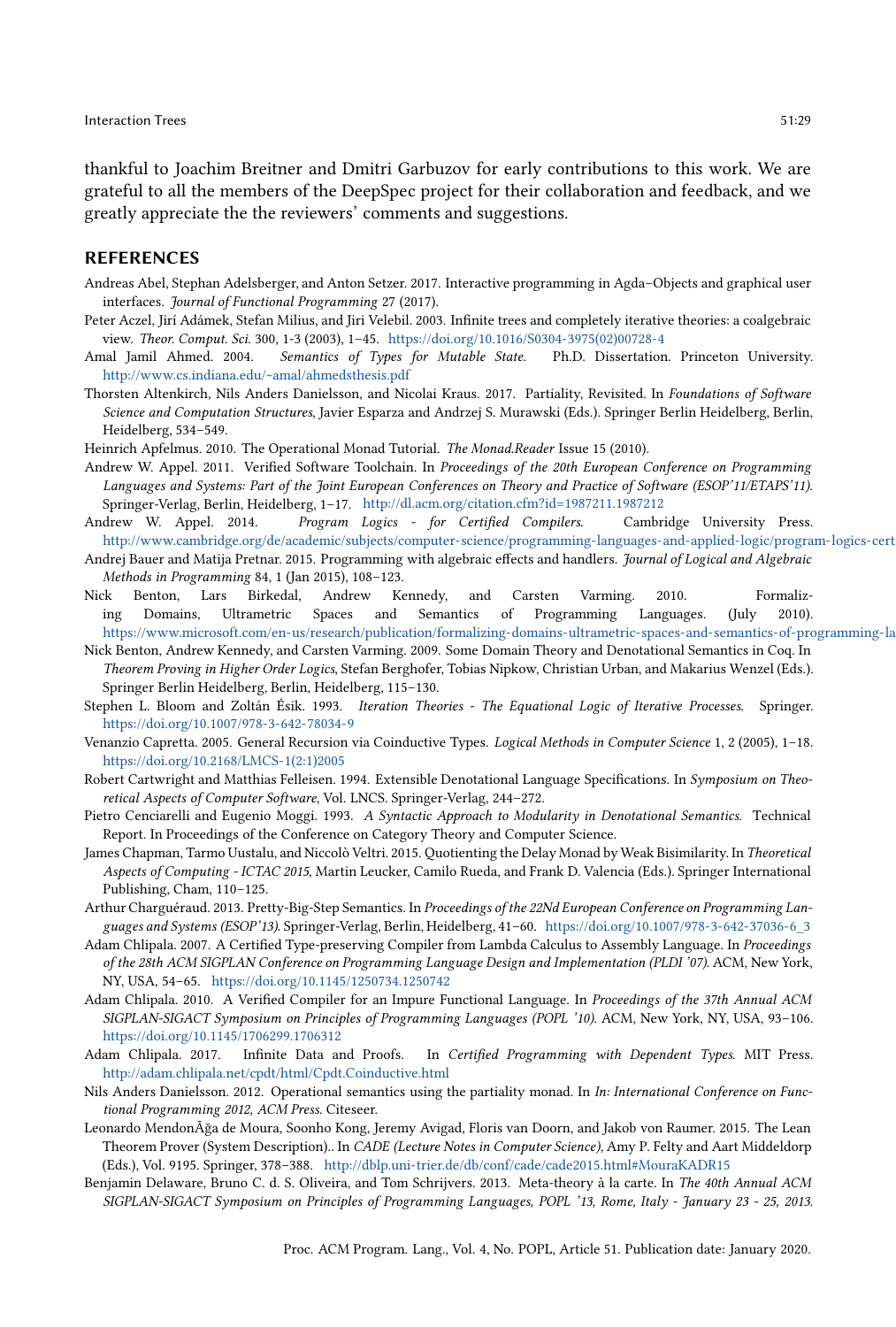207–218. <https://doi.org/10.1145/2429069.2429094>

- <span id="page-29-8"></span>Carlos Eduardo Giménez. 1996. Un Calcul De Constructions Infinies Et Son Application A La Verification De Systemes Communicants. Ph.D. Dissertation. ÃĽcole Normale SupÃľrieure de Lyon.
- <span id="page-29-7"></span>Eduardo Giménez. 1995. Codifying guarded definitions with recursive schemes. In Types for Proofs and Programs, Peter Dybjer, Bengt Nordström, and Jan Smith (Eds.). Springer Berlin Heidelberg, Berlin, Heidelberg, 39–59.
- <span id="page-29-15"></span>Sergey Goncharov and Lutz Schröder. 2011. A Coinductive Calculus for Asynchronous Side-effecting Processes. CoRR abs/1104.2936 (2011). arXiv[:1104.2936 http://arxiv.org/abs/1104.2936](http://arxiv.org/abs/1104.2936)
- <span id="page-29-14"></span>Sergey Goncharov, Lutz Schröder, Christoph Rauch, and Maciej Piróg. 2017. Unifying Guarded and Unguarded Iteration. In Foundations of Software Science and Computation Structures - 20th International Conference, FOSSACS 2017, Held as Part of the European Joint Conferences on Theory and Practice of Software, ETAPS 2017, Uppsala, Sweden, April 22-29, 2017, Proceedings. 517–533. [https://doi.org/10.1007/978-3-662-54458-7\\_30](https://doi.org/10.1007/978-3-662-54458-7_30)
- <span id="page-29-18"></span>Ronghui Gu, Jérémie Koenig, Tahina Ramananandro, Zhong Shao, Xiongnan (Newman) Wu, Shu-Chun Weng, Haozhong Zhang, and Yu Guo. 2015. Deep Specifications and Certified Abstraction Layers. In Proceedings of the 42nd Annual ACM SIGPLAN-SIGACT Symposium on Principles of Programming Languages (POPL '15). ACM, New York, NY, USA, 595–608. <https://doi.org/10.1145/2676726.2676975>
- <span id="page-29-0"></span>Ronghui Gu, Zhong Shao, Hao Chen, Xiongnan (Newman) Wu, Jieung Kim, Vilhelm Sjöberg, and David Costanzo. 2016. CertiKOS: An Extensible Architecture for Building Certified Concurrent OS Kernels. In 12th USENIX Symposium on Operating Systems Design and Implementation, OSDI 2016, Savannah, GA, USA, November 2-4, 2016. 653–669. <https://www.usenix.org/conference/osdi16/technical-sessions/presentation/gu>
- <span id="page-29-19"></span>Ronghui Gu, Zhong Shao, Jieung Kim, Xiongnan (Newman) Wu, Jérémie Koenig, Vilhelm Sjöberg, Hao Chen, David Costanzo, and Tahina Ramananandro. 2018. Certified concurrent abstraction layers. In Proceedings of the 39th ACM SIGPLAN Conference on Programming Language Design and Implementation, PLDI 2018, Philadelphia, PA, USA, June 18- 22, 2018. 646–661. <https://doi.org/10.1145/3192366.3192381>
- <span id="page-29-9"></span>Tatsuya Hagino. 1989. Codatatypes in ML. Journal of Symbolic Computation 8, 6 (1989), 629 – 650. [https://doi.org/10.1016/S0747-7171\(89\)80065-3](https://doi.org/10.1016/S0747-7171(89)80065-3)
- <span id="page-29-17"></span>Peter Hancock. 2000. Ordinals and interactive programs. Ph.D. Dissertation. University of Edinburgh, UK. <http://hdl.handle.net/1842/376>
- <span id="page-29-4"></span>Peter Hancock and Anton Setzer. 2000. Interactive Programs in Dependent Type Theory. In Computer Science Logic, Peter G. Clote and Helmut Schwichtenberg (Eds.). Springer Berlin Heidelberg, Berlin, Heidelberg, 317–331.
- <span id="page-29-10"></span>Masahito Hasegawa. 1997. Recursion from cyclic sharing: Traced monoidal categories and models of cyclic lambda calculi. In Typed Lambda Calculi and Applications, Philippe de Groote and J. Roger Hindley (Eds.). Springer Berlin Heidelberg, Berlin, Heidelberg, 196–213.
- <span id="page-29-3"></span>Chris Hawblitzel, Jon Howell, Manos Kapritsos, Jacob R. Lorch, Bryan Parno, Michael L. Roberts, Srinath T. V. Setty, and Brian Zill. 2015. IronFleet: proving practical distributed systems correct. In Proceedings of the 25th Symposium on Operating Systems Principles, SOSP 2015, Monterey, CA, USA, October 4-7, 2015. 1–17. <https://doi.org/10.1145/2815400.2815428>

<span id="page-29-20"></span>Aquinas Hobor. 2008. Oracle Semantics. Ph.D. Dissertation. Princeton, NJ, USA. Advisor(s) Appel, Andrew W. AAI3333851.

- <span id="page-29-6"></span>Chung-Kil Hur, Georg Neis, Derek Dreyer, and Viktor Vafeiadis. 2013. The Power of Parameterization in Coinductive Proof. In Proceedings of the 40th Annual ACM SIGPLAN-SIGACT Symposium on Principles of Programming Languages (POPL '13). ACM, New York, NY, USA, 193–206. <https://doi.org/10.1145/2429069.2429093>
- <span id="page-29-16"></span>Martin Hyland, Gordon Plotkin, and John Power. 2006. Combining effects: Sum and tensor. Theoretical Computer Science 357, 1 (2006), 70 – 99. <https://doi.org/10.1016/j.tcs.2006.03.013> Clifford Lectures and the Mathematical Foundations of Programming Semantics.
- <span id="page-29-12"></span>P. Johann, A. Simpson, and J. VoigtlÃďnder. 2010. A Generic Operational Metatheory for Algebraic Effects. In 2010 25th Annual IEEE Symposium on Logic in Computer Science. 209–218. <https://doi.org/10.1109/LICS.2010.29>
- <span id="page-29-11"></span>André Joyal, Ross Street, and Dominic Verity. 1996. Traced monoidal categories. Mathematical Proceedings of the Cambridge Philosophical Society 119, 3 (1996), 447âĂŞ468. <https://doi.org/10.1017/S0305004100074338>
- <span id="page-29-5"></span>Oleg Kiselyov and Hiromi Ishii. 2015. Freer monads, more extensible effects. In Proceedings of the 8th ACM SIGPLAN Symposium on Haskell, Haskell 2015, Vancouver, BC, Canada, September 3-4, 2015. 94–105. <https://doi.org/10.1145/2804302.2804319>
- <span id="page-29-13"></span>Oleg Kiselyov, Amr Sabry, and Cameron Swords. 2013. Extensible effects: an alternative to monad transformers. In ACM SIGPLAN Notices, Vol. 48. ACM, 59–70.
- <span id="page-29-1"></span>Gerwin Klein, Kevin Elphinstone, Gernot Heiser, June Andronick, David Cock, Philip Derrin, Dhammika Elkaduwe, Kai Engelhardt, Rafal Kolanski, Michael Norrish, Thomas Sewell, Harvey Tuch, and Simon Winwood. 2009. seL4: Formal Verification of an OS Kernel. In Proceedings of the ACM SIGOPS 22Nd Symposium on Operating Systems Principles (SOSP '09). ACM, New York, NY, USA, 207–220. <https://doi.org/10.1145/1629575.1629596>
- <span id="page-29-2"></span>Nicolas Koh, Yao Li, Yishuai Li, Li-yao Xia, Lennart Beringer, Wolf Honoré, William Mansky, Benjamin C. Pierce, and Steve Zdancewic. 2019. From C to Interaction Trees: Specifying, Verifying, and Testing a Networked Server. In Proceedings of

Proc. ACM Program. Lang., Vol. 4, No. POPL, Article 51. Publication date: January 2020.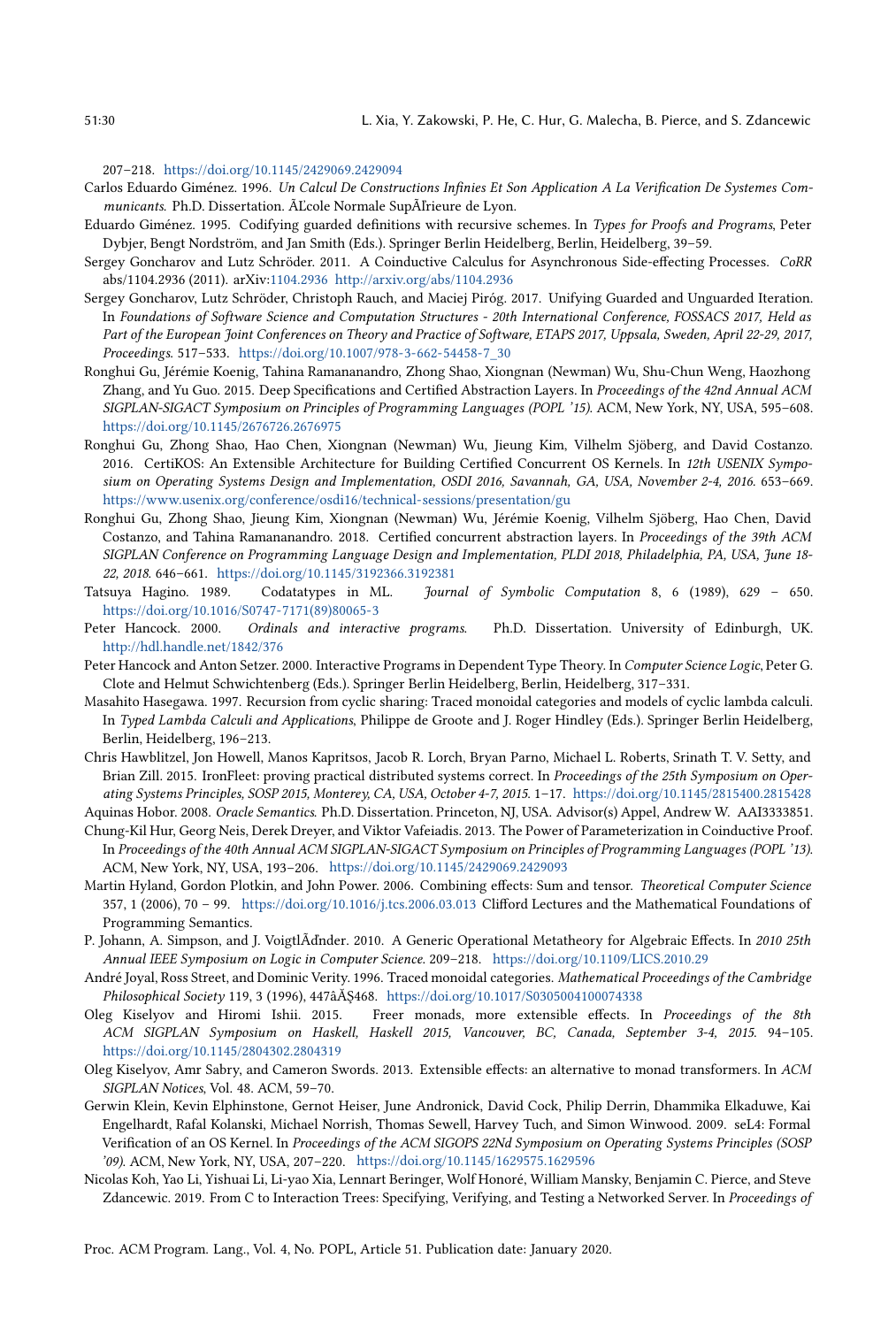the 8th ACM SIGPLAN International Conference on Certified Programs and Proofs (CPP 2019). ACM, New York, NY, USA, 234–248. <https://doi.org/10.1145/3293880.3294106>

- <span id="page-30-0"></span>Ramana Kumar, Magnus O. Myreen, Michael Norrish, and Scott Owens. 2014. CakeML: a verified implementation of ML. In The 41st Annual ACM SIGPLAN-SIGACT Symposium on Principles of Programming Languages, POPL '14, San Diego, CA, USA, January 20-21, 2014. 179–192. <https://doi.org/10.1145/2535838.2535841>
- <span id="page-30-4"></span>Leonidas Lampropoulos and Benjamin C. Pierce. 2018. QuickChick: Property-Based Testing in Coq. Electronic textbook. <https://softwarefoundations.cis.upenn.edu/qc-current/index.html>
- <span id="page-30-1"></span>Xavier Leroy. 2009. Formal verification of a realistic compiler. Commun. ACM 52, 7 (2009), 107–115. <https://doi.org/10.1145/1538788.1538814>
- <span id="page-30-20"></span>Xavier Leroy and Hervé Grall. 2009. Coinductive big-step operational semantics. Information and Computation 207, 2 (2009), 284 – 304. <https://doi.org/10.1016/j.ic.2007.12.004> Special issue on Structural Operational Semantics (SOS).
- <span id="page-30-6"></span>Thomas Letan, Yann Régis-Gianas, Pierre Chifflier, and Guillaume Hiet. 2018. Modular Verification of Programs with Effects and Effect Handlers in Coq. In Formal Methods - 22nd International Symposium, FM 2018, Held as Part of the Federated Logic Conference, FloC 2018, Oxford, UK, July 15-17, 2018, Proceedings. 338–354. [https://doi.org/10.1007/978-3-319-95582-7\\_20](https://doi.org/10.1007/978-3-319-95582-7_20)
- <span id="page-30-13"></span>Sheng Liang, Paul Hudak, and Mark Jones. 1995. Monad Transformers and Modular Interpreters. In Proceedings of the 22Nd ACM SIGPLAN-SIGACT Symposium on Principles of Programming Languages (POPL '95). ACM, New York, NY, USA, 333–343. <https://doi.org/10.1145/199448.199528>
- <span id="page-30-2"></span>Gregory Malecha, Greg Morrisett, Avraham Shinnar, and Ryan Wisnesky. 2010. Toward a Verified Relational Database Management System. In Proceedings of the 37th Annual ACM SIGPLAN-SIGACT Symposium on Principles of Programming Languages (POPL '10). ACM, New York, NY, USA, 237–248. <https://doi.org/10.1145/1706299.1706329>
- <span id="page-30-3"></span>Coq development team. 2018. The Coq proof assistant reference manual. LogiCal Project. <http://coq.inria.fr> Version 8.8.1.
- <span id="page-30-9"></span>Coq development team. 2019. The Coq proof assistant reference manual. The Gallina specification language. Co-inductive types, Caveat. LogiCal Project. <https://coq.inria.fr/distrib/V8.9.0/refman/language/gallina-specification-language.html#caveat> Version 8.9.0.
- <span id="page-30-7"></span>Conor McBride. 2015. Turing-Completeness Totally Free. In Mathematics of Program Construction - 12th International Conference, MPC 2015, Königswinter, Germany, June 29 - July 1, 2015. Proceedings. 257–275. [https://doi.org/10.1007/978-3-319-19797-5\\_13](https://doi.org/10.1007/978-3-319-19797-5_13)
- <span id="page-30-14"></span>Stefan Milius. 2005. Completely iterative algebras and completely iterative monads. Inf. Comput. 196, 1 (2005), 1–41. <https://doi.org/10.1016/j.ic.2004.05.003>
- <span id="page-30-15"></span>Robin Milner. 1975. Processes: A Mathematical Model of Computing Agents. In Logic Colloquium '73, H.E. Rose and J.C. Shepherdson (Eds.). Studies in Logic and the Foundations of Mathematics, Vol. 80. Elsevier, 157 – 173. [https://doi.org/10.1016/S0049-237X\(08\)71948-7](https://doi.org/10.1016/S0049-237X(08)71948-7)
- <span id="page-30-5"></span>Eugenio Moggi. 1989. Computational lambda-calculus and monads. 14–23. Full version, titled Notions of Computation and Monads, in Information and Computation, 93(1), pp. 55–92, 1991.
- <span id="page-30-12"></span>Eugenio Moggi. 1990. An Abstract View of Programming Languages. Technical Report ECS-LFCS-90-113. Laboratory for the Foundations of Computer Science, University of Edinburgh.
- <span id="page-30-16"></span>Keiko Nakata and Tarmo Uustalu. 2010. Resumptions, Weak Bisimilarity and Big-Step Semantics for While with Interactive I/O: An Exercise in Mixed Induction-Coinduction. In Proceedings Seventh Workshop on Structural Operational Semantics, SOS 2010, Paris, France, 30 August 2010. 57–75. <https://doi.org/10.4204/EPTCS.32.5>
- <span id="page-30-21"></span>Tobias Nipkow, Markus Wenzel, and Lawrence C. Paulson. 2002. Isabelle/HOL: A Proof Assistant for Higher-order Logic. Springer-Verlag, Berlin, Heidelberg.
- <span id="page-30-22"></span>Ulf Norell. 2007. Towards a practical programming language based on dependent type theory.
- <span id="page-30-19"></span>Scott Owens, Magnus O. Myreen, Ramana Kumar, and Yong Kiam Tan. 2016. Functional Big-Step Semantics. In Programming Languages and Systems, Peter Thiemann (Ed.). Springer Berlin Heidelberg, Berlin, Heidelberg, 589–615.
- <span id="page-30-11"></span>Simon L Peyton Jones and Philip Wadler. 1993. Imperative Functional Programming. In Conference Record of the Twentieth Annual ACM SIGPLAN-SIGACT Symposium on Principles of Programming Languages: Papers Presented at the Symposium. ACM Press.
- <span id="page-30-10"></span>Benjamin C. Pierce, Arthur Azevedo de Amorim, Chris Casinghino, Marco Gaboardi, Michael Greenberg, Cătălin Hrițcu, Vilhelm Sjöberg, and Brent Yorgey. 2018. Logical Foundations. Electronic textbook. Version 5.5. [http://www.cis.upenn.edu/~bcpierce/sf.](http://www.cis.upenn.edu/~bcpierce/sf)
- <span id="page-30-8"></span>Maciej Piròg and Jeremy Gibbons. 2014. The Coinductive Resumption Monad. Electronic notes in theoretical computer science. 308 (2014), 273–288.
- <span id="page-30-17"></span>Gordon Plotkin and John Power. 2001. Adequacy for Algebraic Effects. In Foundations of Software Science and Computation Structures, Furio Honsell and Marino Miculan (Eds.). Springer Berlin Heidelberg, Berlin, Heidelberg, 1–24.
- <span id="page-30-18"></span>Gordon Plotkin and John Power. 2002. Notions of Computation Determine Monads. In Foundations of Software Science and Computation Structures, Mogens Nielsen and Uffe Engberg (Eds.). Springer Berlin Heidelberg, Berlin, Heidelberg,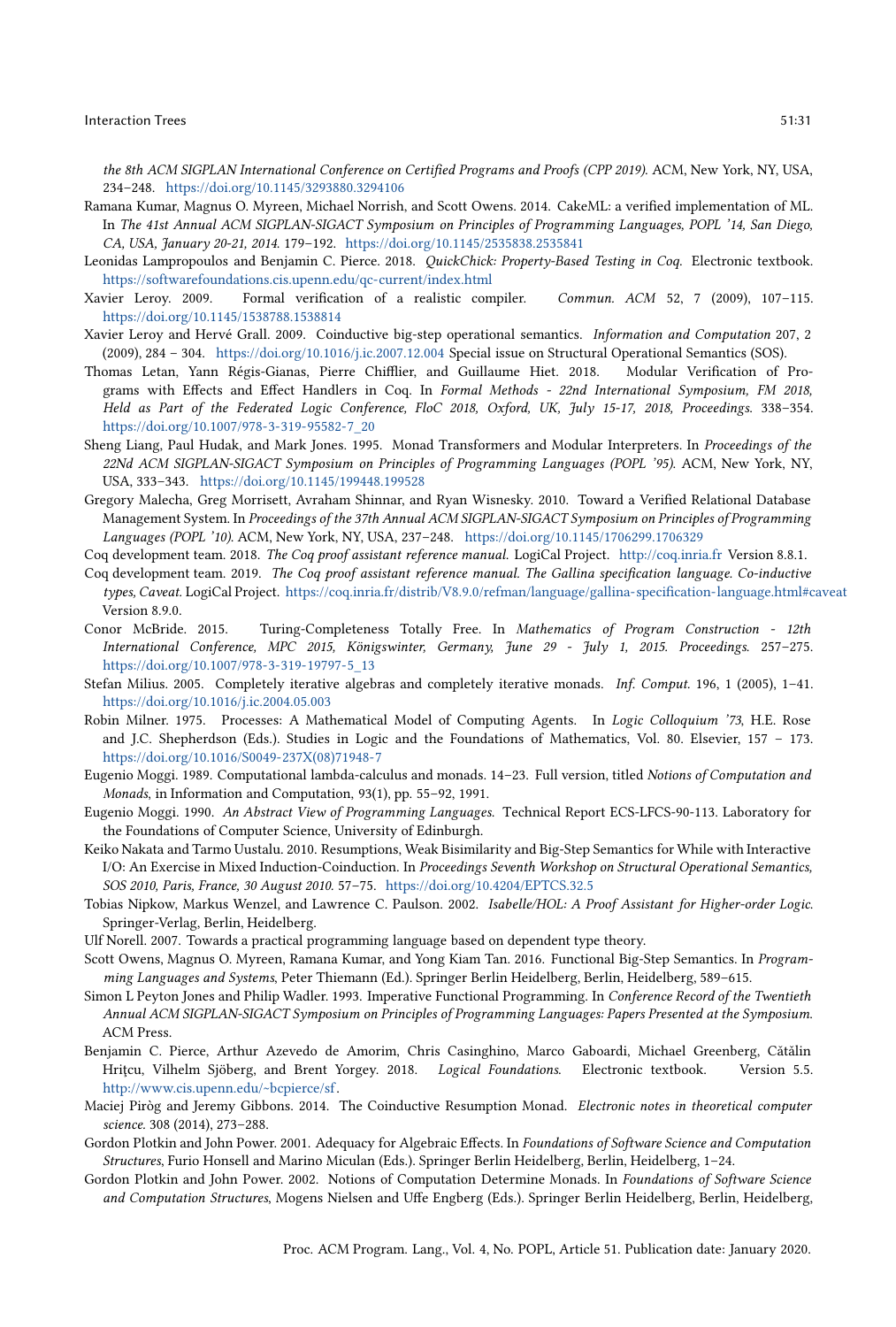<span id="page-31-0"></span>342–356.

- <span id="page-31-10"></span>Gordon D Plotkin. 2004a. The origins of structural operational semantics. The Journal of Logic and Algebraic Programming 60-61 (2004), 3 – 15. <https://doi.org/10.1016/j.jlap.2004.03.009> Structural Operational Semantics.
- <span id="page-31-11"></span>Gordon D. Plotkin. 2004b. A structural approach to operational semantics. J. Log. Algebr. Program. 60-61 (2004), 17–139.
- <span id="page-31-4"></span>Gordon D. Plotkin and John Power. 2003. Algebraic Operations and Generic Effects. Applied Categorical Structures 11, 1 (2003), 69–94.
- <span id="page-31-7"></span>Gordon D Plotkin and Matija Pretnar. 2013. Handling Algebraic Effects. Logical Methods in Computer Science 9, 4 (Dec. 2013). [https://doi.org/10.2168/LMCS-9\(4:23\)2013](https://doi.org/10.2168/LMCS-9(4:23)2013)
- <span id="page-31-8"></span>Tom Schrijvers, Maciej Piróg, Nicolas Wu, and Mauro Jaskelioff. 2016. Monad Transformers and Algebraic Effects: What binds them together. Technical Report CW699. Department of Computer Science, KU Leuven.
- <span id="page-31-9"></span>Anton Setzer. 2006. Object-oriented programming in dependent type theory. Trends in functional programming. 7 (2006).
- <span id="page-31-2"></span>Guy L. Steele, Jr. 1994. Building Interpreters by Composing Monads. In Proceedings of the 21st ACM SIGPLAN-SIGACT Symposium on Principles of Programming Languages (POPL '94). ACM, New York, NY, USA, 472–492. <https://doi.org/10.1145/174675.178068>
- <span id="page-31-3"></span>Wouter Swierstra. 2008. Data Types à la Carte. Journal of Functional Programming 18, 4 (2008), 423–436.
- <span id="page-31-6"></span>Tarmo Uustalu and Niccolò Veltri. 2017. The Delay Monad and Restriction Categories. In Theoretical Aspects of Computing – ICTAC 2017, Dang Van Hung and Deepak Kapur (Eds.). Springer International Publishing, Cham, 32–50.
- <span id="page-31-5"></span>Philip Wadler. 1992. Monads for functional programming. In Program Design Calculi, Proceedings of the NATO Advanced Study Institute on Program Design Calculi, Marktoberdorf, Germany, July 28 - August 9, 1992. 233–264. [https://doi.org/10.1007/978-3-662-02880-3\\_8](https://doi.org/10.1007/978-3-662-02880-3_8)
- <span id="page-31-1"></span>James R. Wilcox, Doug Woos, Pavel Panchekha, Zachary Tatlock, Xi Wang, Michael D. Ernst, and Thomas E. Anderson. 2015. Verdi: a framework for implementing and formally verifying distributed systems. In Proceedings of the 36th ACM SIGPLAN Conference on Programming Language Design and Implementation, Portland, OR, USA, June 15-17, 2015. 357–368. <https://doi.org/10.1145/2737924.2737958>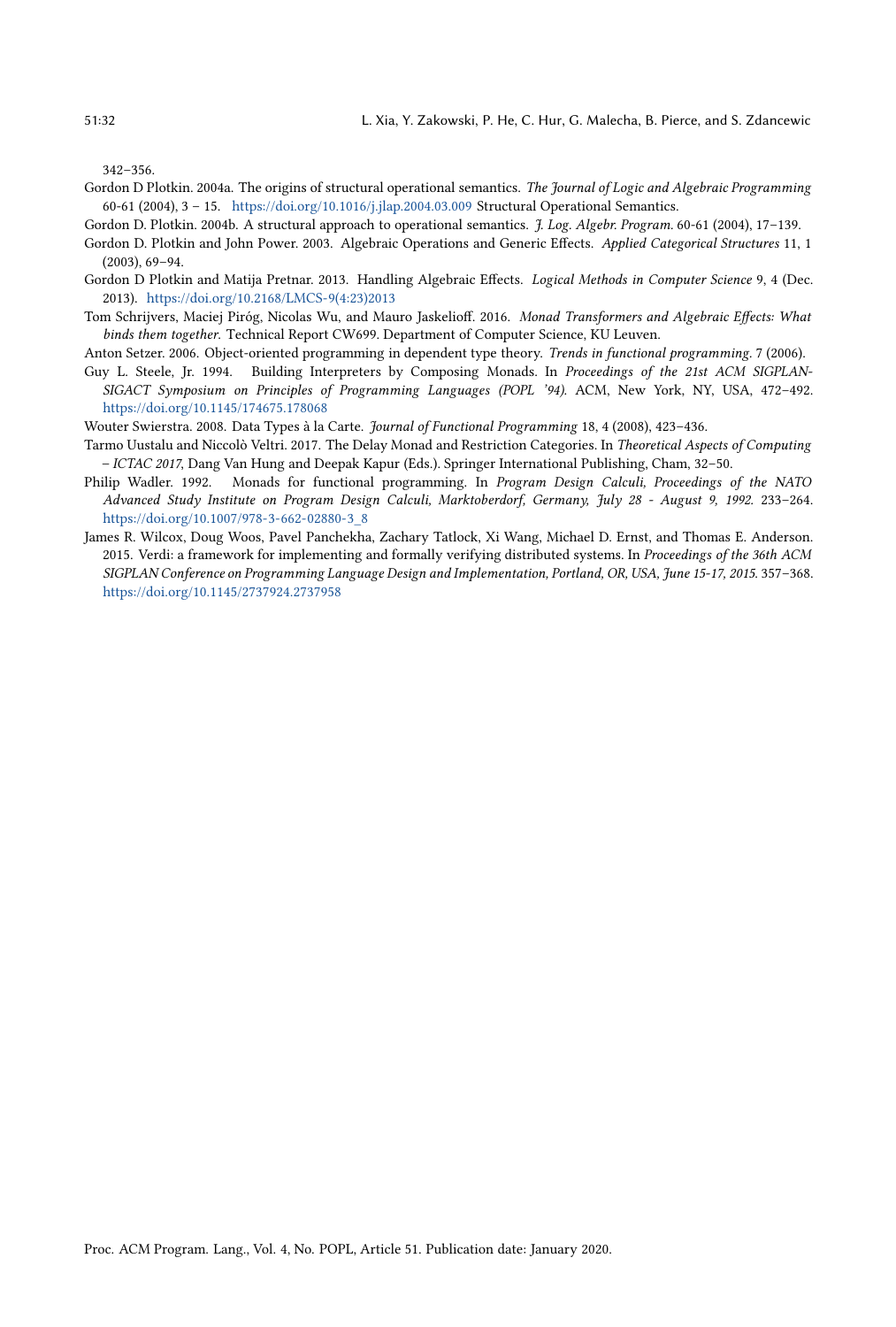This figure "echo.jpeg" is available in "jpeg" format from:

<http://arxiv.org/ps/1906.00046v2>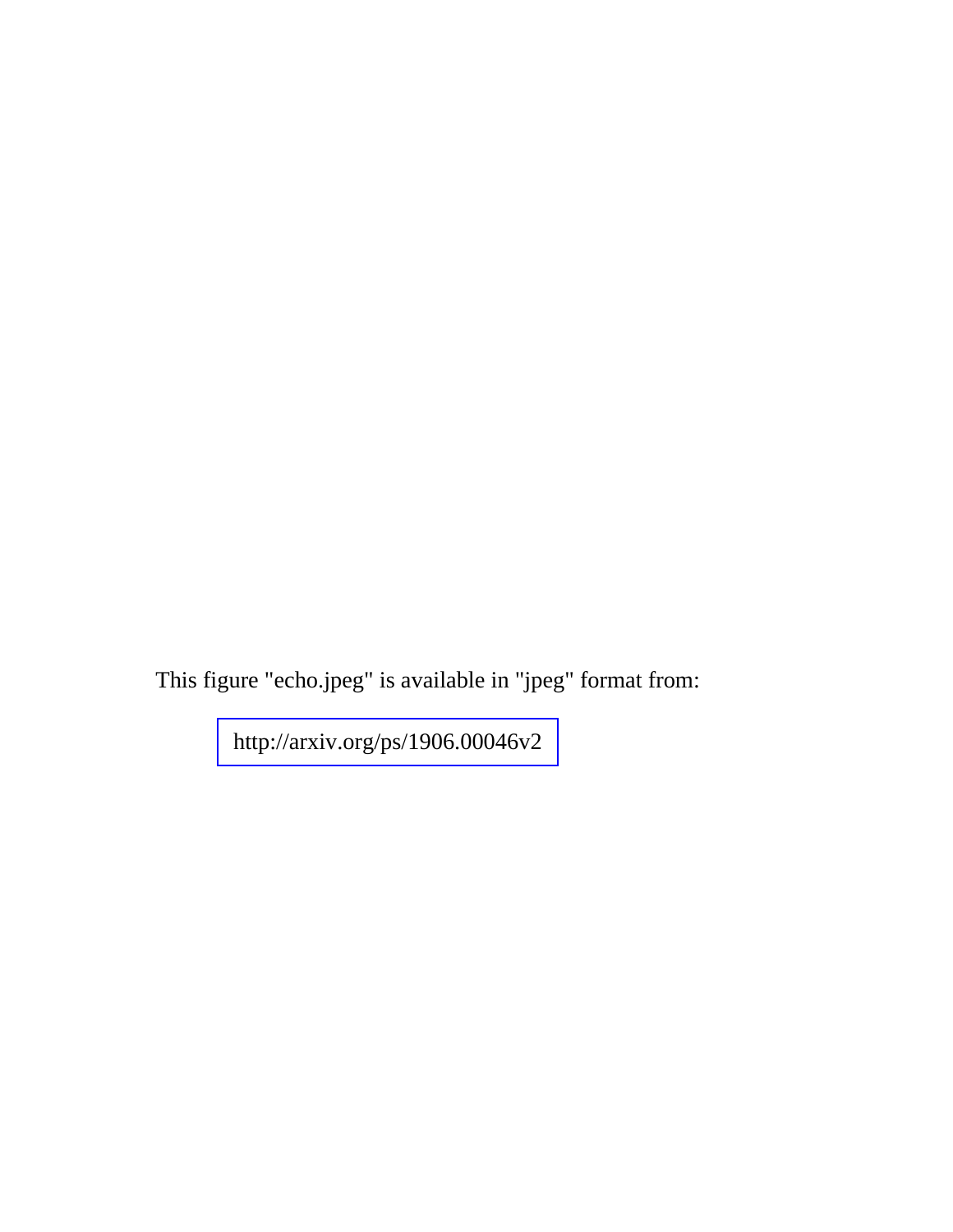This figure "kill9.jpeg" is available in "jpeg" format from:

<http://arxiv.org/ps/1906.00046v2>